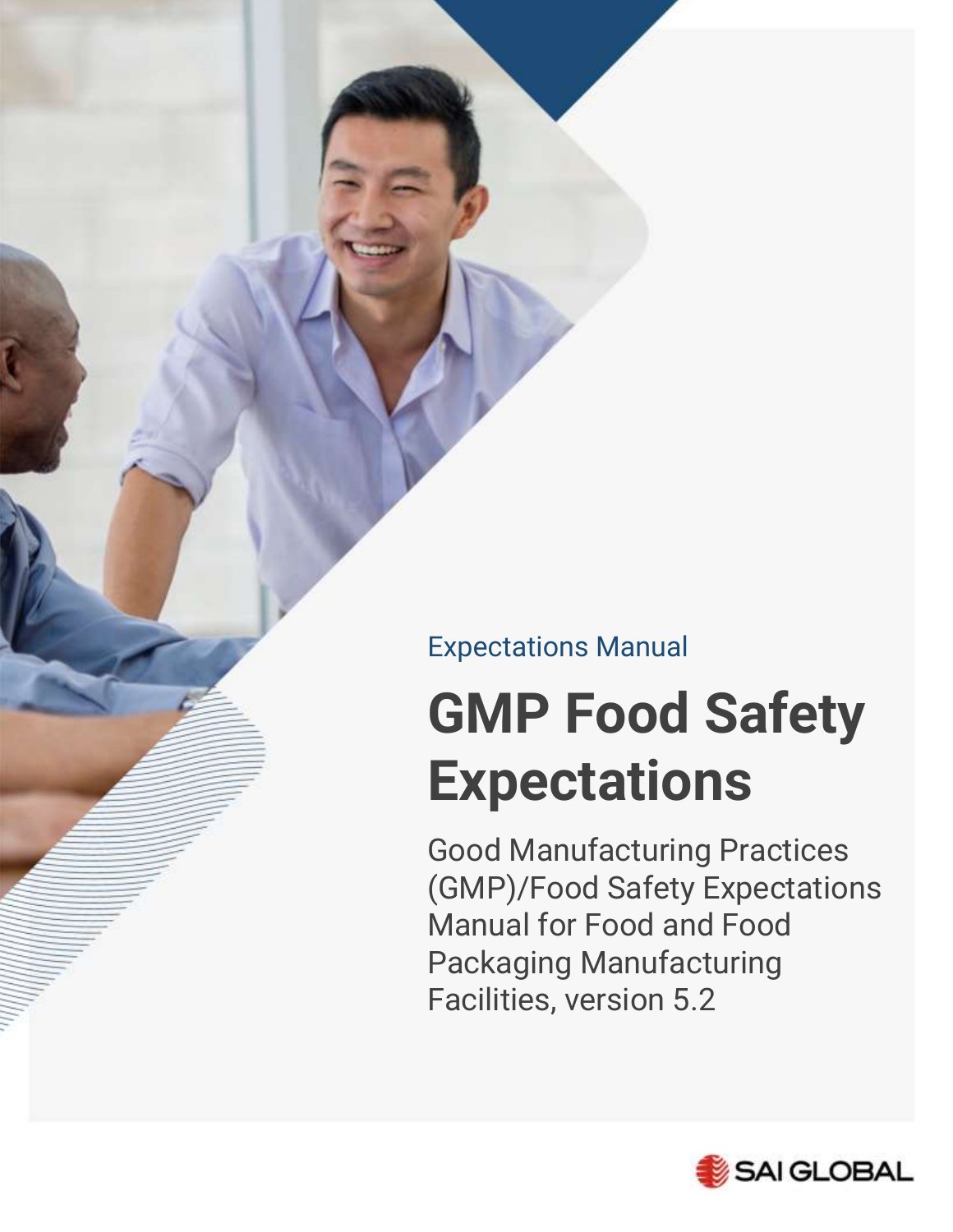# Good Manufacturing Practices (GMP)/Food Safety Expectations Manual for Food and Food Packaging Manufacturing Facilities, version 5.2

The following requirements outline the management programs and performance criteria expected of a modern food or food packaging processing facility to meet the food safety needs expected by the consuming public, the majority of retail and foodservice buyers, and regulatory agencies. The manufacture and delivery of safe, wholesome, and high-quality foods, food products and food contact food packaging materials requires a dedicated effort of knowledgeable food professionals who understand processes from ingredient sources through the manufacturing, distribution, and sale of the food and food packaging products. While food safety programs are the hallmark of modern food and food packaging manufacturers, high quality is the essential ingredient to ensure success with the consumer. Reliable food manufacturing systems with a disciplined and knowledgeable work force that fully understand both food safety and consistent quality are necessary to compete in today's market.

There have been a number of key changes to the Good Manufacturing Practices (GMP) Food Safety Expectations Manual for Food Manufacturing Facilities and audit form to bring it into compliance with the Food Safety Modernization Act (FSMA) and 21 CFR Part 117. Throughout the audit, changes have been made to incorporate the widespread changes to the requirements for the production of safe food, including those prescribed by the Food Safety Modernization Act (FSMA) relative to subpart C -- Hazard Analysis and Risk Based Preventive Controls. While this expectations manual and associated audit asks questions related to preventive control requirements under the FSMA Act, successful completion of the audit may not be considered by the FDA as being totally in compliance with FSMA.

The following criteria are considered essential to meeting these goals on a consistent basis. Of course, the bar is continually being raised as leading companies, not just large companies, work to improve their level of performance to provide reliable, safe and high-quality products. Demonstrating consistent achievement of these criteria is the expectation of SAI Global Limited (SAI Global).

This criteria document describes the content and requirements of SAI Global's GMP/Food Safety Audit. This audit evaluates the adequacy of documentation, compliance to documented procedures, effectiveness of these procedures to control the process within defined limits, and the ability to implement corrective and preventive action plans.

Specifically, this audit evaluates:

- Compliance to United States or local regulatory standards
- Compliance to regulations imposed by foreign governments for product exportation, where applicable
- Adherence to specific client and/or internal specifications
- Adherence to specific and/or internal policies and procedures
- **Ability to successfully execute a product recall**

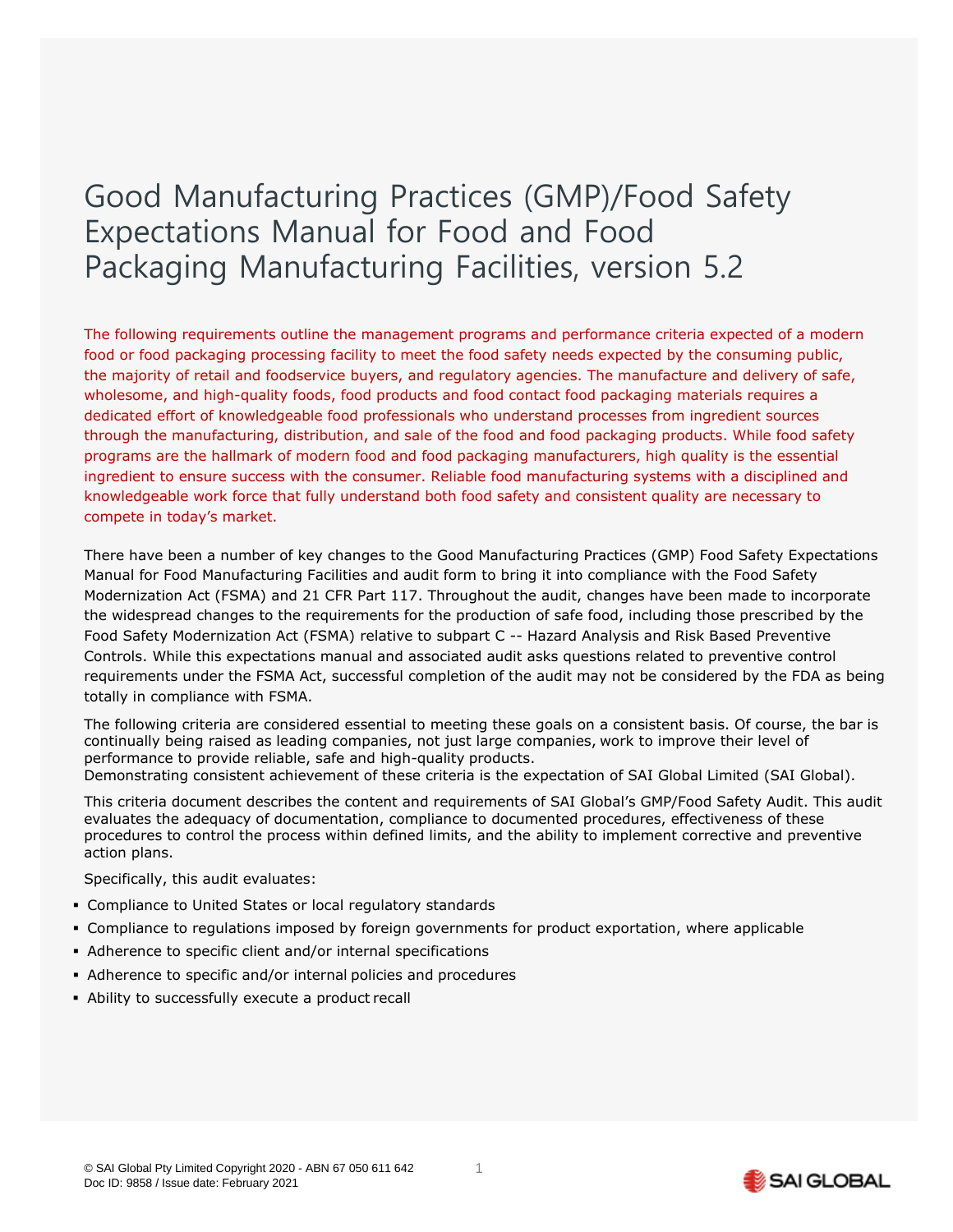All information obtained by SAI Global during the collection of information prior to, during, or after the audit will be treated as confidential between SAI Global and the client. Except as required by law, SAI Global will not release any information or report of the audit to a third party without written authorization by the client.

This manual clarifies many audit criteria and expectations that help to ensure product safety and quality.

This manual is generic for all types of food processing establishments. Some specific criteria may not be applicable to all facilities. It is the judgment of the auditor or responsibility of the manufacturer to justify that a specific criterion is not applicable. Likewise, some criteria may be added based on changing regulatory requirements, specific client requirements or the ever-changing food safety environment.

Manufacturing plants located outside the U.S. shall meet SAI Global expectations, local regulatory requirements, and regulatory requirements for all countries to which product are exported.

Specific customer requirements or expectationsnot captured within this document may be included within a customer audit addendum, completed in conjunction with the SAI Global audit asapplicable.

Foreign food suppliers who export to the US for consumption by people living in the US must be registered with the FDA and follow FSMA.

Foreign food packaging manufacturers must be in compliance with FSMA whereas domestic suppliers are exempt.

The stated criteria and expectations are based on all or parts of the following based on applicability:

- Food, Drug and Cosmetic Act (21 CFR Part 117) and appropriate amendments.
- Food Safety Modernization Act 2011.
- Intentional Adulteration Act.
- **Sanitary Transportation Act.**
- **Produce Food Safety Regulations.**
- Model Food Code, 2017 edition (FDA/USPHS).
- Safe Food for Canadians (CFIA).
- Federal Meat Inspection Act (USDA) (9 CFR) and amendments.
- Poultry Products Inspection Act (USDA) (9 CFR)and amendments.
- Egg and Egg Products Inspection Act (EPIA) and amendments
- Seafood-US FDA Seafood HACCP (FDA) (21 CFR Regulation 123)

▪ Molluscan Shellfish-National Shellfish Sanitation Program (NSSP) Model Ordinance for Molluscan Shellfish. (FDA).

- U.S. Bioterrorism Act of 2002.
- **·** Specific client requirements and/or specifications.

A remote audit appendix has been added to the Good Manufacturing Practices manual as of October 2020.

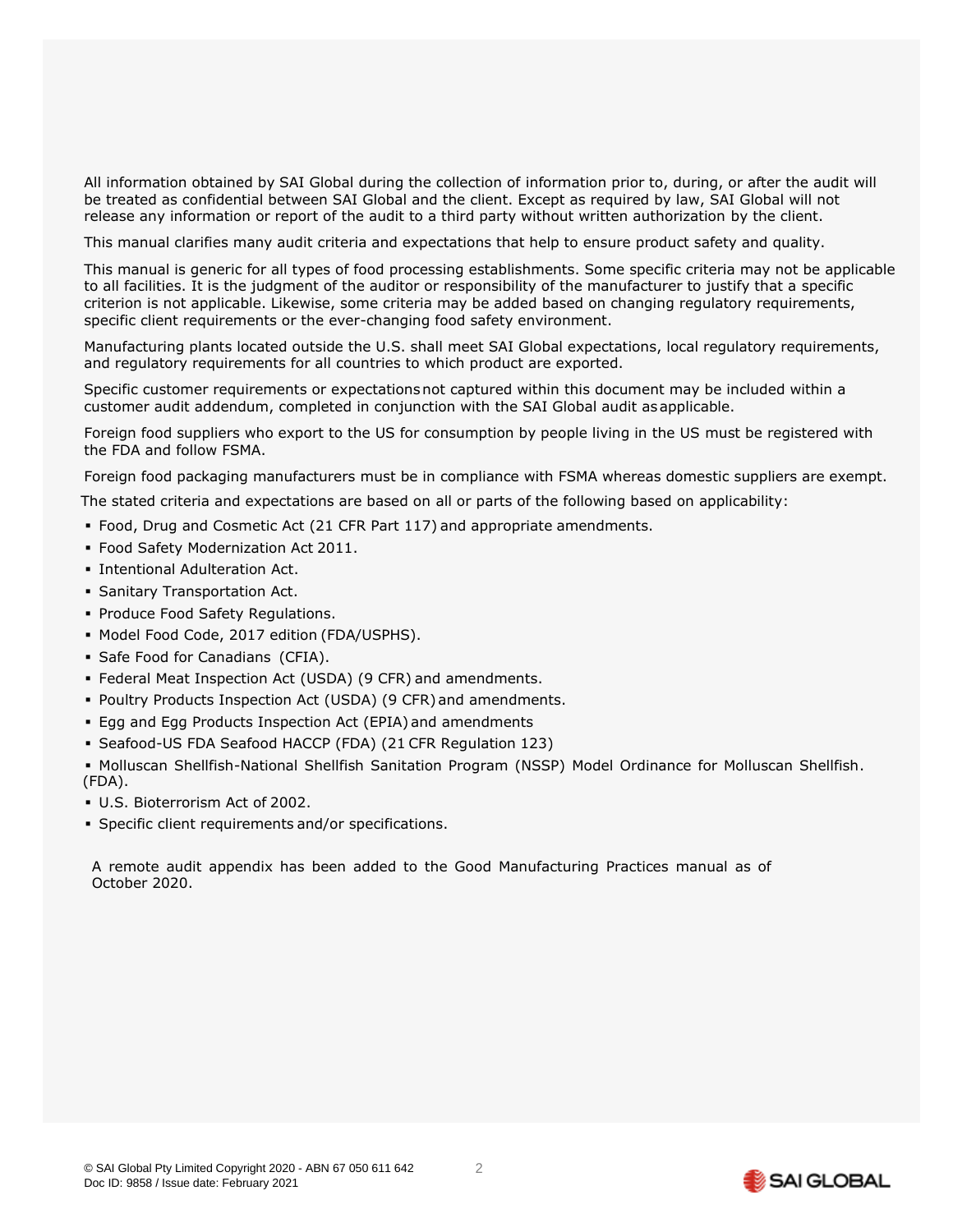# <span id="page-3-0"></span>**TABLE OF CONTENTS**

#### **Section** Page

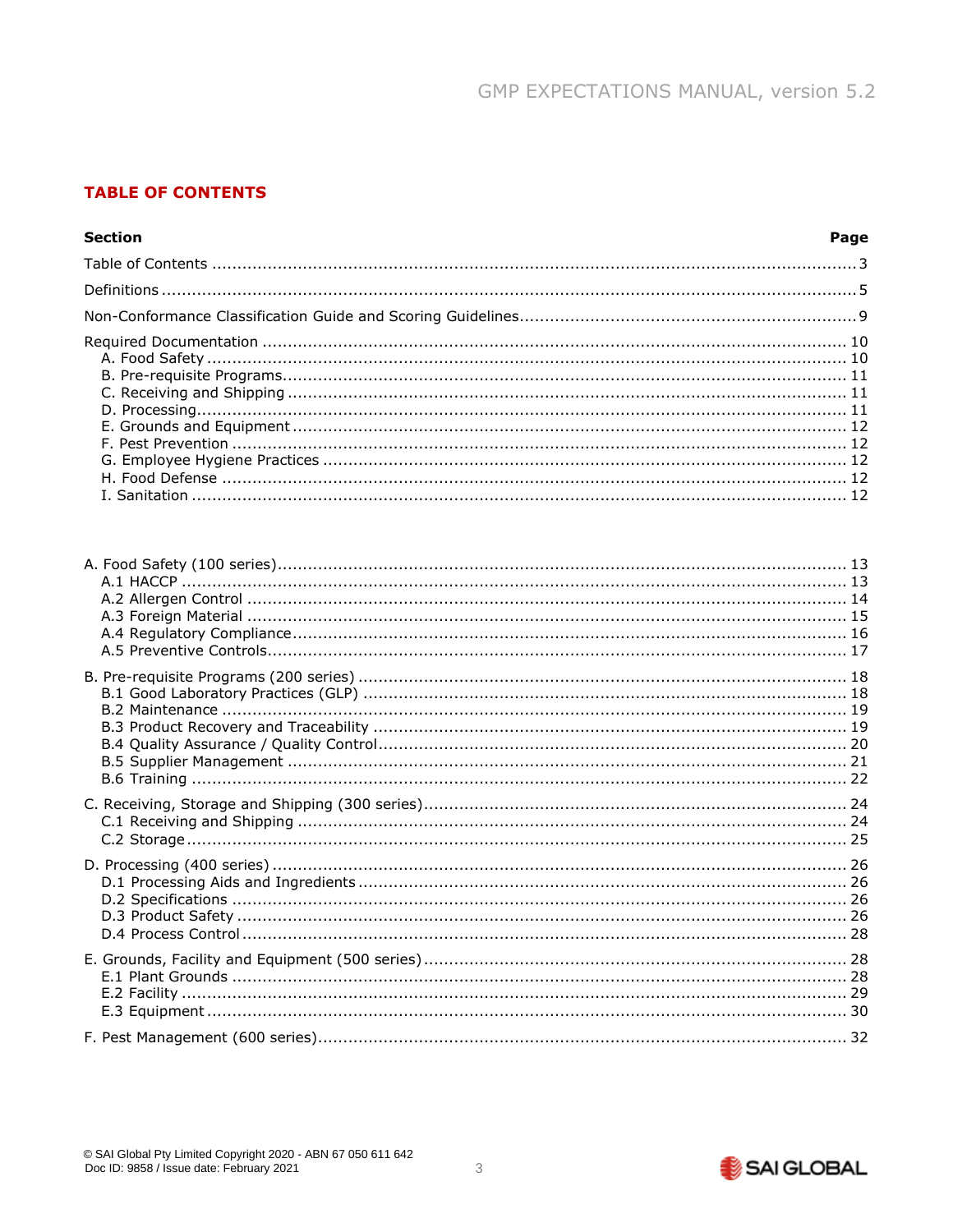<span id="page-4-0"></span>

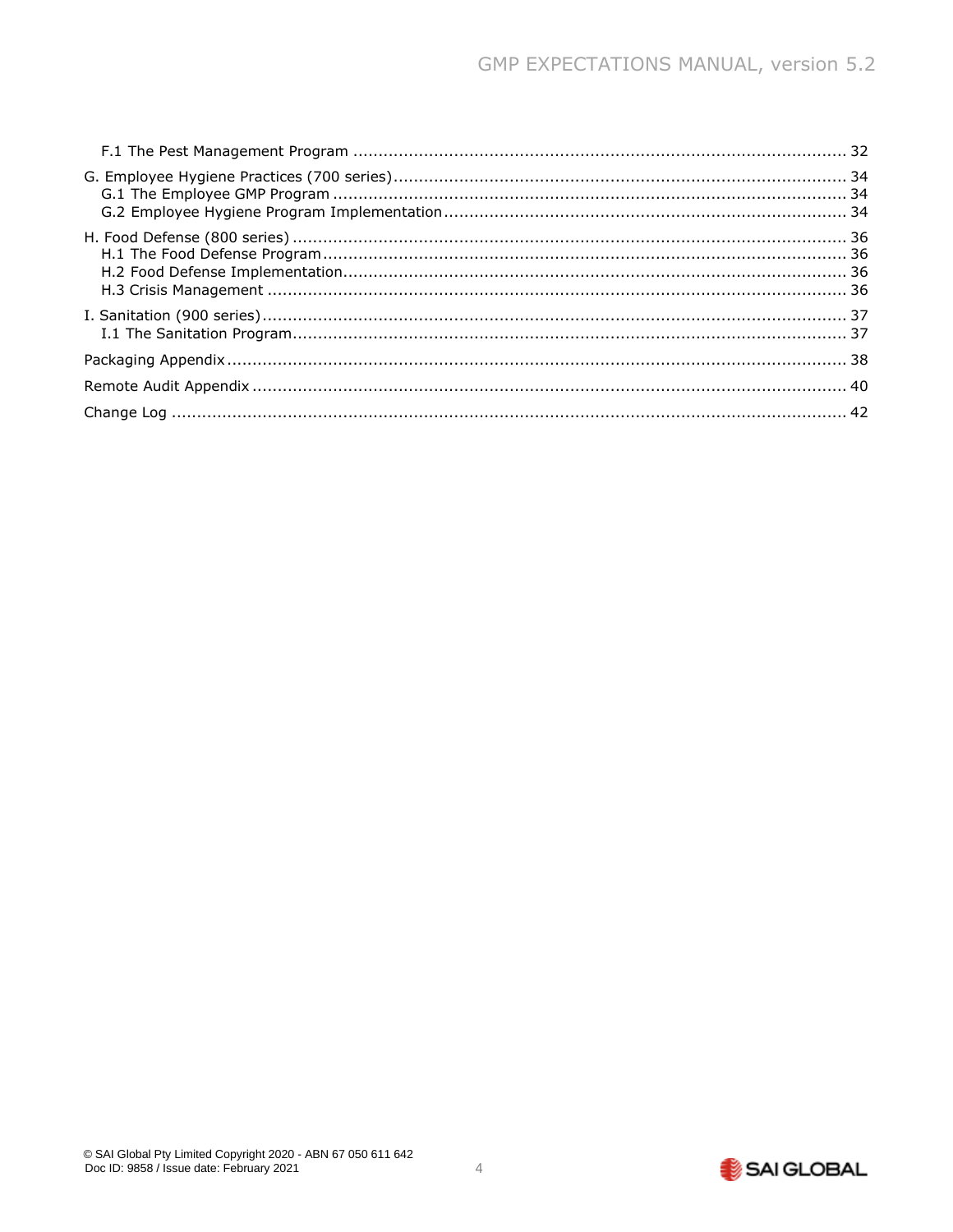#### **DEFINITIONS**

#### **Acceptable Laboratory**

A laboratory that is able to calibrate its performance standards. This shall be accomplished by performing crosscheck sample analysis with an accredited lab (accreditation shall be achieved through a national accreditation service, e.g., ISO 17025) on a quarterly basis.

#### **Allergen**

Food compounds that can cause an allergic or food intolerance response in sensitive individuals. Food allergens elicit serious adverse reactions in some individuals. Allergic individuals can tolerate very little of the offending food. Allergens of regulatory significance in the U.S. include peanuts, tree nuts, eggs and egg products, milk and milk products, soy and soy products, wheat and wheat products, fish, and shellfish (i.e., crustaceans -shrimp, lobster and crabs). In Canada, sulphites of over ten ppm, shellfishoysters, clams and mussels, sesame seeds and mustard are also considered allergens. The plant shall identify all allergens present in the facility and shall have a written program that will prevent cross-contamination of undeclared allergens (see Sensitive Ingredients).

#### **Calibration of Inspection, Measuring and Test Equipment**

The facility shall establish and maintain documented procedures to control, calibrate and maintain inspection, measuring, and test equipment (including test software) used by the facility to demonstrate the conformance of product to the specified requirements. Inspection, measuring, and test equipment shall be used in a manner to ensure that the measurement uncertainty is known and is consistent with the required measurement capability. Calibration against an accepted industry standard or certified standard shall be conducted at a frequency sufficient to confirm acceptability based on manufacturers' recommendations.

#### **Certified Laboratory**

A laboratory that has met specific certification standards as defined by a laboratory accreditation body to the standard of ISO 17025 (see Acceptable Laboratory).

# **Certificates of Analysis (COA)**

Specific microbiological, chemical or physical analysis of key ingredients or products, generally against a documented specification, prior to acceptance into inventory or receipt. COA must be lot or product code specific and should include the product identification, the

description of the type of analysis, the method utilized, the sample size, and the result of the analysis. Verification of COA accuracy and product process shall be established by product testing of samples for conformance.

#### **Client**

The manufacturing, distribution or production facility in which the audit will be conducted and whose systems and programs are evaluated. This is generally the entity responsible for payment of the audit service.

#### **Continuing Letter of Guarantee**

Document provided by supplier indicating that all food ingredients and food contact packaging materials (e.g., inks, coatings) comply with all provisions of the Food, Drug and Cosmetic Act and Amendments or local regulatory requirements.

#### **Correction**

Actions, adjustments, or modifications taken by the client during the audit as a result of an audit finding by the auditor. This correction is generally in response to a finding of a nonconformance, but can be taken at the finding of an opportunity for improvement as well. These actions, when observed by the auditor, will be included withinthe audit report.

#### **Corrective Action**

Corrective action shall be documented for any negative finding reported on a regulatory review, internal assessment, customer complaint or third- party audit finding. The procedures for corrective action shall include:

- **.** Investigation of the cause of the negative finding or complaint. It is important that the root cause of the issue is identified so that adequate improvements can be identified and implemented. Some examples of causes may be lack of training, equipment failure, failure to follow procedure, etc.
	- **Determination of the corrective action** needed to eliminate the cause of nonconformities and the prevention of its reoccurrence.
	- **Application of controls to ensure that** corrective action is taken and that the corrective action is effective to prevent reoccurrence of similar problems.
	- **Determination of appropriate disposition of** non- conforming or affected product.

#### **Cross Contact**

The actual or potential contamination of nonallergen containing product or ingredients with

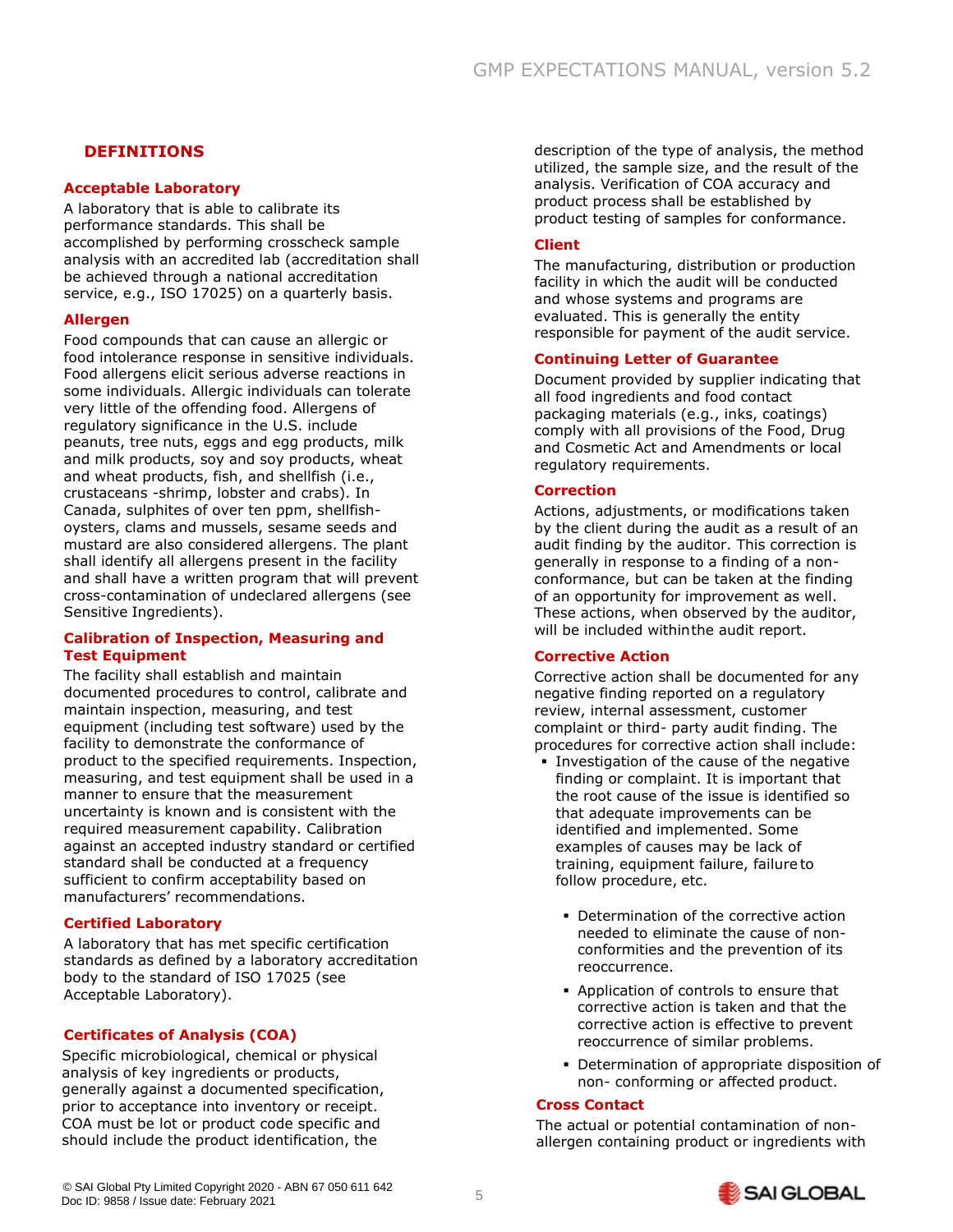allergen containing product or ingredients. Cross contact can also occur with the contamination of non-like allergens as well, such as peanut contamination of a milk-based product.

#### **Cross Contamination**

The actual or potential pathogenic contamination of a product or ingredient that has undergone an intervention step (e.g., cooking or washing) to reduce the microbiological level (bacteria, viruses and/or parasites) of the product or ingredient with a raw product or ingredient that has not undergone the intervention step. The presence of foreign material or non-potable water in finished or Ready-To-Eat (RTE) product.

#### **Customer**

The retail, foodservice, distribution or manufacturing buyer that is a user of the information obtained during the audit for the purpose of supply chain management. Generally, the customer is not the responsible party for payment of the audit, thus for those customers they must only be given access to the audit information by the authorization of the client.

#### **Document and Data Control**

The system for the management, development, revision, correction and storage of all documents, programs, specifications, procedures, forms and records that are used by the facility to manage its food safety and quality management systems. This system would include an identification system, an approval system and accessibility requirements for records. This system may be electronically managed, if password protected, or completed manually.

#### **Food Safety Plan**

The FDA requires Food Safety Plans for all FDA regulated products sold for consumption in the US except for Seafood products, Juice products and Low Acid Canned Foods where a HACCP Plan is required.

A Food Safety Plan requires a written Hazard Analysis and then Preventive Controls to prevent, eliminate or reduce to a safe level all hazards where the probability of occurrence and the severity if they did occur warrant a preventive action. The Preventive Controls that may need to be applied are Process Preventive Controls, Allergen Preventive Controls, Sanitation Preventive Controls, when making an RTE product, and Supplier Preventive Controls, when the manufacturer cannot control the hazard themselves.

#### **Finished Product Inspection**

The analysis, inspection or review of the finished

product prior to release of that product into commerce. The supplier must define what final inspection and review must be completed on each lot or batch of finished product. The requirements for the finished product inspection could include visual observation, physical inspection, microbiological or chemical analysis or record review, as required by FDA FSMA for Food Safety Plans and HACCP Plans, USDA for HACCP Plans and CFIA for FSEP Plans. The supplier should evaluate the product specification, customer requirements or local regulatory requirements when defining its finished product inspection requirements.

#### **Food Code**

Reference Guide published by U.S. Dept. of Health and Human Services, Public Health Service and Food and Drug Administration, 2017.

#### **Good Manufacturing Practices (GMPs)**

Guidelines as cited in Code of Federal Regulation FDA 21 Part 117 and USDA 21 CFR 9 and CFIA.

#### **Good Laboratory Practices (GLPs)**

Guidelines that are established to ensure the accuracy and precision of results from described evaluations.

#### **Hazard Analysis Critical Control Point (HACCP) Definitions.**

**CCP Decision Tree** – A sequence of questions to assist in determining whether a control point is a Critical Control Point (CCP).

**Control** – (a) To manage the conditions of an operation to maintain compliance with established criteria. (b) The process states where correct procedures are being followed and criteria are being met.

**Control Measure** – Any action or activity that can be used to prevent, eliminate or reduce a significant hazard.

**Control Point** – Any step in the process at which biological, chemical or physical hazard can be controlled, reduced or eliminated.

**Corrective Action** – Documented procedures followed when a process or product deviation occurs.

**Criterion** – A requirement on which a judgment or decision can be based.

**Critical Control Point** – A step at which control can be applied and is essential to prevent or eliminate a food safety hazard likely to occur or reduce it to an acceptable level.

© SAI Global Pty Limited Copyright 2020 - ABN 67 050 611 642 Doc ID: 9858 / Issue date: February 2021

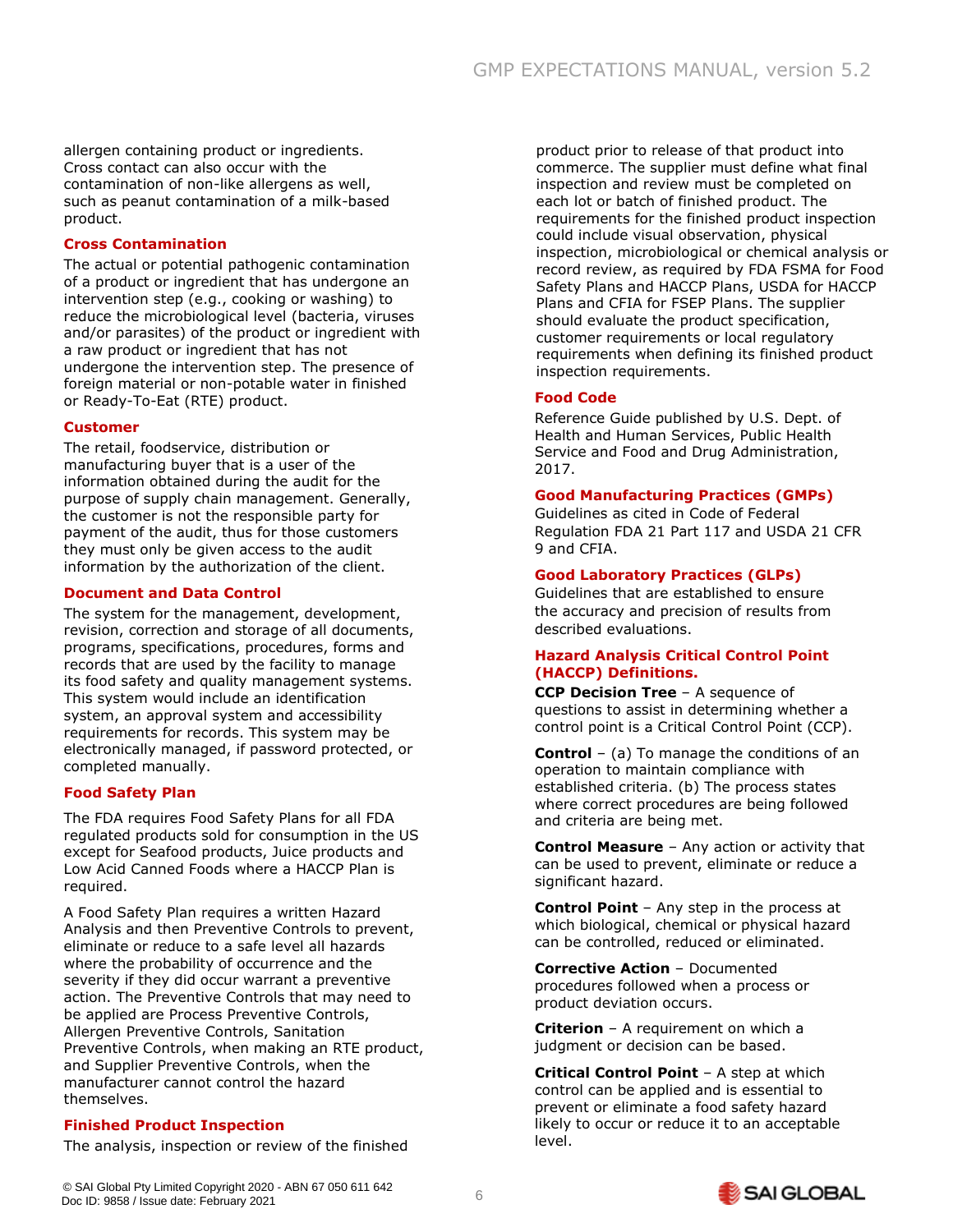**Critical Limit** – A maximum and/or minimum value to which a biological, chemical or physical parameter shall be controlled at a CCP to prevent, eliminate or reduce to an acceptable level the occurrence of a food safety hazard reasonably likely to occur.

**Deviation** – Failure to meet a critical limit.

**HACCP** – Hazard Analysis Critical Control Point. A systematic approach to the identification, evaluation and control of food safety hazards reasonably likely to occur.

**HACCP Plan** – The written document that is based upon the principles of HACCP and that delineates the procedures to be followed.

**HACCP System** – The result of the implementation of the HACCP plan.

**HACCP Team** – The group of people representing the plant management, technical and food safety experts, manufacturing, maintenance, engineering and others who are responsible for developing, implementing and maintaining the HACCP system.

**Hazard** – A biological, chemical or physical agent that is reasonably likely to cause illness or injury in the absence of its control.

**Hazard Analysis** – The process of collecting and evaluating information on hazards associated with the food under consideration to decide which are significant and shall be addressed in the HACCP plan.

**Monitor** – To conduct a planned sequence of observations or measurements to assess whether a CCP is under control and to produce an accurate record for future use in verification.

**Pre-requisite Programs** – All procedures used in the facility, which address operational conditions providing the foundation for the HACCP system.

**Severity** – The seriousness of the effect(s) of a hazard.

**Step** – A point, procedure, operation or stage in the food system from primary production to final consumption.

**Validation** – That element of verification focused on collecting and evaluating scientific and technical information to determine if the HACCP plan, when properly implemented, will effectively control the hazards reasonably likely to occur.

**Verification** – The application of methods, procedures, tests and audits, in addition to monitoring, to determine

compliance with the HACCP plan.

#### **High Risk Vendor**

One who is actively supplying product of increased foodborne illness risk to the end consumer. Broad categories include RTE, cheese, cooked or fermented meats, leafy greens and ground beef.

#### **Hold**

Product that has been identified as nonconforming or awaiting disposition and has been placed in a do not use status.

#### **Internal GMP Audit**

An effort to evaluate the performance of the facility in regards to good manufacturing practices and other established company protocols by internal staff. These audits assess internal and external facilities and the results are utilized to drive continuous improvement.

#### **Mock Recall**

An evaluation of the company's product recall system that tests the effectiveness of the identification of affected product and the communication tools with key stakeholders.

#### **Pre-Requisite Programs**

Supplemental programs to the HACCP program required for the total food safety management by the facility of its product and production.

Examples include pest management, training, maintenance, allergen management, food defence, etc. Further examples are described later in this manual.

#### **Preventive Maintenance**

A series of routines, procedures and maintenance steps taken in order to identify and resolve potential problems before they happen.

#### **Primary Packaging**

The packaging material that comes into direct contact with the food product.

#### **Process Capability**

The ability of a process to produce a defectfree product (within specification 100% of the time) or service in a controlled manner of production or service environment.

#### **Process Control**

The features or mechanisms that control the execution of a process. These control mechanisms ensure a process is conducted to maximum cost effectiveness through effective set-ups and ongoing measures.

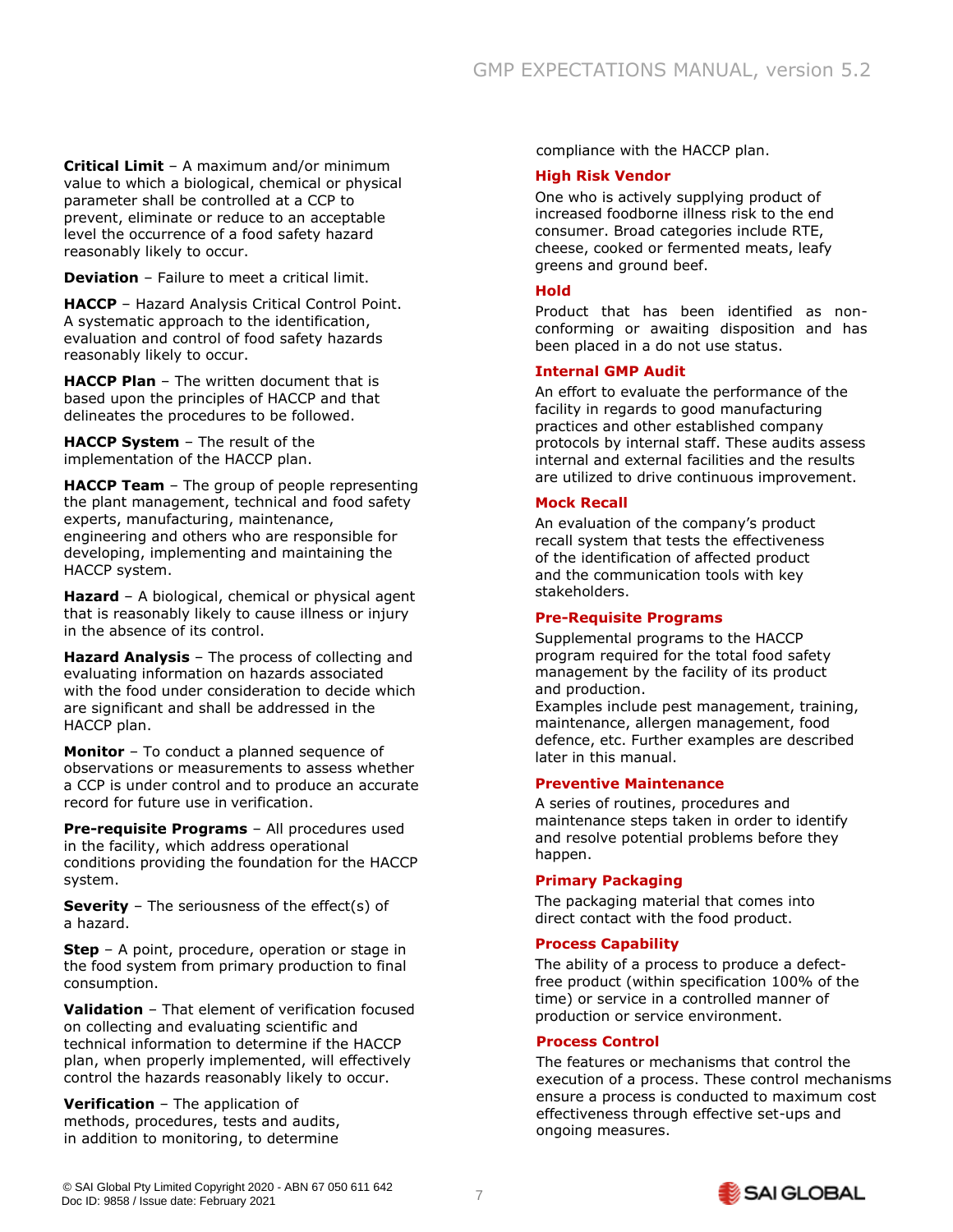#### **Product Traceability**

The linking of all identified raw materials, primary packaging, processing aids, rework and work in progress to a finished product through a coding, identification or tracking system.

#### **Product Withdrawal**

An activity that recovers all shipped suspect product that has only reached distribution (first customer) and has not yet entered the retail market.

#### **Program**

Documented policies, procedures, tasks or activities that describe specific functions within the facility.

#### **Ready-To-Eat (RTE) Products**

All foods that, when purchased by the consumer, do not require any further preparation i.e. pathogen elimination step prior to consumption (i.e. cooking).

Products that are required to be cooked prior to consumption shall have detailed cooking instructions on the outer case for foodservice products, or on the individual inner packages for retail packaging, to heat product to a minimum internal temperature per regulation (review Model Food Code, 2017 edition, Chapters 3-4).

#### **Repack**

<span id="page-8-0"></span>Moving a unit of product from one outer case to another outer case that requires labelling linked to the original product lot code.

#### **Rework**

Product that has been recovered or rejected from normal production and has been reprocessed, reblended, or reformatted into the finished product.

#### **Risk**

The likelihood that a food safety hazard will happen and the severity if it did.

#### **Sensitive Ingredients**

Food intolerances affecting a limited number of individuals that do not involve immunologic mechanisms (e.g., sulphites (allergen considers these an allergen), MSG, FDC colors Yellow #5 and #6).

For the most part, sensitive ingredients involve less severe manifestation and allergic individuals can tolerate limited quantities of the offending food (see Allergen).

#### **Standard Operating Procedure (SOP)**

A series of signed, detailed documents that specifically define how an individual job function or activity will be performed.

#### **Transport Vehicle**

Any vehicle that is used to carry food products from one area of the food production or distribution facility to an offsite location. The off- site location may be under the control of the food production or distribution facility.

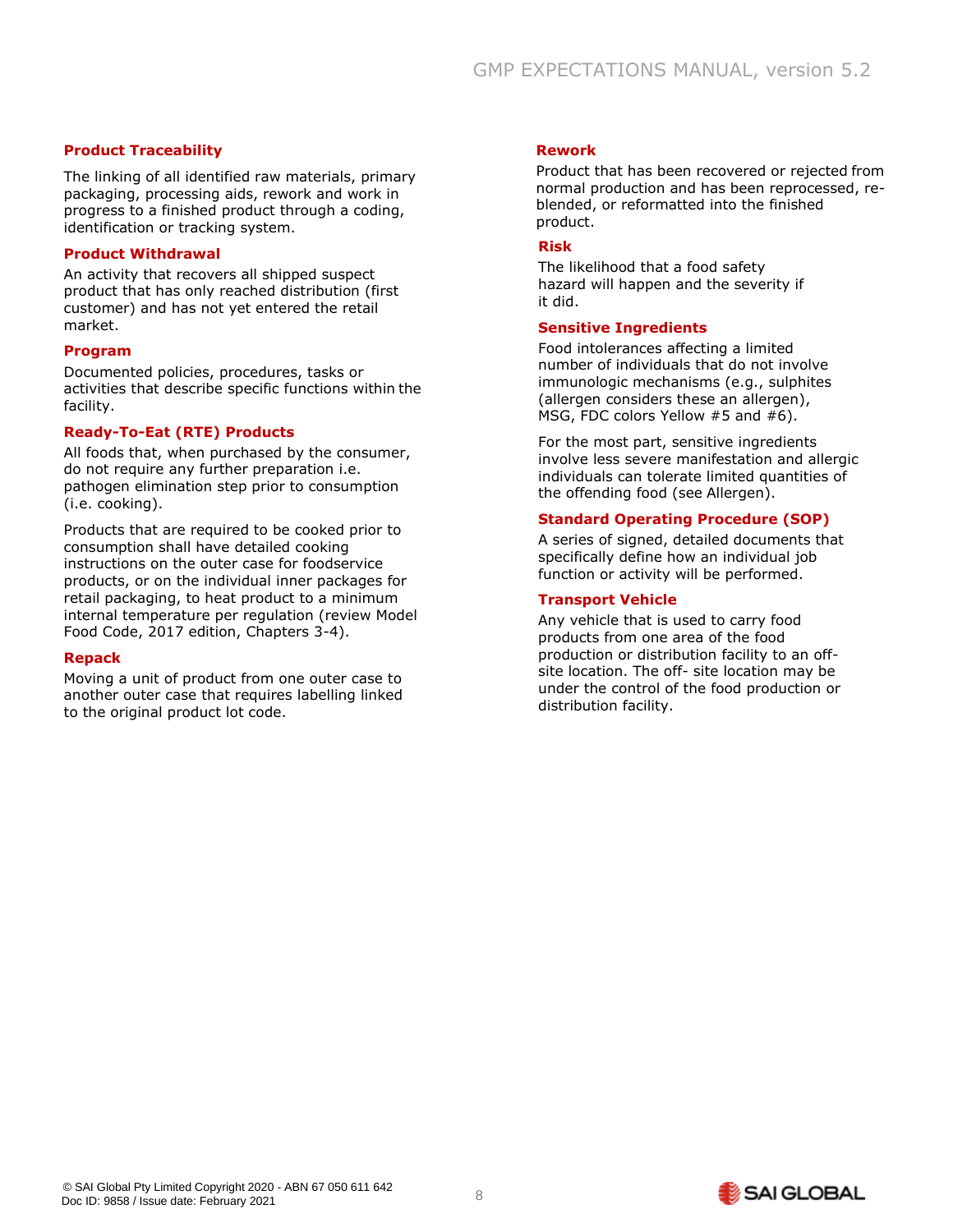# **NON-CONFORMANCE CLASSIFICATION GUIDE AND SCORING GUIDELINES**

| <b>Rating Criteria</b>                                                                                                                                                                                                                                                                     | <b>Points</b>                                                                    |
|--------------------------------------------------------------------------------------------------------------------------------------------------------------------------------------------------------------------------------------------------------------------------------------------|----------------------------------------------------------------------------------|
| All bold items listed in questions are considered <b>Critical</b> if found and would<br>constitute an automatic failure.                                                                                                                                                                   | 50 points lost in the<br>question; automatic<br>failure of the audit             |
| Major non-conformance would result in a systemic failure of the question: no<br>program in place, employees unaware of non-compliances, more than 3<br>observations of the same audit line item violation, or the potential for a direct<br>food safety incident based on the observation. | All points lost in the<br>question                                               |
| <b>Minor non-conformance</b> would be an isolated occurrence of the observation<br>(1 or 2 instances), elements missing from records or programs, some<br>inconsistency with document vs. actual practice.                                                                                 | Half of points lost for<br>the question                                          |
| <b>Compliant</b> would be facility fully meets the established SAI Global criteria,<br>facility is able to demonstrate full implementation of the criteria, employees are<br>aware and in compliance.                                                                                      | 0 points deducted per<br>question                                                |
| <b>Not Applicable (N/A)</b> would be used by the auditor for any question the auditor<br>determines is not applicable for the facility being audited.                                                                                                                                      | Points from question<br>removed from total<br>audit score, no points<br>deducted |

Automatic ratings are linked to a score. SAI Global audit rating system is as follows:

97.0-100 Superior

93.0-96.99 Excellent

87.0-92.99 Compliant

≤86.99 Fail

Critical issues that require a rating of FAIL on the audit include:

▪ Actual adulteration of the storedingredients, materials, food contact packaging, and product from any cause (e.g., rodents, insects, dripping condensate, dripping oil).

- **·** Failure to have a HACCP/FSP/FSEP program.
- Failure to have a documented allergen control program.
- Lack of policy to prevent cross contact that includes segregation during storage.
- Failure to have a documented product recovery (Recall) program.
- Building/roof in unsuitable conditions and/or leaking.
- Employees observed not following the documented hygiene program causing direct contamination of product.
- Observation of evidence of rodent or bird activity on the interior of the facility.
- A numerical grade of 86.99% or less.

The rating will automatically print next to the score on the final audit report and the auditor is not required to do anything to cause this to happen.

*Note: This score and rating may be independent to any addendum or requirements of customers requiring an audit.*

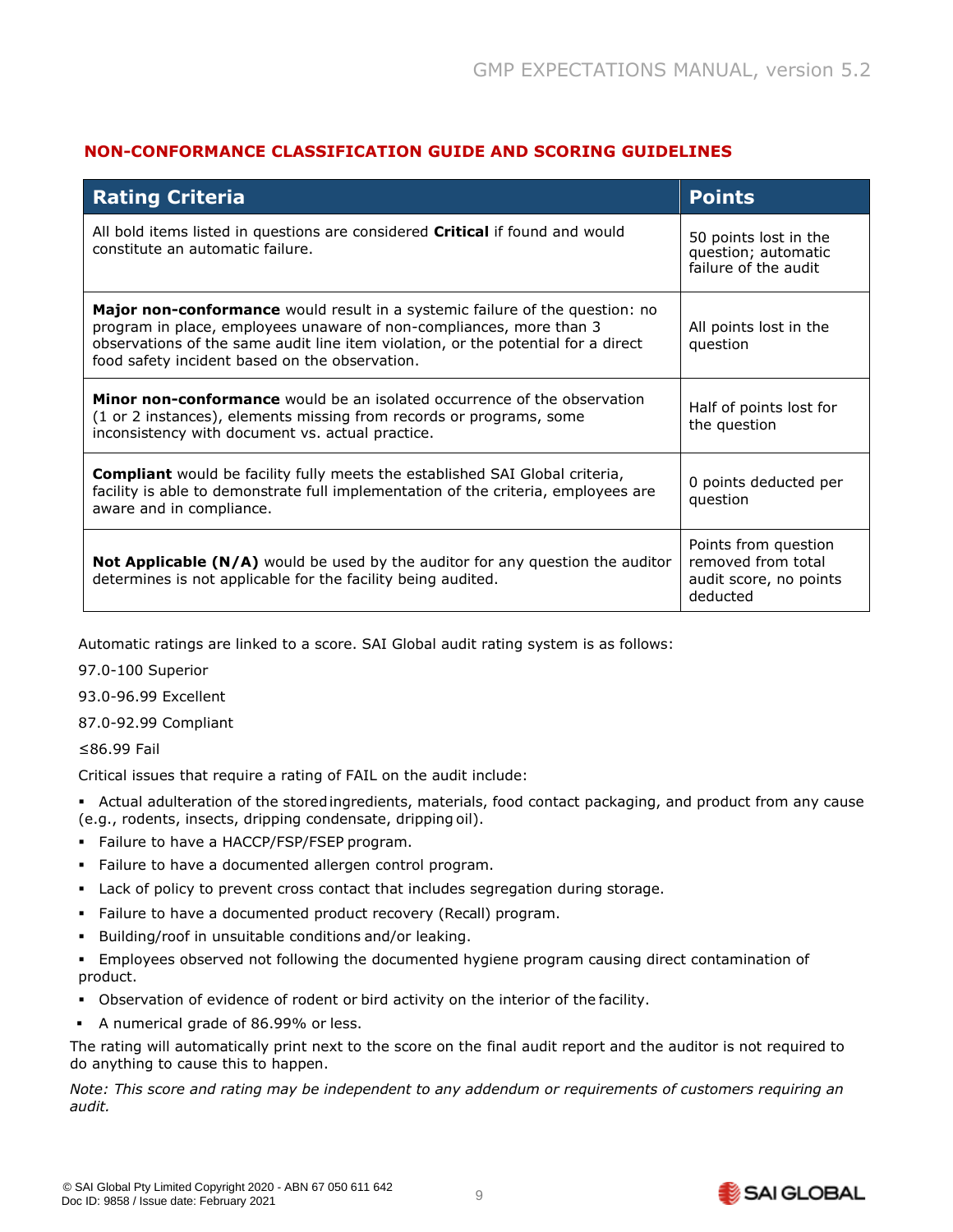# <span id="page-10-0"></span>**REQUIRED DOCUMENTATION**

A number of critical documents will be reviewed during the audit process that will assist in evaluating HACCP/Food Safety Plan (FSP)/FSEP, Sanitation, GMPs, Product Specification and Management system compliance. The auditor will randomly select records supporting the implementation and maintenance of each program over a period of six months or, in the case of a re-audit, back to the previous audit. In addition, the implementation of each program will be verified via interview of employees (where and when applicable). To facilitate a smooth, organized audit, we request that the following documents and records be readily available at the beginning of the audit.

#### A. FOOD SAFETY

▪ Validated HACCP/FSP/FSEP plan and worksheets; hazard analysis must address how identified hazards are to be reduced or eliminated

NOTE: HACCP/FSP/FSEP Plan must include the following:

- Identification of HACCP/Food Safety team
- Description of the food and its distribution
- Description of customer and intended use
- Documented, detailed hazard analysis for all ingredients, process steps and products
- Documented detailed hazard analysis showing consideration of likelihood of hazard occurrence and severity if hazard did occur to determine which hazards require control.
- Detailed process flow charts, showing all inputs, outputs, and product rework or recycle pathways
- Document identifying food safety hazards reasonably likely to occur in finished product, process, raw materials or ingredients
- Documents showing compliance to HACCP/FSP/FSEP plan:
	- Monitoring records of HACCP Critical Control Points (CCPs), FSP/FSEP - Preventive Control Points
	- Policy and compliance procedure for the HACCP/FSP/FSEP Allergen Program, including all process records

Deviation records and corrective action plans demonstrating compliance

- Monitoring Food Safety Plan records for Process Preventive Controls, Allergen Preventive Controls, Sanitation
- Deviation records and corrective action plans.
- Label reconciliation program demonstrating compliance to the
- Allergen Program, if applicable
- Policy and compliance procedure for Foreign Material management, including glass and brittle plastic, metal detection (when used),as well as additional foreign material detectors (e.g., x-ray)
- Policy and compliance records relevant to regulatory compliance (e.g., Bioterrorism, Country of Origin Labelling [COOL]).

Preventive Control aspects as applicable per regulation

- Document identifying any hazards that require a preventive control.
- Associated monitoring, corrective action procedures and records for each preventive control identified.
- **EXECUTE:** Associated evidence that preventive controls, when implemented, will control the identified hazards. Documents for this section include those that document verification of the food safety plan including records related to:
	- Validation
	- Verification of monitoring
	- Verification of corrective actions
	- Calibration of process monitoring and verification instruments
	- Product testing
	- **Environmental monitoring**
	- Re-analyse
	- Records that document the supply chain program

Documentation related to the Preventive Controls Qualified Individual, including defined role, responsibilities related to the Food Safety Plan; training documentation; understanding of plan oversight including adherence to all required timelines identified with the Food Safety Plan.

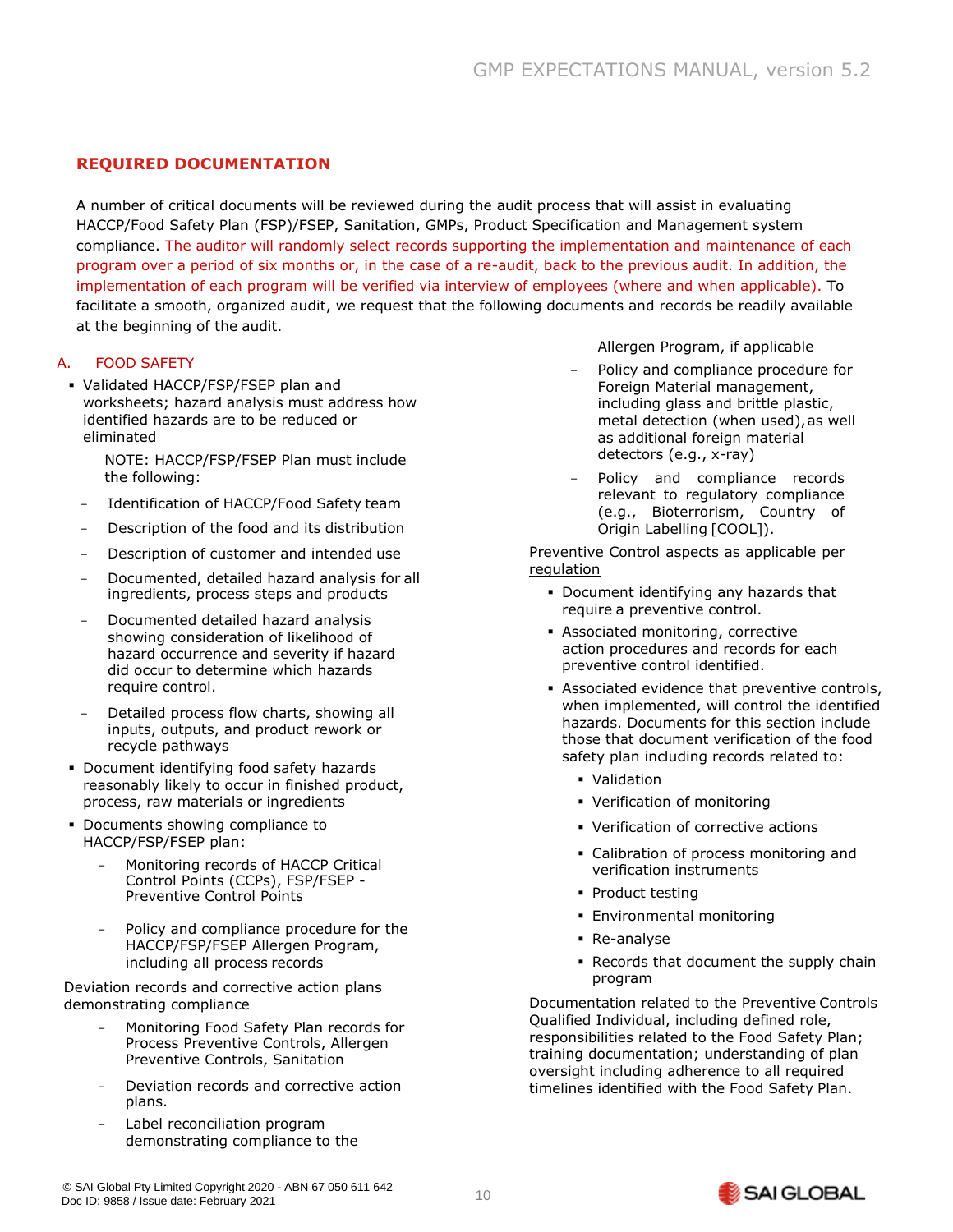# B. PREREQUISITE PROGRAMS

- **EXECUTE:** Laboratory policies and procedures manual (laboratory methods, sampling plan), if applicable
- **EX Laboratory instrument calibration programs, if** applicable
- Records of laboratory cross-check program, if applicable
- **Documented preventive maintenance program** and corrective action plan
- **Detailed product recall manual, including** records of mock recalls (including product coding policy)
- Quality policies and procedures manual
- **Document management and record keeping** policies and procedures
- **GMP audit records and corrective action plan**
- Policy and procedures for handling returned and retained product
- Customer/consumer complaint procedures manual and appropriate corrective action plan
- **Detailed policy and procedure for calibration of** in-plant measuring devices (e.g., metal detectors, flow meters, temperature recorders, Relative Humidity [R.H.], pressure)
- **Potable water and ice testing records**
- Potability should be tested at least annually; if the facility is using water from a private well, there must be an acceptable potability test every six months; all samples for potability must be taken from the facility
- Calibration monitoring records including testing standards and certification
- Policy and procedures outlining product coding, if applicable
- Policy and procedures for handling of rework product (control and traceability), if applicable
- Policy and compliance records relevant to quality attributes
- **Standard Sanitation Operating Plan (SSOP)**
- Approved supplier program and related records
- Documentation of food safety pre-requisite programs
- Documents of management and employee training
- Good Manufacturing Program and employee hygiene policy manual
- Policy and compliance records relevant to GMP/HACCP/Food Safety training

# C. RECEIVING AND SHIPPING

- Policy and procedures for receipt of raw materials, ingredients, packaging materials, and processing aids
- Raw materials and ingredient specifications
- Copies of Pure Food Guarantees and Continuing Letters of Guarantee for food packaging materials
- **Incoming and outgoing trailer inspections**
- Policy and procedures for the rotation of raw materials, ingredients, packaging materials and finished products
- Policy and procedures for the storage (including temperature monitoring, when applicable) of all raw materials, ingredients, packaging materials, processing aids, and finished product(s)

#### D. PROCESSING

- Analytical and microbiological test results
- Policy and procedures for thawing of raw materials and ingredients, if applicable
- Raw materials and ingredient specifications
- Records verifying compliance to product specifications
- **Finished product inspection policy** and procedures and monitoring records
- Policy and procedures outlining product coding
- Policy and procedures for handling of rework product (control and traceability)
- Policy and compliance records relevant to quality attributes Policy and records verifying compliance to product specifications for customers

#### E. GROUNDS AND EQUIPMENT

- Blueprint of plant showing water and sewer lines, location of backflow prevention devices, separation of ready-to-eat areas and plant traffic flow patterns
- **.** If high intensity halogen lamps are used, a letter from the supplier indicating that they are shatterproof

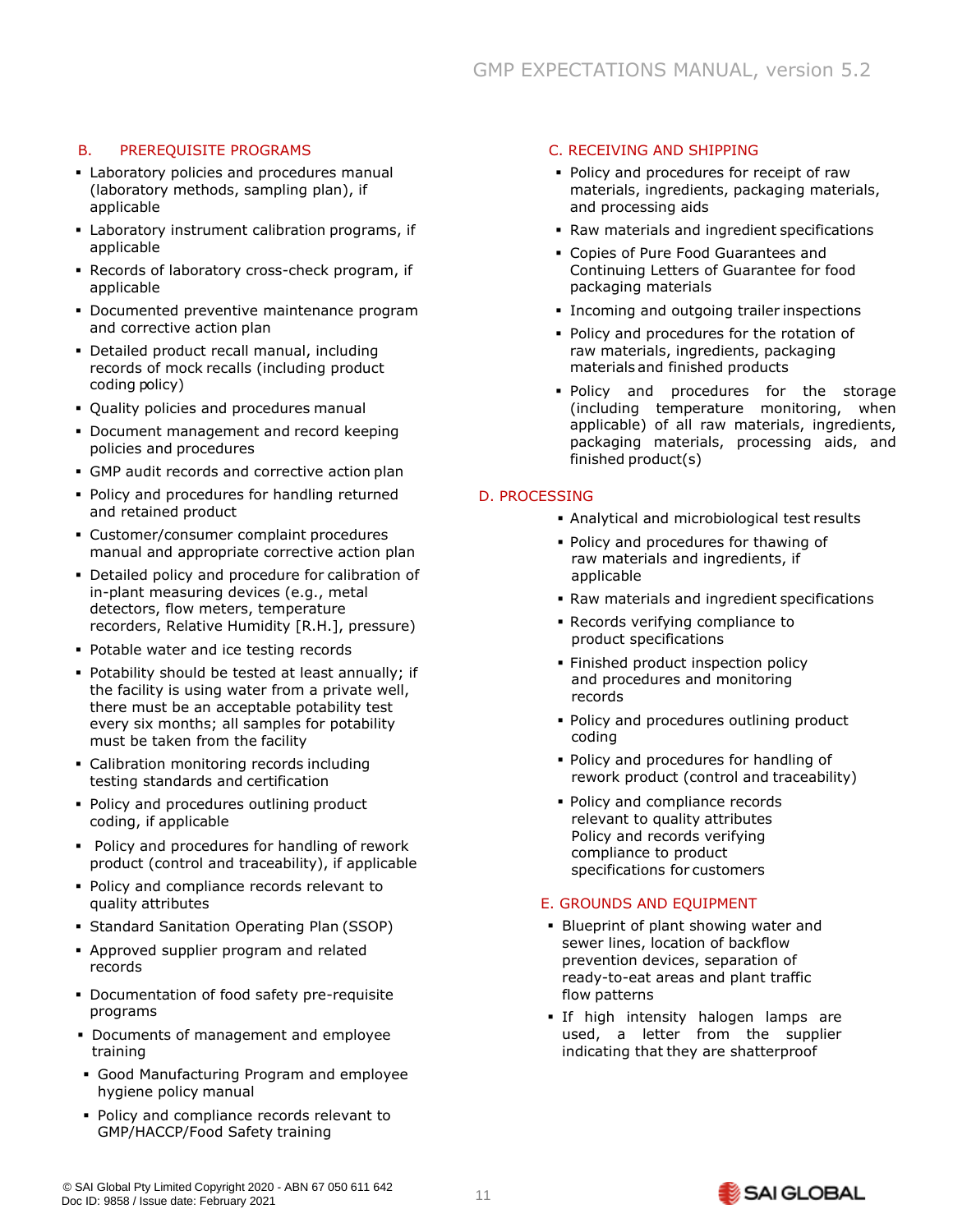#### F. PEST MANAGEMENT PROGRAMS

- Rodent and pest management procedures manual
- Rodent and pest management activity records

#### G. EMPLOYEE HYGIENE PRACTICES

- Good Manufacturing Program and employee hygiene policy manual
- GMP audit records and corrective action plan

#### H. FOOD DEFENSE and SITE SECURITY

- Policy and procedures outlining the security program for the facility. The program shall restrict site access to authorized personnel only.
- **Policy and procedures outlining the protection** of product from intentional contamination
- Crisis Management

#### I. SANITATION

- SSOP
- Master sanitation schedule
- **· Sanitation monitoring records with corrective** actions and preventive measures
- **Sanitation verification program (including** environmental monitoring when applicable), records, and corrective actions

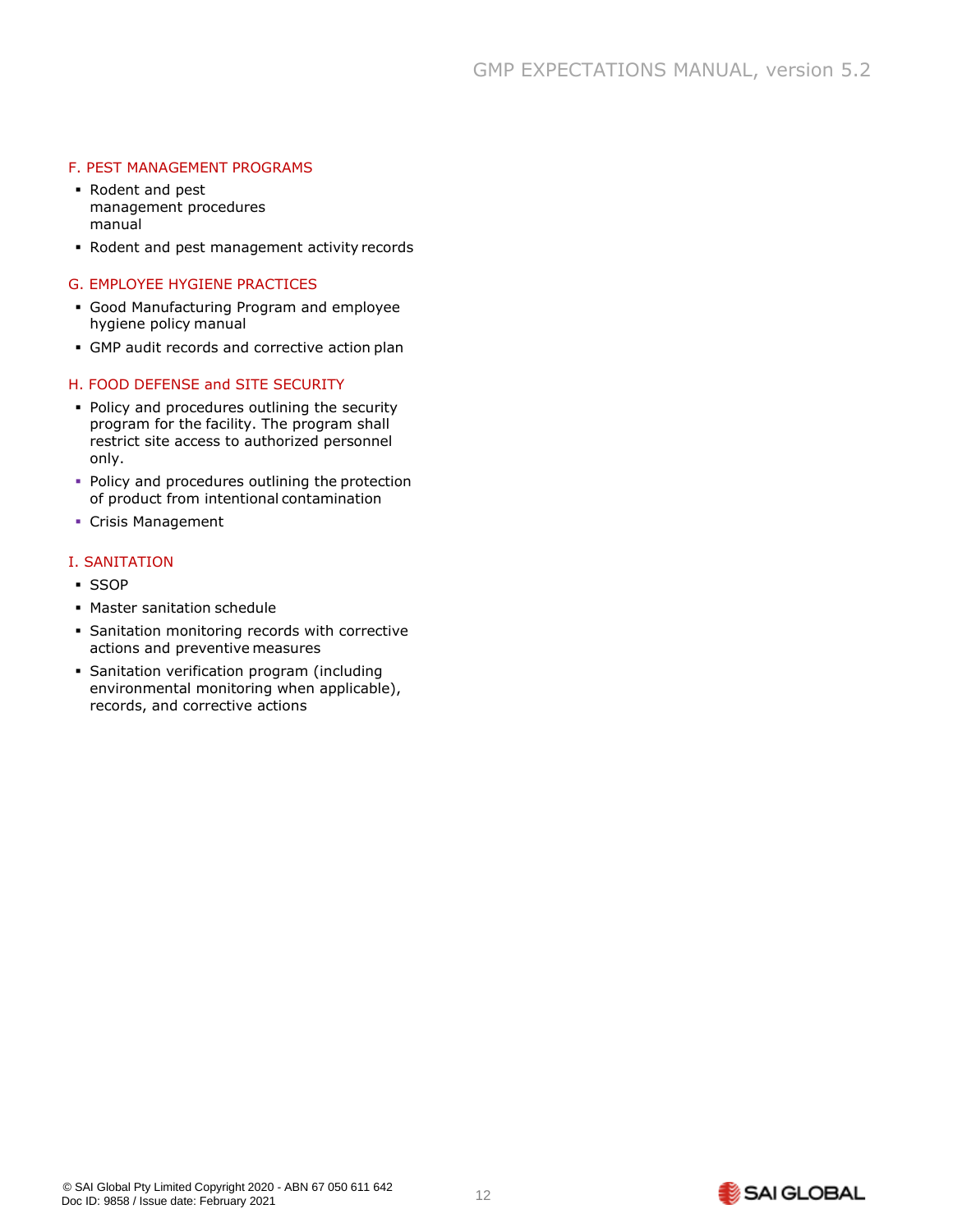# <span id="page-13-0"></span>A: FOOD SAFETY (100 SERIES)

# A.1 HACCP/FSP/FSEP PREVENTIVE CONTROLS

The HACCP process is a primary food safety management program. HACCP combines the energies and resources of management with the scientific knowledge of the product and process. Under HACCP, the operational and quality management groups provide a comprehensive food safety management process, involving all departments in the effective management of food safety. HACCP is truly a team effort requiring the continuing involvement and commitment of top management, operational management, employee supervision and all operating personnel. Specific, documented training is essential for both management and operating personnel. The HACCP plan is plant and process specific and requires the input of all operating and technical departments with signed approval of top management. The plan must be kept current with annual reviews of operating performance by the management team. Records and documentation of the HACCP process must be strictly controlled, monitored and signed by appointed management personnel. Any deviations from the HACCP plan must be thoroughly documented with detailed corrective actions and product dispositions.

If the product is required to meet HACCP requirements, then the plan must be in compliance with the regulatory requirements. Examples of industries where HACCP is mandated are seafood, meats, juice and low acid canned foods (LACF).

The HACCP team is required to conduct a formal review and sign-off of the program at least annually. The review should document performance and determine if any changes are needed in the plan. The program must be reviewed at least annually, but other potential triggers may also prompt a review. Other prompts outside of the formal schedule include (but are not limited to): any change in raw materials or suppliers (including packaging), changes to formulation, changes to any part of the process, failures in the system such as recalls or product withdrawals. If at any time a new product category is added, the team must immediately formally evaluate the change to determine if the HACCP plan is impacted, then make any necessary changes to the plan documents. All operating department managers and top management must be continually involved, committed and supportive of the HACCP process to ensure successful management of food safety.

The detailed HACCP program shall include:

▪ **Team Involvement and Activity:** Team members and their responsibilities are clearly defined as part of the HACCP plan and include top management, operating department heads, quality management and appropriate operating personnel. The entire team is involved in the development and final approval of the plan, and there is documented evidence of team meetings held on a regular basis to review HACCP records and issues. The team reviews actual deviations and/or documentation errors as well as trends in the data with corrective actions monitored for effectiveness.

- **HACCP Plan Thoroughness:** The plan is specific for plant and product and is current. All appropriate Critical Control Points (CCPs) have been identified with appropriate control limits, based on scientific data. Corrective actions for each CCP have been predetermined. Corrective actions must include instructions on actions to take to secure involved product, bring the manufacturing process back into compliance and a review to prevent a reoccurrence of the situation. There must be a plan for each type of product or product line (product and lines with the same hazards and CCPs may be included in a single plan). Documentation for managing the essential pre-requisite programs that support the HACCP plan shall be readily available.
- **Flow Charting Documentation: There** must be an easy-to-understand flow chart for each plan, taking into consideration individual ingredients, all preparation steps, all equipment used, blending steps, processing steps, rework and returned products and packaging equipment. The flow chart must identify CCPs as identified in the Hazard Analysis. CCPs must be clearly identified and numbered to correspond with the Hazard Analysis and CCP records and documentation. The flow chart shall be signed by knowledgeable operations management and dated. The chart must remain current.
	- **Hazard Analysis:** There must be a detailed Hazard Analysis document for

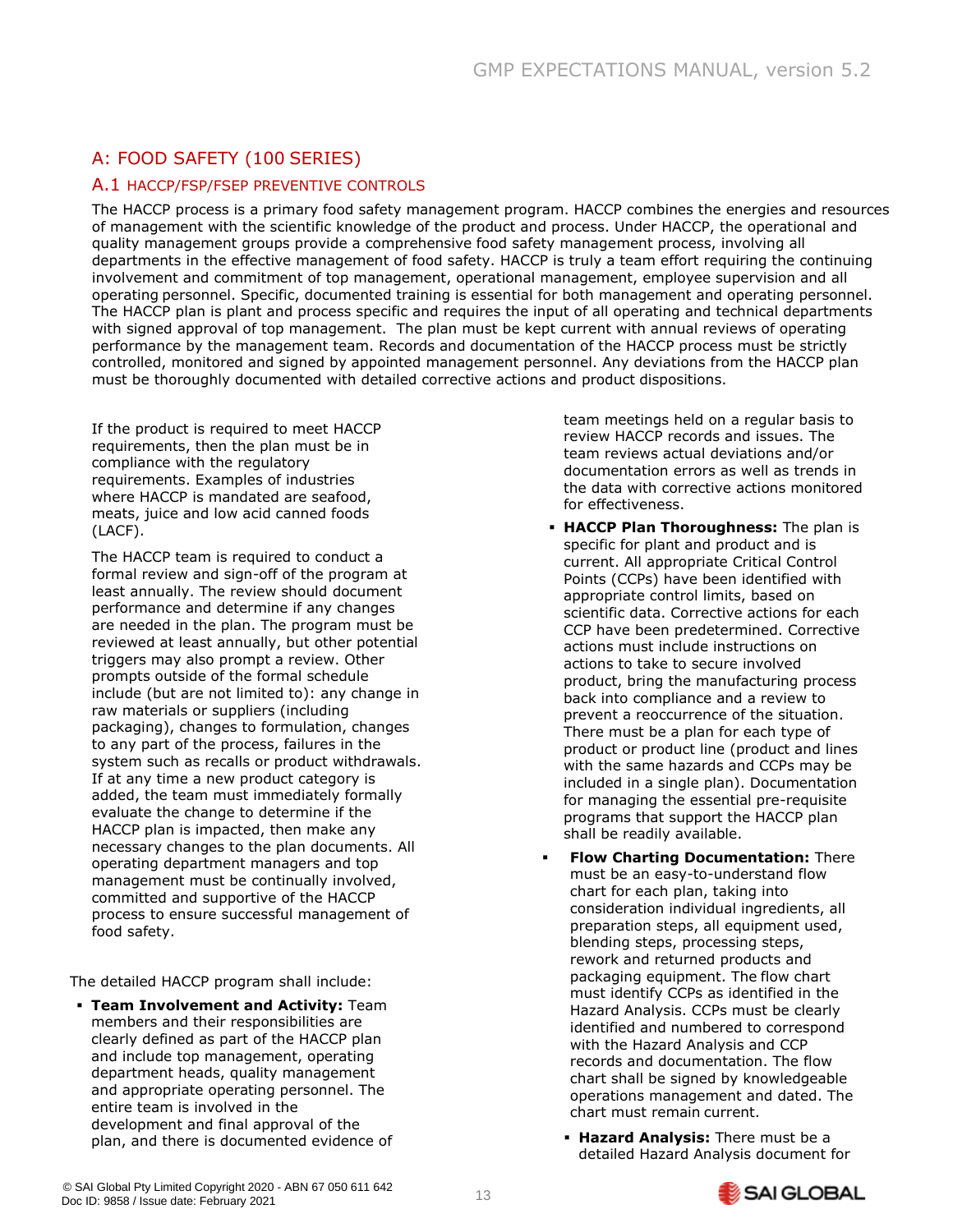each type of product or product line. The Hazard Analysis must evaluate all ingredients, equipment, processing steps, and packaging for all hazards likely to occur. The Hazard Analysis must evaluate the severity of the illness or injury and the probability that the hazard will occur in the absence of controls to determine if a control measure is necessary. Control points must be evaluated to determine those that are critical to the continual production of safe food. The Hazard Analysis must be updated, with full documentation, when a change is made to ingredients, processes or packaging or otherwise deemed necessary by the HACCP Team.

- **Hazard analysis requirements:** The hazard analysis must identify known or reasonably likely hazards, including biological, chemical (including radiological), and physical hazards. Known hazards must consider those that can occur naturally, as well as those that can be intentionally and unintentionally introduced. **CCP Decisions Clear and Appropriate:** The National Advisory Committee on Microbiological Criteria for Foods (NACMCF), Decision Tree [\(http://www.fsis.usda.gov/about/NACMCF/index.as](http://www.fsis.usda.gov/about/NACMCF/index.asp) [p\)](http://www.fsis.usda.gov/about/NACMCF/index.asp) or other logical reasoning tool shall be applied in determination of CCPs. Documentation for determining whether a step or process is a CCP or not must be clear and thoroughly explained, defining the hazard and the specific controls that eliminates or reduce the hazard. There must be a scientific or regulatory basis, with appropriate documentation or regulatory references, to both the hazard and the control required. Proprietary data may be acceptable, providing there is sufficient data that is approved by an appropriate, qualified process authority.
- **Monitoring Procedures:** Monitoring procedures for CCPs must be based on the variability of the process to be controlled. The frequency shall be sufficient to ensure that all product produced is within the established limit. Documentation of the measured variable shall be on clearly identified HACCP records, with the CCP identified by name and number, the itemto be measured, the frequency of the measurement, the CCP limit, the responsible monitor and the corrective action required, in the event that a measurement is not in compliance. A method to track deviations shall be maintained and available for review.
- **Records Management, Review, and Retention:** Documents for monitoring the elements of the Food Safety Plan including HACCP are extremely important documents and must be strictly controlled. They may be the basis for determining whether the process was properly managed in the event of a recall or alleged foodborne illness situation. The documents and their data must be self- explanatory and complete. The records must be in ink (not pencil) and signed by the operator. There must be no blanks or missing data. In the event of down time, or no production during a specified monitoring time, an explanation must be provided. The final record must be signed by the monitor and by the designated HACCP records reviewer. The records must be easily retrievable and secured in a safe storage area. It is not essential to keep HACCP documents separate from regular process control records, if they are secure, but it is recommended. Records related to the Food Safety Plan must be retained for a period defined by the company, taking into consideration the shelf life of the product and any regulatory or customer requirements. Records should be retained for a period of at least the shelf life of the product plus 12 months, or 2 years: whichever is *longer*.
- **Validation and Verification Procedures:** Documentation must be available that confirms there is a scientific basis confirming the effectiveness of the CCPs, or other supporting data demonstrating the validity of the CCPs. Verification documentation, such as analysis to confirm that the products are achieving the level of safety required and that the HACCP plan is operating effectively, is required. In addition, all related equipment used in the monitoring process must be included in the verification procedures. Lastly, the facility must also meet any specific regulatory requirements related to verification of the plan.

#### A.2 ALLERGEN CONTROL

In facilities where allergens or sensitive

ingredients are used or stored and there is a potential for cross contact, there must be detailed procedures to prevent the contamination of other products. In the U.S. the eight allergens recognized are milk, peanut, soy, tree nuts, wheat, eggs, fish, and crustacean (lobster, crab and shrimp). Sulphites of over ten ppm, shell fish

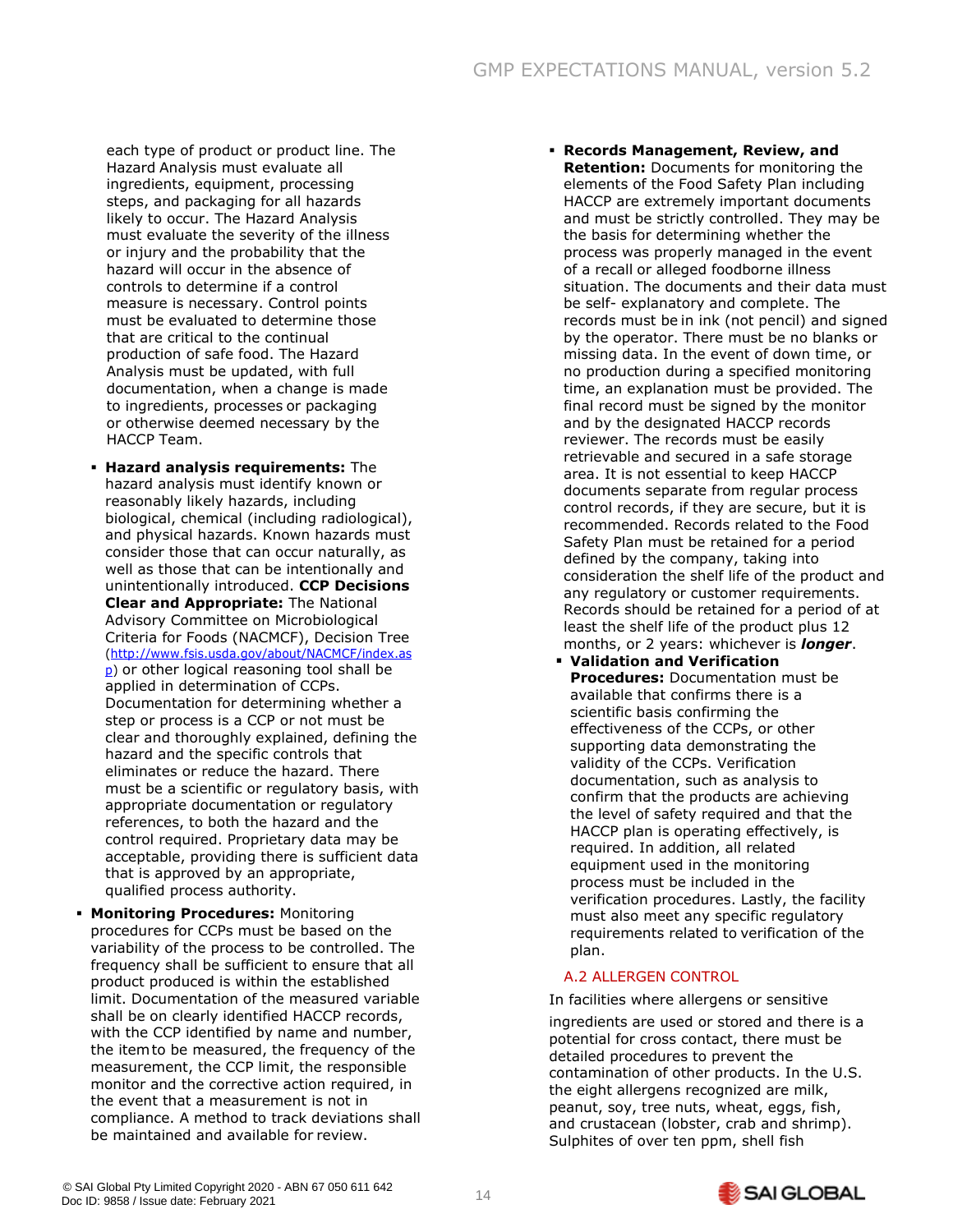(oysters, clams and mussels), sesame seeds and mustard are also considered allergens by the Canadian Food Inspection Agency (CFIA) in Canada. Any additional allergens may need to be considered depending on the area to which the facility exports product.

The following should be included in the allergen management program:

**Allergen Identification:** The facility must review all product formulations to identify all allergens that are used in the manufacturing of the product. This should include a risk assessment of all allergencontaining ingredients used in its products (may be completed as part of the hazard analysis). The facility must then identify all ingredients from receipt and through every step of the process ensuring they are clearly identified to all employees who may handle them. The facility must ensure there is proper communication of all allergen containing ingredients and product, Work-In-Process (WIP) included and how the allergen is identified to ensure traceability and prevent cross contact.

**Prevention of Cross Contact:** The facility must have a program identifying how allergens are handled from receipt, storage and throughout every step of the manufacturing process such that the risk of cross contact is controlled. Employees handling ingredients and products that are or contain allergens must not handle non-allergenic products without steps to protect against cross contact. This could include change of aprons, sleeve guards, frocks, and hand washing etc. Clothing used in allergen sensitive products shall not be co-mingled with clothing from non-allergenic production. Utensils used for these allergenic ingredients must be dedicated and not used for other ingredients unless there is a thorough cleaning and sanitizing procedure applied between uses. The allergen program should also consider allergens permitted in employee break rooms and cafeterias and

appropriate controls to prevent crosscontact from these areas to production areas.

Production of products containing allergens should be on dedicated lines or equipment where possible. If the use of dedicated line or equipment is not possible, allergencontaining products shall be scheduled sequentially. For example, scheduling nonallergen containing products first. Initial

validation and subsequent verification of the cleaning process must be documented.

▪ **Use of a Changeover Process to Prevent Cross Contact:** When cleaning or flushing is implemented with the purpose of eliminating the risk of allergen contact, the facility must develop a product sequencing/cleaning matrix. Compliance with the product sequencing/ cleaning matrix and completion of cleaning shall be recorded. Following each event to remove allergenic residue (change-over), the facility must ensure that the equipment cleaning process was followed and the results documented. The equipment cleaning process must remove visible product/residue from all product contact surfaces. The efficacy of the equipment cleaning process shall be validated and subsequently verified to demonstrate that it removes visible residues from all product contact surfaces. This validation must be an allergen specific assessment of the allergenic residue removal process and must be documented.

**Label Reconciliation:** Labelling for allergen- containing products must indicate the presence of the allergen or sensitizing agent, as required by regulations. The label must include the common name for each allergen. Old or obsolete labels must be properly identified and controlled to prevent their inadvertent use within the facility.

# A.3 FOREIGN MATERIAL

A foreign material control program must be in place. Such a program could include the use of magnets, sieves, screens, bone detection devices, and metal detectors as necessary, based on the process and the manufacturing environment. The program must include barriers to all potential physical hazards relevant to the identified process and how those hazards will be addressed. The program shall be properly communicated throughout the organization, identifying specific roles and responsibilities.

The following must be included in the foreign material management program:

▪ **Glass and Brittle Plastics Management:** The facility must outline how the potential hazards associated with glass and/or brittle plastics will be managed throughout the process. The program must include communication of such hazards to all within the

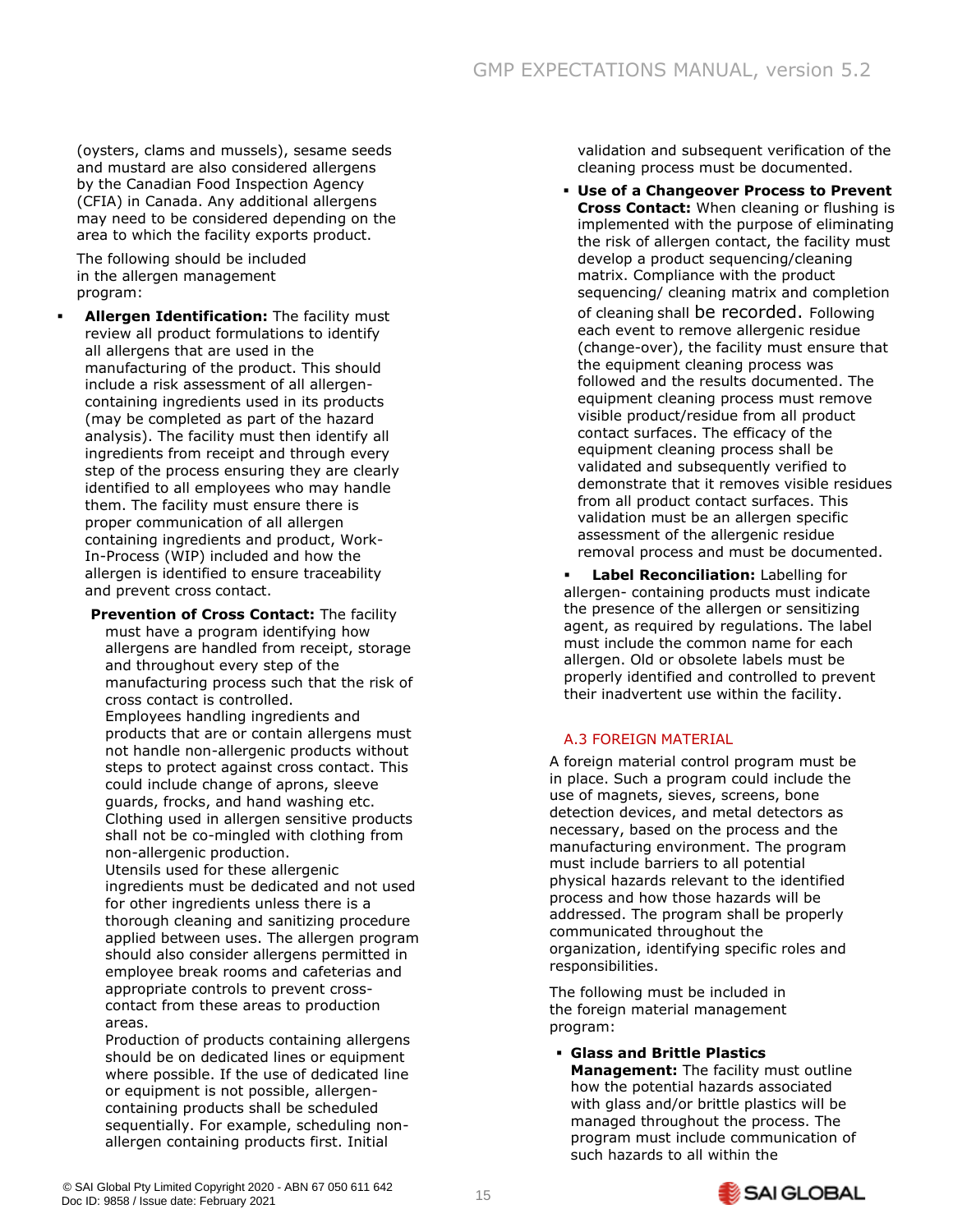organization (including a policy of items prohibited from the production facility). The program must also identify all glass and brittle plastic that is present in the facility and the frequency with which it is inspected. The inspection frequency should be based on risk such that

disposition of any affected product, how the area will be secured, cleaned, and inspected prior to resuming production and include inspection and potential disposal of any affected PPE

- **Metal Detection Use:** There must be a written policy describing the maintenance, set-up, validation and verification tests of the metal detectors if used. The policy must describe the initial set-up procedures, the frequency of verification checks with actual product at start- up, during the shift and at the end of production. Test units to check equipment performance must be appropriate for the nature of the product and the size of the package. Metal detectors must be set-up prior to startup by qualified personnel and calibrated for the particular product being run. Documentation of calibration and set-up must be part of daily production records along with initial, operational and final verification checks. All records related to the use of the metal detection system, including rejected product logs, must be maintained.
- **Verification of other types of foreign material detection devices used (e.g.,**

**x-ray machines).** The policy must describe the initial set-up procedures, the frequency of verification checks with actual product at start-up, during the shift and at the end of production. Test units to check equipment performance must be appropriate for the nature of the product and the size of the package. The equipment must be set up prior to start-up by qualified personnel and calibrated for the particular product being run. Documentation of calibration and set- up must be part of daily production records along with initial, operational and final verification checks. All records related to the use of the foreign material detection system including rejected product logs must be maintained.

materials that may directly affect product are inspected more frequently than materials that are outside of the production areas. The program must outline how the facility will address incidental breakage of glass and/or brittle plastics, including

#### A.4 REGULATORY COMPLIANCE

It is essential that food plants operate in total compliance with regulatory requirements specific to where products are shipped and that a positive working relationship is evident with the assigned regulators.

In order to demonstrate compliance, a facility must include the following as part of their program:

- **FDA Registration Requirement:** Facilities that manufacture, process, pack, or hold food for human or animal consumption in the U.S. must register with the FDA per the Bioterrorism regulation. Foreign facilities that manufacture/ process, pack, or hold food that is exported for consumption in the U.S. are required to register with FDA unless the food undergoes further processing or packaging at another facility outside the U.S. Establishments excluded from the registration requirement are farms, restaurants and other retail food establishments, non-profit food establishments, fishing vessels (except those engaged in processing as defined in Sec. 123.3[k], 21 CFR 123.3[k]) and meat, pork and poultry facilities that are inspected by the U.S. Department of Agriculture's Food Safety and Inspection Service (FSIS).
- **Compliance with Regulation:** The facility must demonstrate that there is a system in place to ensure that it is aware and in compliance with food regulation that applies to the products that are produced within the facility. Examples of regulatory compliance requirement include weight claims, ingredient labelling, ingredient statements, allergen labelling, and product and process verification.
- **Country of Origin Tracking:** The facility must have a documented SOP defining how COOL is evaluated and managed throughout receiving, storage, picking and shipping processes. Elements of the SOP must include definition of the regulated products, labelling requirements, maintenance of records and methods for ensuring compliance. The SOP must also include instructions on how to

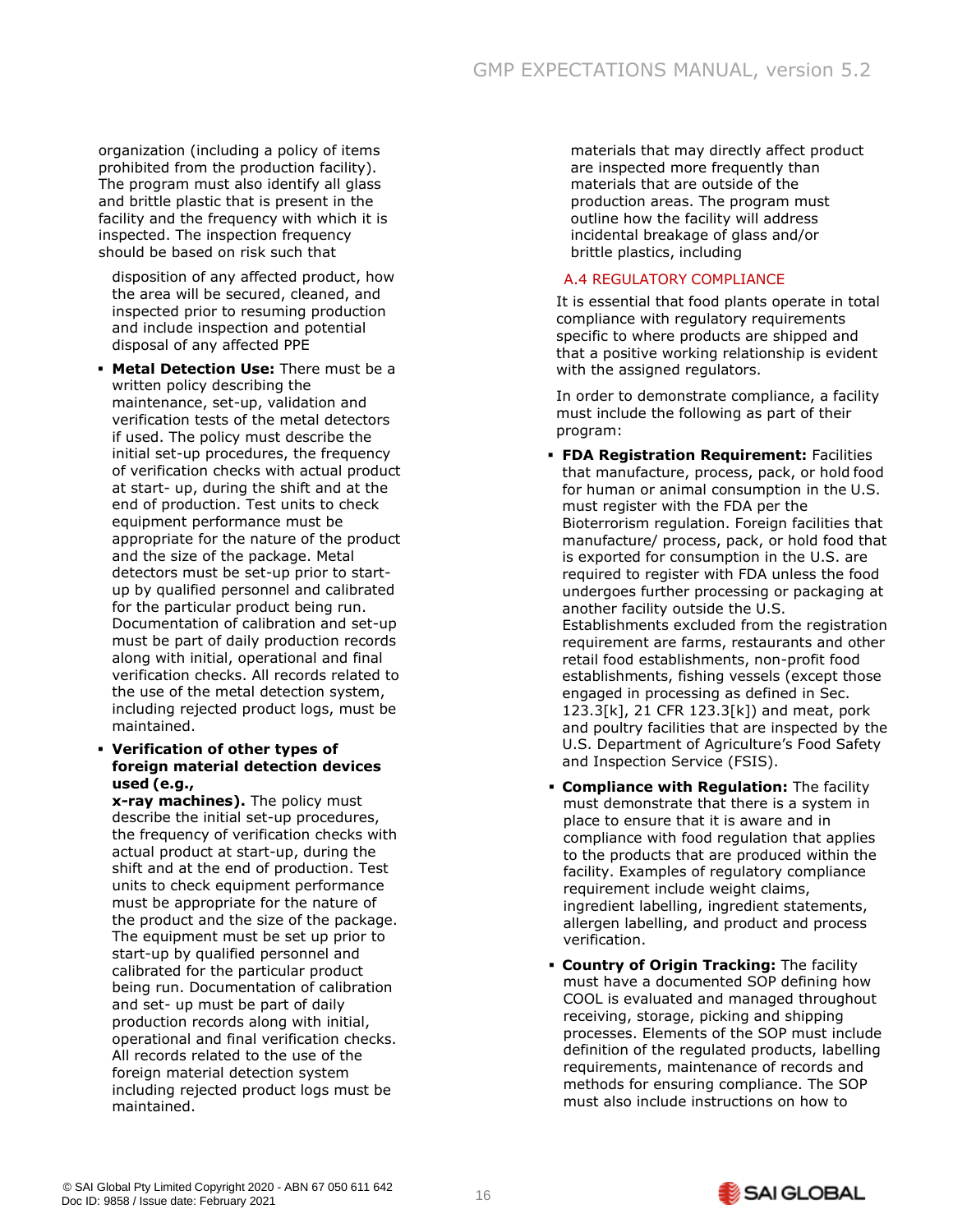amend receiving, storage and shipping documentation if there are errors or if changes need to be made. For distribution facilities, COOL regulations allow labelling to be provided on the product case, shipping container or on shipping documents for inbound and outbound product. Regulated foods include but are not limited to farmed raised fish and shellfish, fresh or frozen fruits and vegetables, macadamia nuts, pecans, ginseng and peanuts.

#### A.5 PREVENTIVE CONTROLS

Manufacturing facilities that are required to comply with the provisions of the Food and Drug Administration's (FDA) Food Safety Modernization Act (FSMA) or the Safe Food for Canadians Act must have a Food Safety Plan that includes the identification of Preventive controls. HACCP Plans are required by the FDA for Seafood processing, Juice Processing and Low Acid Canned Foods (LACF) and by the USDA for Meat, Poultry and Catfish processing.

- Preventive controls must be written, and where appropriate by the facility, must include process controls, food allergen controls, sanitation controls, supply chain controls, a recall plan, and any other procedures necessary to reduce or eliminate the identified hazard.
- For all hazards that are determined to be reasonably likely to occur and require a preventive control, the facility must be able to demonstrate that, when properly implemented, the controls will eliminate the hazard or reduce it to an acceptable level. Verification, including validation of preventive controls, must show that the preventive controls are implemented consistently and effectively.
- Validation of preventive controls must be based on scientific and technical evidence to determine that the hazards will be controlled.
- Verification activities include calibration, product testing, and environmental monitoring all using scientifically valid and detailed procedures. Records review must be part of verification procedures and have specified timeframes, such that any monitoring records must be reviewed within 7 working days of the activity being monitored.
- When preventive controls are not effectively implemented, there must be defined corrective action procedures. The procedures must address how to immediately control the hazard (corrective action) as well actions that will be taken to reduce the likelihood the problem will occur again (preventive action). If a pathogen or indicator organism is detected in a ready to eat product or the environment, corrective actions must be taken. Similarly, other triggers
	- for corrective action include: identification that a preventive control has not been properly implemented and a corrective action has not been established, if the food safety plan is found to be ineffective, or if a records review identifies records are not complete and/or procedures were not carried out as defined.

#### PREVENTIVE CONTROLS QUALIFIED INDIVIDUAL

- The food safety plan must be overseen by a Preventive Controls Qualified Individual (PCQI). This individual must have successfully completed training in the development and application of risk-based preventive controls.
- The roles and responsibilities of the PCQI must be clearly defined, including the oversight of: preparation of the food safety plan, validation of the preventive controls, review of records, and reanalysis of the food safety plan. The PCQI is also responsible to provide written justification where timeframes for validation, review, and/or reanalysis exceed the limits set out. The PCQI must be able to demonstrate, through interview or other means, that they clearly understand the requirements of their role.

#### **REANALYZE**

The reanalysis of the food safety plan must occur at least once every 3 years, but it is recommended that it be reviewed as part of the (at least) annual review of the HACCP system. The events that would trigger a review of the HACCP system (section A.1) must also trigger a review of the food safety plan.

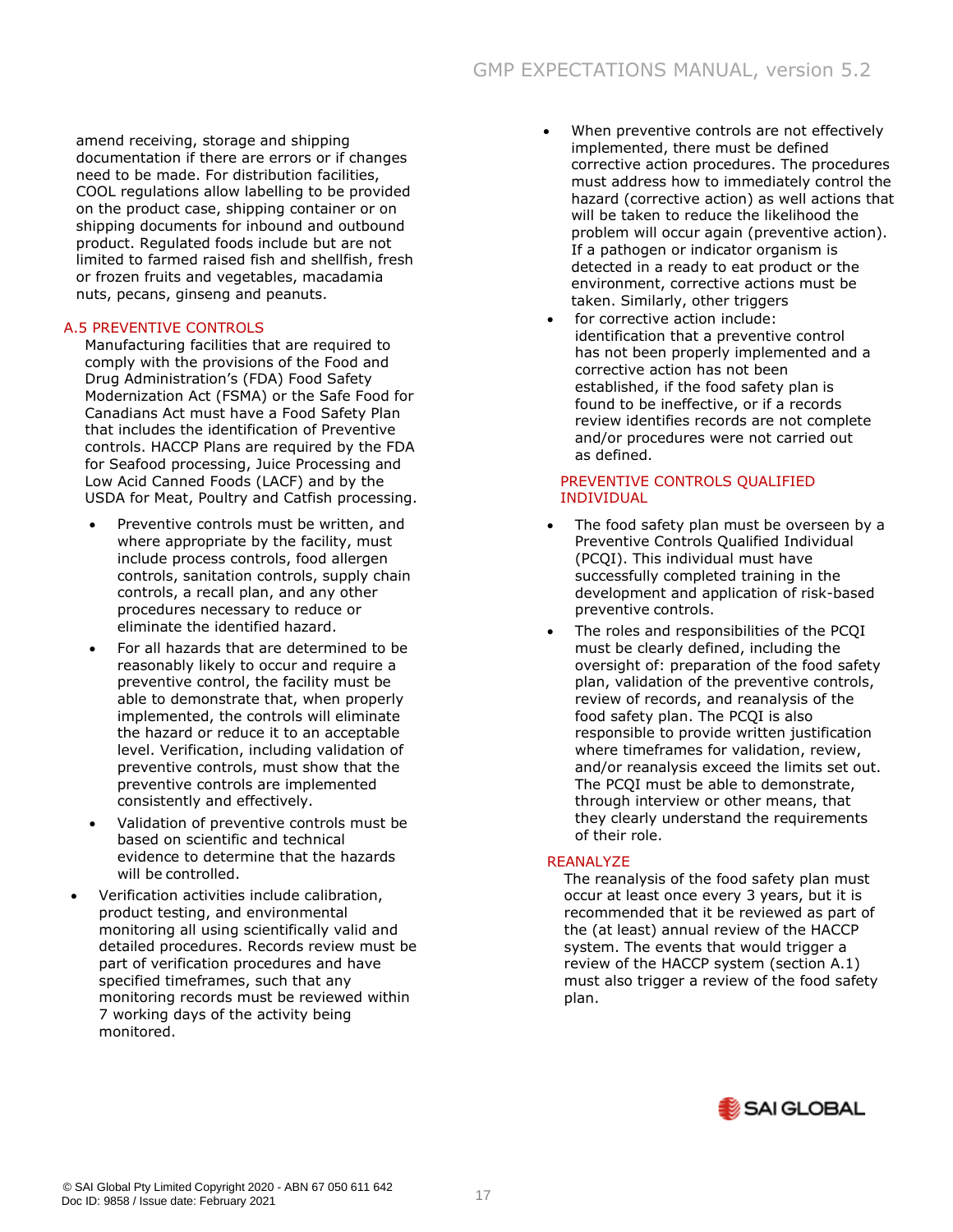# <span id="page-18-0"></span>**B. PRE-REQUISITE PROGRAMS (200 SERIES)**

#### B.1 GOOD LABORATORY PRACTICES (GLPs)

An integral part of the food safety function canters on accurate, available product information used for decision-making. Quality systems must be established to properly store and retrieve analytical information, documents, reports, records, etc. When conditions warrant, laboratory support functions (both internal and external) provide very valuable information to ensure process control, food safety and product quality.

The following must be included in the GLP management program:

- Laboratory procedures shall be documented. Testing procedures shall be based on recognized and approved procedures. Documentation of all testing shall be available, including records of Certificates of Analysis (COA) where in-house testing is not performed. The plant laboratory for chemical, physical and microbiological evaluation of ingredients, inprocess components and finished product must be adequately equipped and staffed to provide the essential technical support to the plant. The laboratory shall comply with the procedures outlined in the GLP policy (reference 21CFR, Part 58). Records and reports of analytical information gathered by organizations (internal and external) must be catalogued and maintained in a fashion that can provide feedback for operational control. When an outside laboratory is used, documented procedures must be available to properly interpret and manage the information provided. Any laboratory waste outlets should be downstream of the process, at a minimum.
- It is essential that every laboratory have a detailed and documented calibration program for instruments and measuring devices. Balances and laboratory test equipment shall be calibrated (certified) by a competent certifying company at a prescribed frequency as defined by the manufacturer. Records of this certification shall be maintained. Additionally, there shall be an in-house policy for frequent calibration of test equipment, including scales and thermometers. This shall include daily checks of scales and thermometers with appropriate test weights and standardized

thermometers. The thermometers must be calibrated against a certified thermometer or a recognized standard (e.g., ice water bath). Documentation logs of all calibrations must be complete showing date, instrument identification and person performing checks. Finally, all thermometers and scales or balances shall be checked at the beginning of the shift with adequate and complete documentation. Documentation may be on routine data sheets.

- There must be documented evidence that the results of the laboratory are accurate and reliable. Quality manual test procedures, work instructions, training records and record keeping must be established to verify that monitoring is occurring, and the results meet specifications and finished product requirements. The laboratory shall participate in a check sample program with an accredited laboratory to verify reliability and accuracy. The plant must have documented detailed procedures for all microbiological, physical and chemical tests performed. Microbiological tests procedures must meet accepted standards (Bacteriological Analytical Manual, U.S. Department of Agriculture or recognized authority) and include appropriate corrective action and root cause analysis when inaccuracies are found. Any chemical test procedures must meet accepted standards (Association of Analytical Chemists or recognized authority).
- **The laboratory shall be isolated from the** production area so that it does not contributeto potential contamination. The laboratory shall be vented directly to the outside and under negative pressure. Pathogen analyses shall not be performed at a plant laboratory unless there is competent professional supervision and there is an effective program to secure pathogen organisms from misuse (e.g., locked, secured and restricted storage, documented inventory control and formal procedures to address any potential breach of security). Microbiological testing areas shall be isolated and only designated personnel permitted access.
- . When the facility is participating in pathogen testing, documents must be available to show the current location of products not cleared for

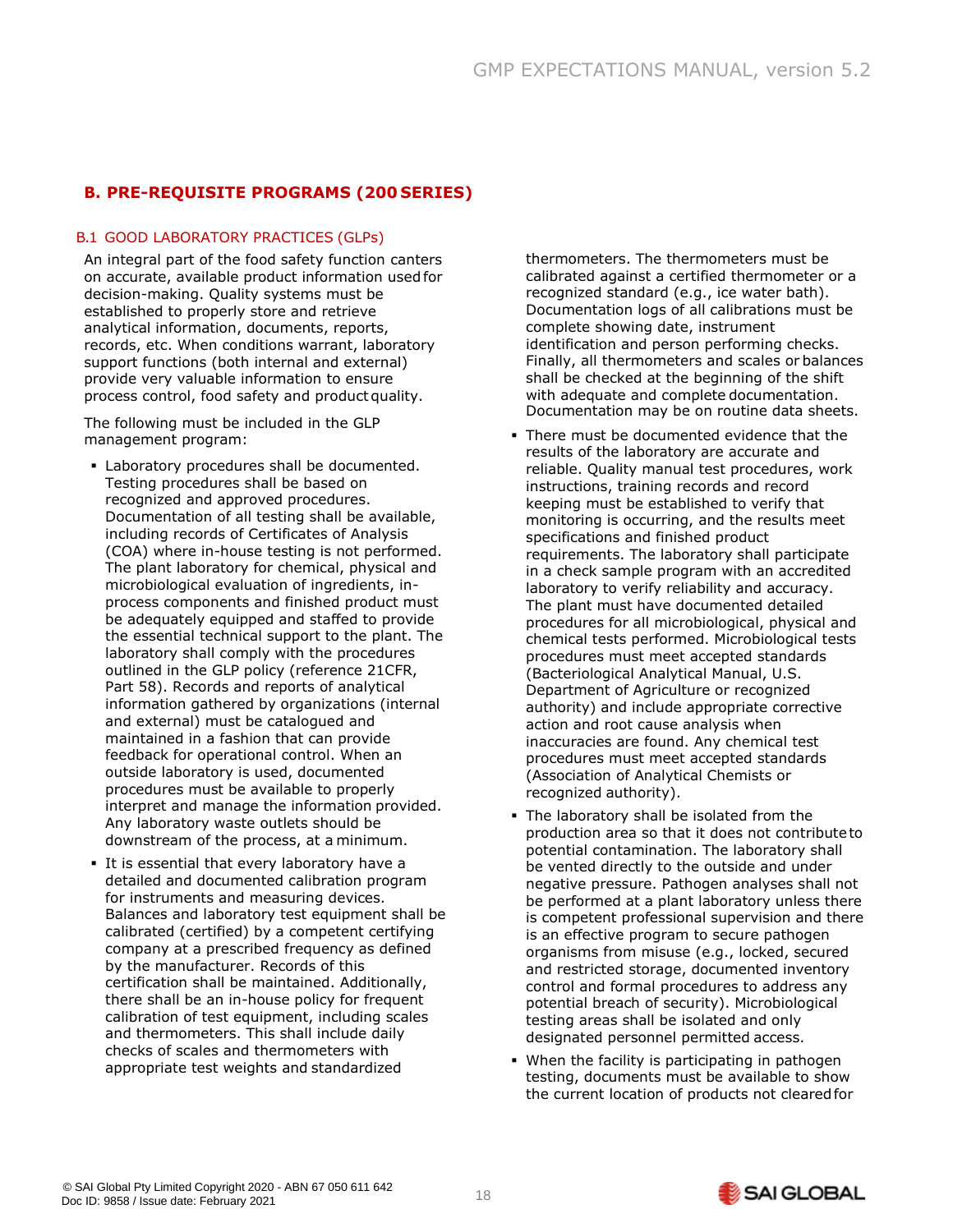shipment, as well as those that are authorized for sale. An inventory log shall be maintained showing current product on hold and list the disposition of all released product with proper authorization. Product destined for destruction must be adequately secured and disposed of promptly.

#### B.2 MAINTENANCE

The facility must ensure that equipment and materials used for production are suitable for the purpose intended and in good repair. The facility shall have in place and in use a written program for preventive and corrective maintenance that is up to date.

The following must be included in themanagement program:

- The documented program must include a list of food handling equipment, as well as procedures detailing the maintenance required for each piece of equipment, including requirements for release back into production and frequency of maintenance. Preventive Maintenance (PM) frequency shall be adjusted in accordance with equipment history and the outcome of the last service. The facility must address repairs conducted both by internal personnel as well as contractors as they relate to part reconciliation, personal hygiene, product and facility security, and potential product contamination.
- **The maintenance program must include the** evaluation of equipment based on sanitary design principles to ensure equipment can be easily cleaned and maintained. Equipment must be designed so as to minimize accumulation of food particles, dirt and organic matter and thus minimize the opportunity for growth of microorganisms and allergen cross-contact. If there are issues found with existing equipment, the facility must ensure corrective action procedures are in place to ensure any hazards are controlled (e.g. extra cleaning procedures, disassembly, etc.). The program must include documented procedures for the inspection of newly commissioned equipment and/or equipment that is repaired outside of the production areas prior to being put into service. The procedure must identify the acceptance criteria for placing the equipment into service, including verification of allergen cleaning if applicable.
- **The facility must have PM activities for all listed** equipment. The program shall be tailored to the specific products or facilities. Priority shall

be given to maintenance of pieces of equipment that may affect food safety, quality, or employee safety.

- **The facility must ensure that there is a system in** place to properly communicate all scheduled and unscheduled repairs. The tracking program must be used to verify the completion of projects as well as feed into the continuous improvement and/or long-term project program for the facility's PM program. The program should include some type of alarming system to prevent critical repairs from being missed.
- **The facility must have measures to ensure the** equipment and facilities are clean, sanitized, and in good repair prior to release for production after maintenance activities (e.g., drilling, cutting, polishing, welding) have occurred. The outlined program must include roles and responsibilities related to who is to be contacted.
- The facility must ensure that all records related to the maintenance activities (including PMs and emergency repairs) are maintained and adequately reviewed. These records may be electronic or paper (note: document control requirements apply) and should be maintained for a period of time to ensure regulatory and/or client requirements are met (note: maintenance of at least six months' records is required for any SAI Global audit).
- Equipment repairs are intended to be permanent and must be performed using proper materials. There must be a documented temporary/emergency repair policy which outlines the proper protection of product in the event emergency repairs must be made to keep production running. The policy must identify the requirement to make any temporary repairs permanent within a reasonable time frame and clearly identify those materials that are prohibited to be used for any repair (e.g. wood, string, clear tape, cardboard, etc.).

#### B.3 PRODUCT RECOVERY AND TRACEABILITY

The facility must have procedures in place to effectively trace specific lots of ingredients, packaging, processing aids, and finished products through the shipping and distribution channels.

The implementation of the program will be tested during the audit process.

The following must be included in the product recovery and traceability management program:

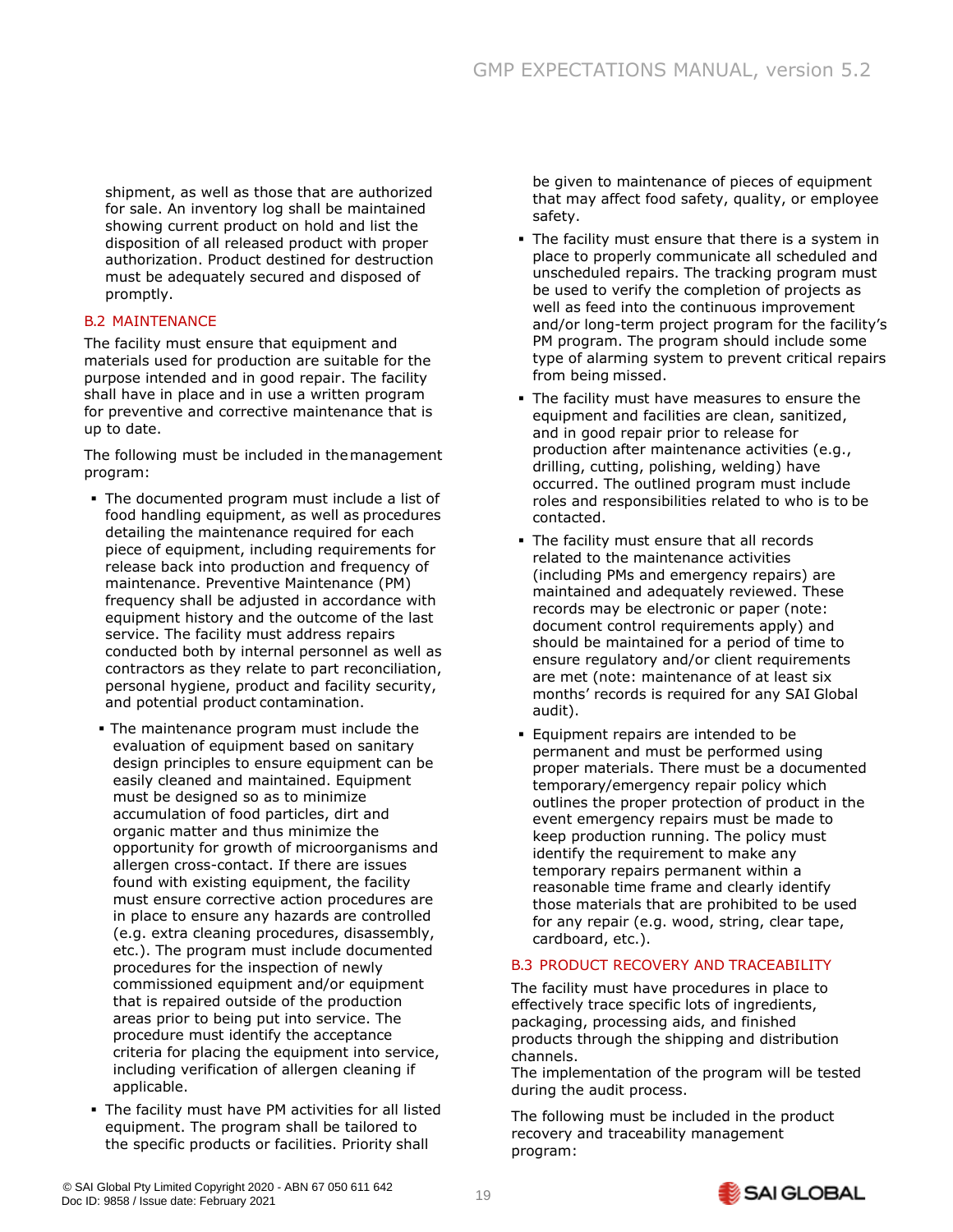**.** The facility must have ability to trace ingredient or component product-in-process, carryover product and rework. Production records must identify rework or carryover usage in specific lots as well as specific lots being capable of showing presence of specific rework. The facility must be able to trace ingredient lots to finished product. This includes bulk ingredients that may be used from bulk silos. The program must include lot coding information for finished product(s) and definitions for all codes. The program must also address how finished product labels are reconciled and that all ingredients are properly included on the label. This traceability shall extend to the first customer (i.e., distribution center, restaurant or secondary processor) and back to their supplier (one up and one back). The program must also include how customers are instructed to return/dispose of affected product.

The facility's program must identify the recall team members and describe each team member's responsibilities. Current office and after-hour telephone contact numbers and email addresses of all recall team members, both at the plant and head office, if appropriate, must be available to all team members. The facility must also include notification procedures, including contact lists and customer and regulatory contacts.

**The facility's program must include conducting** mock recalls on an annual basis. The program must include performance standards set (note: industry best practice has been set at recovery of 100+/-2 % of suspected product within four hours). Involvement of entire team in mock recalls is expected. A management review must be conducted after the exercise is completed and should include documented results of level of success and recommendations for any necessary improvements.

#### B.4 QUALITY ASSURANCE/QUALITY CONTROL

The facility must have detailed policies and procedures ensuring the quality of the product from receiving, handling, manufacturing, shipping, control and evaluation of food products to ensure that the products meet internal and external client specification requirements. These policies must be well organized, available, current, dated and signed by management. The program must be communicated to the organization relative to their specific job description. The program must be validated and subsequently verified. Changes shall be clearly identified and appropriately signed and dated.

The following must be included in the quality assurance management program:

- **Document Control:** The facility must have a policy with specific procedures for document control, including preparing the process documents, identifying areas for control, collecting data, indexing completed forms, controlling distribution of documents, document filing, and file storage. The policy must identify a specific time limit for holding files and the proper disposition of outdated records. Locations for the storage of documents must be designated. Records maintained off-site must be retrievable within a reasonable time. The Food Safety Plan must not be stored off-site. Access to records shall be limited to designated individuals. The documents and data shall be reviewed at least annually and approved for adequacy by responsible personnel prior to use. An updated list of responsible personnel shallbe on file. A master list, or equivalent document control procedure identifying the current revision status of documents, shall be established and readily available to preclude the use of invalid and/or obsolete documents. Invalid and/or obsolete documents must be promptly removed from all points of issue or use, or otherwise protected against unintended use.
- **· Internal Self-Audits:** A key management responsibility is to verify that the policies and programs essential in the management of wholesome food products are routinely and effectively implemented. It is necessary that routine self-inspections of policies and procedures be conducted to assure management the proper actions are being taken and the facilities and equipment are maintained to meet sanitary and operational needs. To that end, the facility must have documented procedures for planning and implementing internal self-inspections to verify compliance to policies and to evaluate the effectiveness of the policies. A monthly frequency, at a minimum, is recommended.
- **EXECT:** Corrective Action Program: The facility must ensure that from audits as well as other implemented programs (e.g., complaint management, pest management) results and corrective actions are reviewed and signed by management to ensure timely responses to deficiencies and needed corrective actions. Follow-up audit activities for deficiencies and repeat items must record the effectiveness of

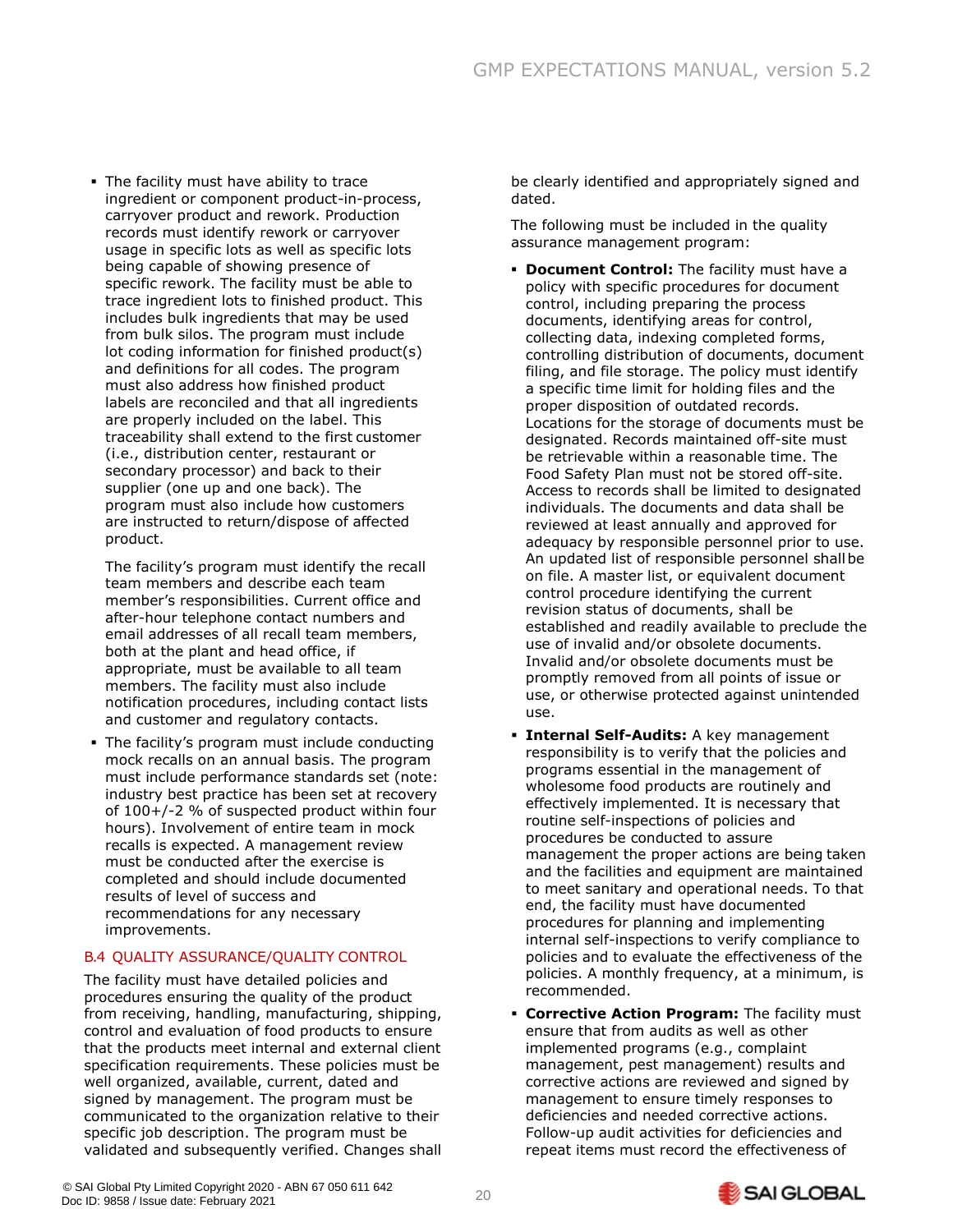the corrective actions taken. Repeat issues must receive top management priority to affect a timely corrective action.

**Product Holds:** The facility must establish and maintain documented procedures to ensure that product that does not conform to specified requirements is not shipped. This control must provide for identification, secured segregation, documentation, evaluation, disposition and reconciliation of product that is placed on hold. A hold tag policy must include a permanent written log of each product or item placed on hold. The log shall list the date, the product, the quantity, the reason for the hold, the results of the evaluation and the disposition. Disposition must be dated and signed. The facility must have a policy for handling returned products. Returned products must be identified and placed on hold immediately. There must be a designated, clearly identified area for returned or retained products. There shall be a physical accounting of the product on hold at least weekly to verify that that actual product quantities match records. Discrepancies shall be treated as a serious food safety failure. Returned or retained products must be clearly identified as such. The facility must outline roles and responsibility relative to the disposition of all food products.

- **Customer Complaints:** The facility must have a written program for handling customer or consumer complaints. The policy must address responsibilities, response time, and corrective actions based on an investigation of the complaint. A log is essential to track complaints by product identification, production dates, cause and origin of complaint. Customer information can be a valuable resource for validating HACCP criteria and, to that end, should be used as part of the continuous improvement program as well.
- **Equipment Calibration:** It is essential that all measuring, metering or protective devices (e.g., thermometers, scales, flow meters, metal detectors) be properly calibrated to ensure the accuracy of these activities and the effectiveness of their performance. Routine annual calibration (i.e., certification) of thermometers and scales by an outside contractor is required. There must also be a program to evaluate the performance of measuring devices on a regular basis to ensure accuracy on a dayto-day basis. There must be procedures in place to verify, on a daily basis, the

accuracy of thermometers used for product evaluations. The thermometers must be identifiable with documentation of calibration results. Thermometers shall be calibrated at the temperature range at which they are used. Calibration of thermometers shall be based on certified standard thermometers. It is recommended that accurate intermediate thermometers be used to verify the daily calibrations where the intermediate thermometers are checked against the certified National Institute of Standards Testing (NIST) unit weekly to prevent excess use and handling of the certified thermometer. Full documentation of the calibration of the intermediate thermometers must be available. Assigned personnel shall check receiving and distribution scales daily to verify that they are accurate. Documentation of these checks must be available and can be part of the routine daily records for the activity being measured. Test weights in the range of the measurements shall be used. Assigned personnel shall check scales used for weighing ingredients, filling, and finished product preparation daily. Standard weights in the range of the weights being produced shall be used for these verification checks. Daily calibration checks must be documented. Calibration procedures shall describe the frequency of testing, the testing method and the acceptable range of variation. Corrective actions shall be specified and noted when exercised. There shall be documentation of corrective actions when a non-calibrated or inaccurate measuring device has been used (e.g., thermometer, scale, flow meter, counting device, metal detector, coder). All products produced since the last acceptable check must be reviewed to determine if they must be held for further evaluation.

**• The facility must ensure that all chemicals** used in the cleaning process are approved for use in a food establishment. The facility must ensure that only trained individuals are allowed access and handle chemicals. These individuals must have required Material Safety Data Sheets (MSDS) statements and Personal Protection Equipment (PPE) present for use with all chemicals.

#### B.5 SUPPLIER MANAGEMENT

The facility must ensure that each raw material supplier is capable of providing product as specified. To that end, it is essential that a detailed program be developed outlining how each potential supplier will meet agreed specifications, the level of risk the potential

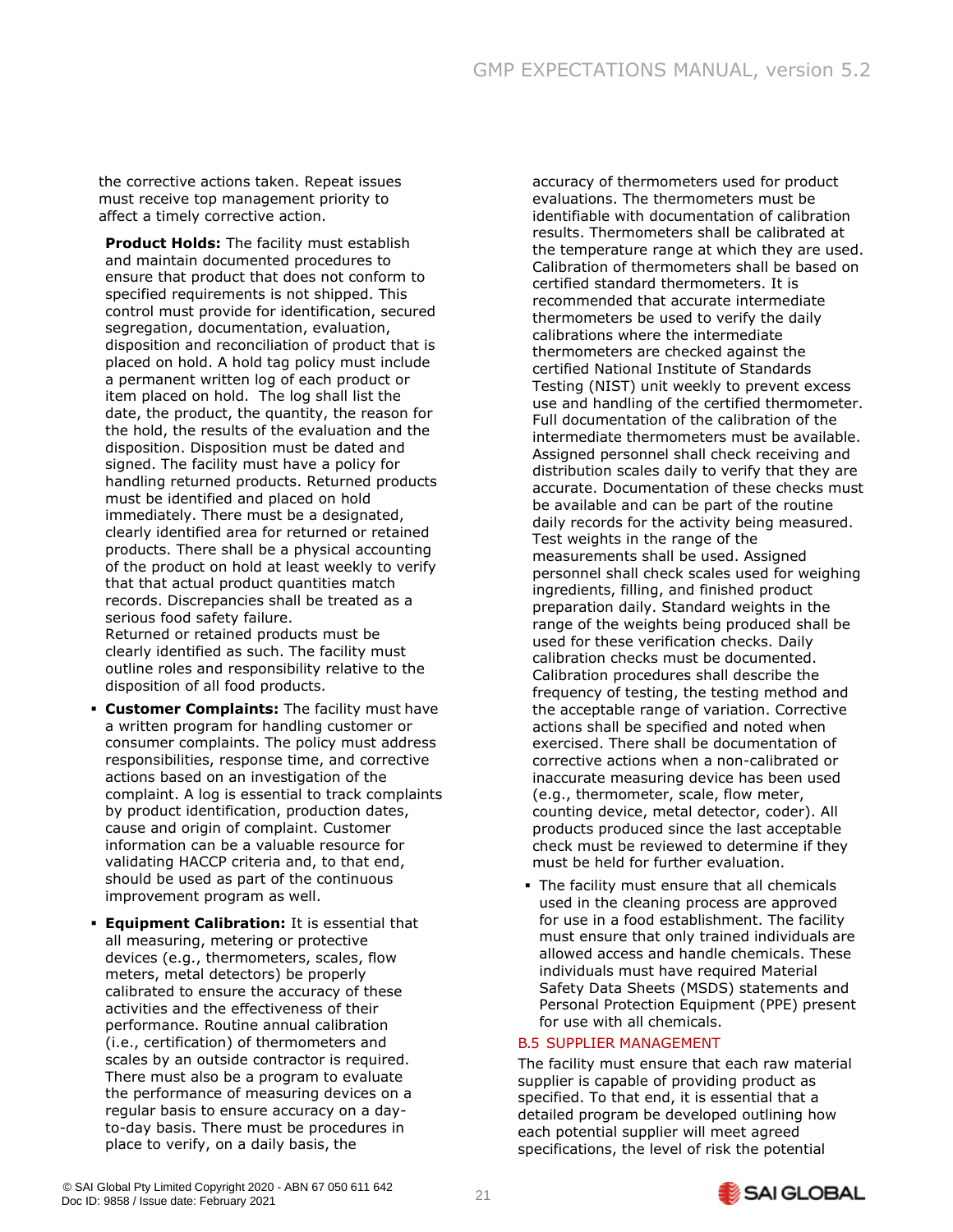supplier's raw material poses to the finished product, the requirement of GMPs and SSOPs at the potential supplier's facility, the fact that raw materials will be received from approved suppliers only, and the overall methods for granting supplier approval.

The following must be included in the supplier management program:

The facility must have an approved supplier program outlining requirements for its specific facility (note: this includes facilities where the corporate office develops the supplier program). The facility should outline how it will implement and facilitate the requirements. The program must include all raw material, ingredients, processing aids, and packaging materials.

**• The facility must include ongoing** monitoring and assessment of all suppliers. The facility must outline which method is used to monitor/assess the suppliers. Assessment and monitoring may include the completion of surveys, questionnaires, second- or third-party audits, or on-site audits. The type of assessment and the frequency of review must be based on risk. Suppliers of raw materials identified as "high risk" (for example those known to be susceptible to food fraud or those with allergen-free claims) should not be approved based on a supplier questionnaire only. The assessment process must be documented and include feedback between the supplier and the facility. Records related to the approval program must be maintained (note: in cases where a corporate program has been developed, the facility must include in its program how ongoing feedback is collectedand given to corporate to facilitate overall monitoring of suppliers).

#### B.6 TRAINING

Documents must be available to demonstrate management's commitment to a planned training program for both management and food production personnel.

The following must be included in the management program:

▪ The formalized program must include introductory training programs for new management and new operating personnel. The training policy must address the communication of basic food handling, sanitation, food defence, refresher trainingfor experienced employees, and specific training for identified jobs, such as oven operators, HACCP Critical Control Point monitoring, or Food Safety Plan monitoring responsibilities. This program must be reviewed and revised annually, to ensure that management and supervision are aware of new food safety issues and control programs. Training programs shall be given to all employees, including new employees, temporary employees and contract employees in the appropriate languages reflecting the work force population. A method to document understanding, typically testing or performance evaluations shall be an integral part of the training program.

- The facility must require those specifically involved in the monitoring and/or verification of HACCP- and Food Safety Plan (FSP) related activities to undergo job-specific training ensuring that they understand the importance of food safety as it relates to HACCP/FSP, and specifically the facility's critical control points and preventive controls. The training shall include the same facets as the general training program; it should confirm competence, and reassess training as needed, or at least annually. All records related to the training must be maintained. The person developing a HACCP Plan must have had the respective HACCP training and for developing a FSP be a Preventive Controls Qualified Individual either by training or experience. The other members of the HACCP/FSP team be trained in HACCP/FSP.
- Operating personnel must be given GMP and personnel hygiene training on hire and on an at least annual basis to review and update their understanding of food handling requirements to ensure product safety and quality. This training may also be broken down into a quarterly basis. Examples of quarterly training activities could include lunch and learn presentations, departmental meetings, or in-house seminars/workshops covering appropriate food safety and sanitation topics. Training programs shall be given to all employees, including new employees, temporary employees and contract employees in the appropriate languages reflecting the work force population (note:

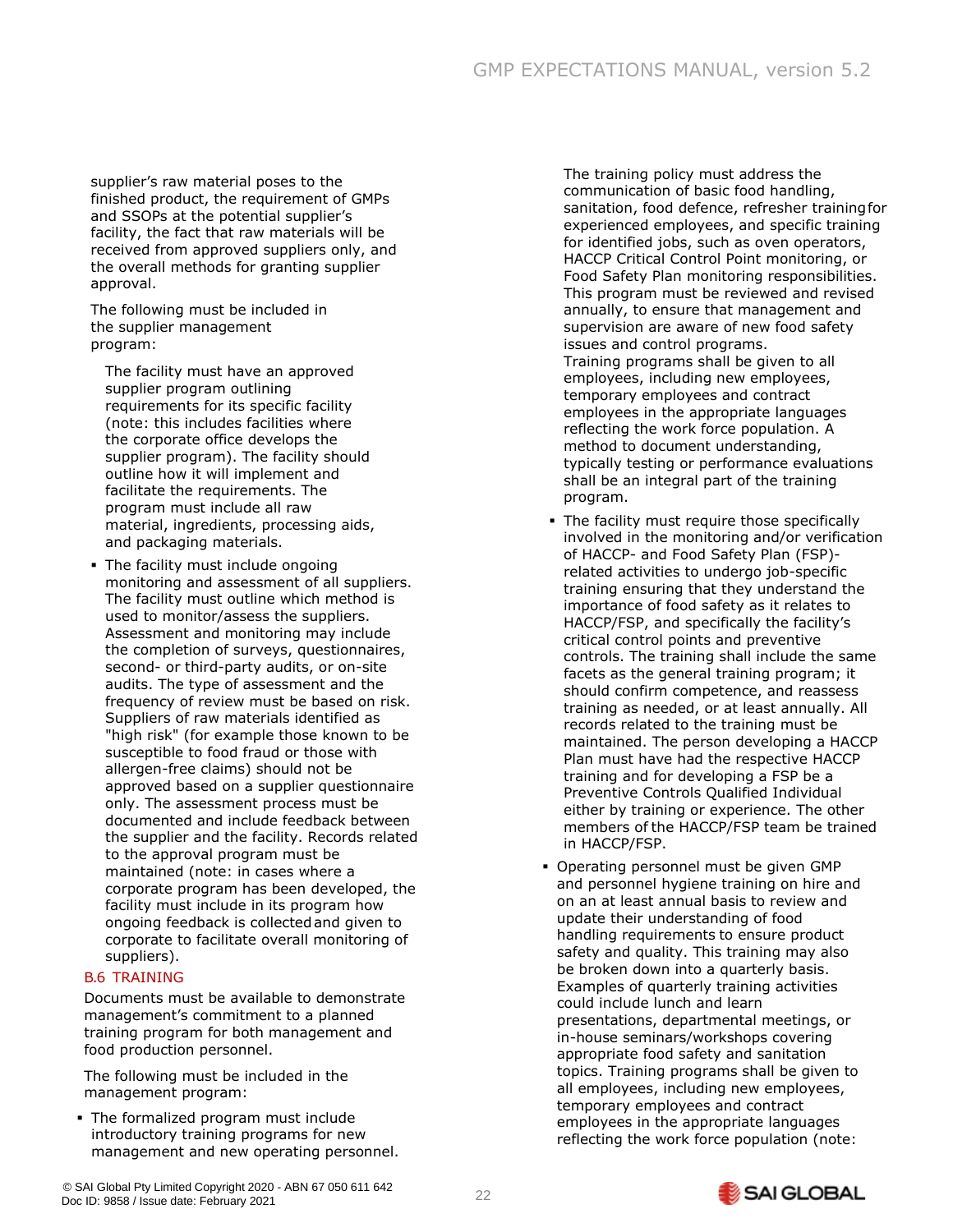this training can be included along with other training provided by the facility).

- **The facility must ensure that those** persons responsible specifically for sanitation duties receive all applicable training related to chemical handling and the proper breakdown of equipment to ensure employee and product safety. This training must be documented and all record maintained as part of the overall training program.
- <span id="page-23-0"></span>**• The facility must develop a complete list of** all training activities related to food safety,

quality, process control (as applicable), sanitation, food defence, as well as other job specific duties.

Requirements of the training record are: participants' names, description of training provided, who provided the training, verification that the training was completed, verification of competency, and the skill that was gained by the participants.

During the audit, compliance may be evaluated by direct questions to employees to determine their knowledge level (e.g., How is the cleaning or sanitizing compound used?).

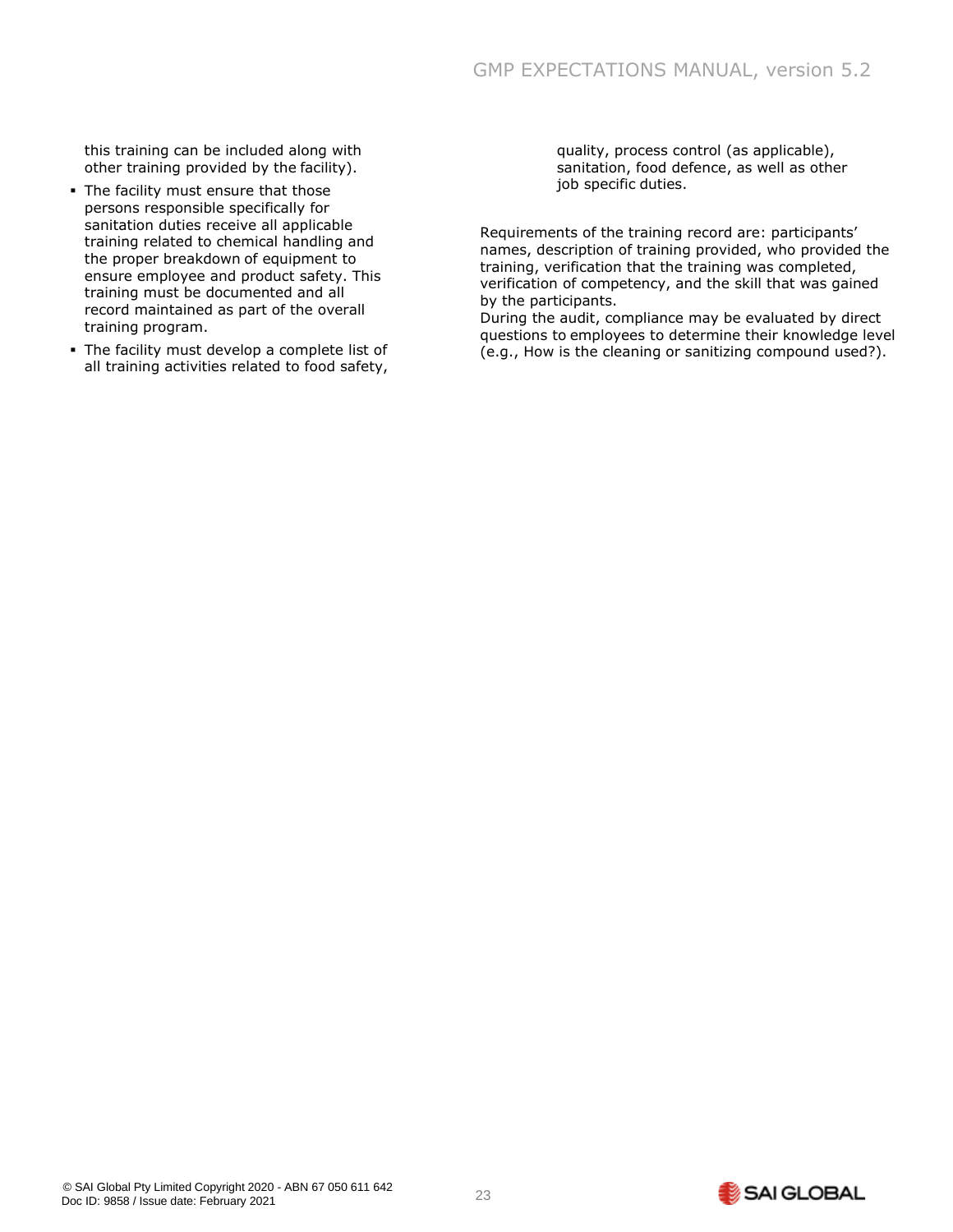# **C. RECEIVING, STORAGE AND SHIPPING (300 SERIES)**

#### C.1 RECEIVING AND SHIPPING

The facility is expected to have detailed, written policies describing how the receiving, acceptance and handling of ingredients and materials are performed and documented.

The following must be included in the receiving, storage and shipping management program:

- **The facility must have a written inspection** program for all inbound carriers that fully describe acceptable and/or unacceptable conditions. For contracted carriers in which each vehicle is not inspected, there must be written specifications to that contracted carrier including any specific sanitary requirements for the vehicle and transportation equipment, as well as any cleaning procedures. The specifications must also include temperature requirements for the food being received/shipped including precooling phase where applicable. All railcars, trucks, etc. must be inspected at time of receiving to ensure condition, cleanliness, and that they are free of moisture and offensive odors. Materials within vehicles must be appropriately separated to prevent contamination from raw to ready to eat food and/or from incompatible materials (e.g. chemicals) or odors. Carriers must be in good repair, with no evidence of pest activity, and be free of foreign substances such as glass, chemicals or odors. Interior of trailers, trucks or cars must be free of loose or broken boards, nails, and holes in sheet metal sides that could cause contamination or serve as pest harbourage. Trailer, railcar or tanker security seals must be verified as the original seal number applied at the original shipping point. For temperature sensitive ingredients, receiving vehicle temperature and product temperature must be documented on receiving documents. Documentation of condition of each inbound shipment and seal number (or evidence that trailer was otherwise secured) must be shown on receiving documents or equivalent.
- When identified by the facility's approved supplier program, Continuing Letters of Guarantee must be current and maintained for all ingredient and packaging materials. The facility must ensure that these documents are present prior to the receipt into the facility or implement other suitable corrective action, (e.g., analysis by the facility).
- **The facility must identify as part of its overall** receiving program methods by which the traceability process is facilitated during receipt. The facility may use the lot number provided by

the approved supplier or apply a unique number and/or date; however, the facility must detail how the information provides traceability back to the original supplier.

- **The facility must ensure that all perishable** materials are handled during receipt in such a way that potential contamination and/or temperature abuse does not occur. To this end, the facility must outline procedures as part of the receiving program to ensure that temperature sensitive items are not held outside of the appropriate temperature storage areas for a prolonged period of time, generally more than one hour.
- **The facility must ensure those raw materials** received via bulk methods do not become potentially contaminated. Depending on the delivery method used, the facility must ensure that the equipment is properly cleaned and maintained in a sanitary manner between uses. In addition, those personnel involved in the receiving process may be involved in additional training to prevent contamination of product being received or to take samples of raw material during the receiving process. To ensure the security of the process, the delivery system must be maintained secured between uses.
- The plant shall ensure that incoming raw materials are not used or processed until they have been inspected or otherwise verified as conforming to internal requirements. Verification of the specified requirements shall be in accordance with the product safety and quality plan and/or documented procedures.
- Systems shall be established to handle product that is in non-compliance along with documented verification as to the disposition of that product.
	- **.** If the plant uses a third-party carrier, it is the responsibility of facility to ensure all shippers have received appropriate training to ensure the safety of the food being transported in compliance with the FSMA Sanitary Transportation Act and have proof of temperature control during transit for in-bound and out bound loads over 4 hours. The facility shall ensure that any third-party carrier complies with defined

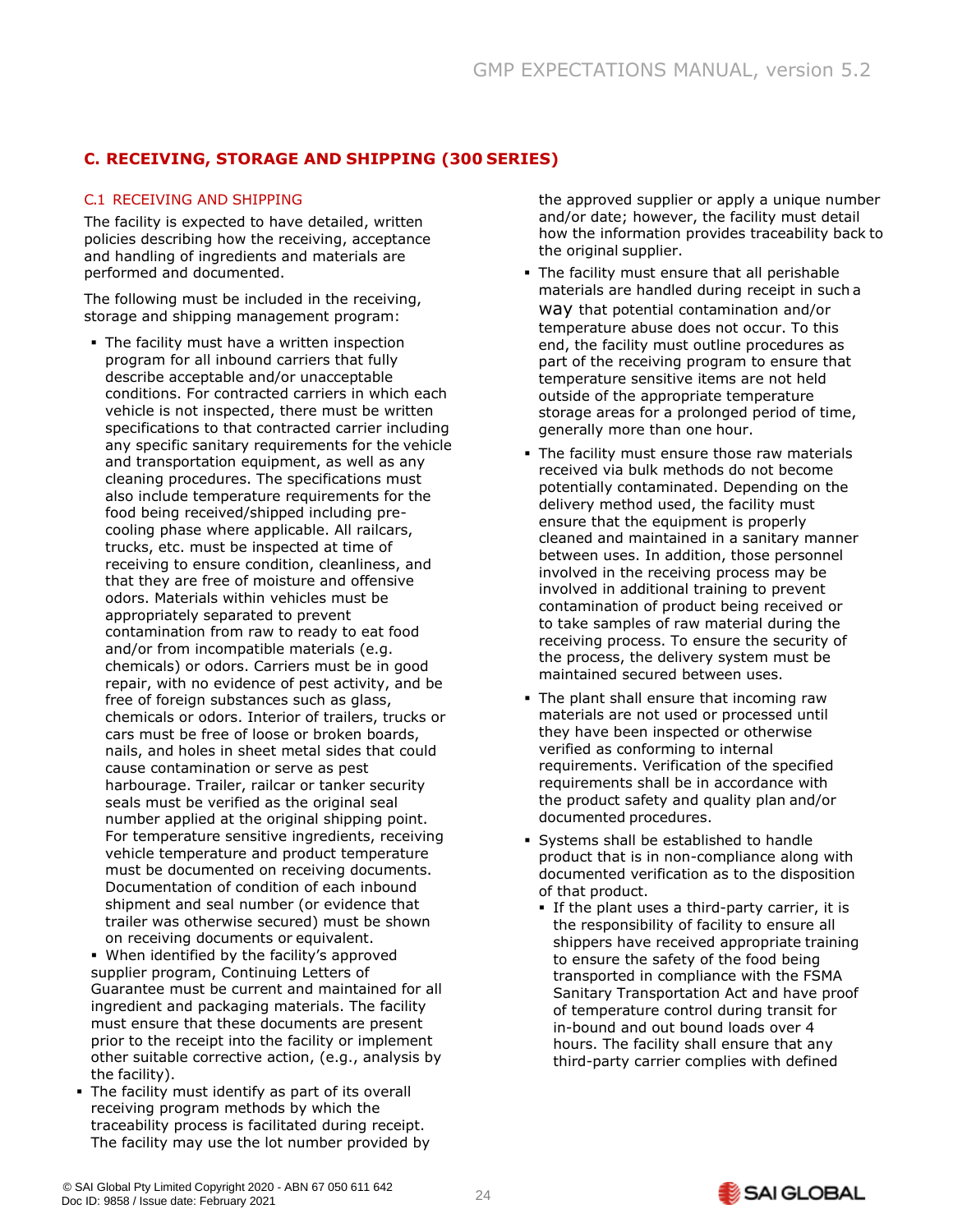specifications to ensure the safe transport of food, including any temperature requirements, or specifications related to incompatible materials or commingling of raw and ready to eat foods.

#### C.2 STORAGE

- **The facility must have policies and procedures** outlining how they protect product throughout the process while being stored.
- **The following must be included in the storage** management program:
- The facility must have a detailed procedure outlining how raw materials, packaging material, as well as finished product, are rotated to ensure food safety and/or quality are not compromised. At a minimum, the facility must use a rotation program based upon first in first out (FIFO) (or if using manufacturer's dates FEFO (First Expire/First Out)) unless customers specify otherwise. The facility may use other types of rotation based upon client specification. When such systems are used, the facility must have documentation of the procedure. The system must ensure no expired or obsolete materials are appropriately managed to prevent accidental use. There shall be a process for managing obsolete packaging/labels, to ensure accidental use, appropriate disposal and records are maintained *see Allergen Labelling*.
- Warehouse storage areas must be clean and orderly, with no long-standing spills, damaged or exposed product, debris/dust build-up, and be free of any mold growth. An 18-inch perimeter along exterior walls should also be maintained. Opened product containers shall not be stored in receiving storage areas. All racking must be in good repair and maintained in a sanitary manner so as not to cause

# <span id="page-25-0"></span>**D.** PROCESSING (400 SERIES)

contamination.

- Curing agents for meat products must be properly secured and placed in locked storage, with documentation of use. Sensitive ingredients and/or ingredients associated with allergic reactions shall be identified upon receipt and placed in designated areas with clearly visible marking identifying them as ingredients needing special control.
- **Temperature sensitive areas must be properly** monitored with daily logs to verify that appropriate temperatures are maintained. The probes in these areas should be properly located in the warmest area of the storage cooler/freezer. The facility must ensure that these areas are monitored at least twice daily. The implementation of the program will be verified via review of random records from the past six months or in the time period since the previous audit, as well as a verification of the accuracy of room thermometers during the physical audit of the facility.
- **Temperature sensitive areas should be free of** condensate and ice build-up that may lead to contamination. If product or ingredients are stored in transportation vehicles, the facility must ensure the vehicles are regularly inspected to ensure product integrity. The facility must be able to demonstrate compliance to any temperature requirements of stored products. The monitoring must occur at a documented frequency and the site shall be able to demonstrate compliance at all times. Transportation vehicles shall remain locked and all product and/or ingredients stored shall be inspected prior to use or transport.

#### D.1 PROCESSING AIDS AND INGREDIENTS

The following guidelines are provided as a minimum requirement of manufacturing for food processing facilities. They are general in nature and may not be appropriate for all operations, but the intent of the requirements, as stated, must be achieved. Some products or processes may require more stringent elements.

The following must be included in the production management program:

▪ Potable water, ice, backflow, steam and

wastewater management plant must demonstrate that the water supply is potable and that potability is maintained at all times. Potability must meet local requirements at a minimum (in the U.S., the test for potabilityis <1 coliform / 100 ml). Potability must be tested on an annual basis, at a minimum. If the facility is using water from a private well, there must be an acceptable potability test every six months. All samples for potability must be taken from the facility. A documented check of the backflow preventers must be completed at least annually.

**.** The facility must ensure that thawing of

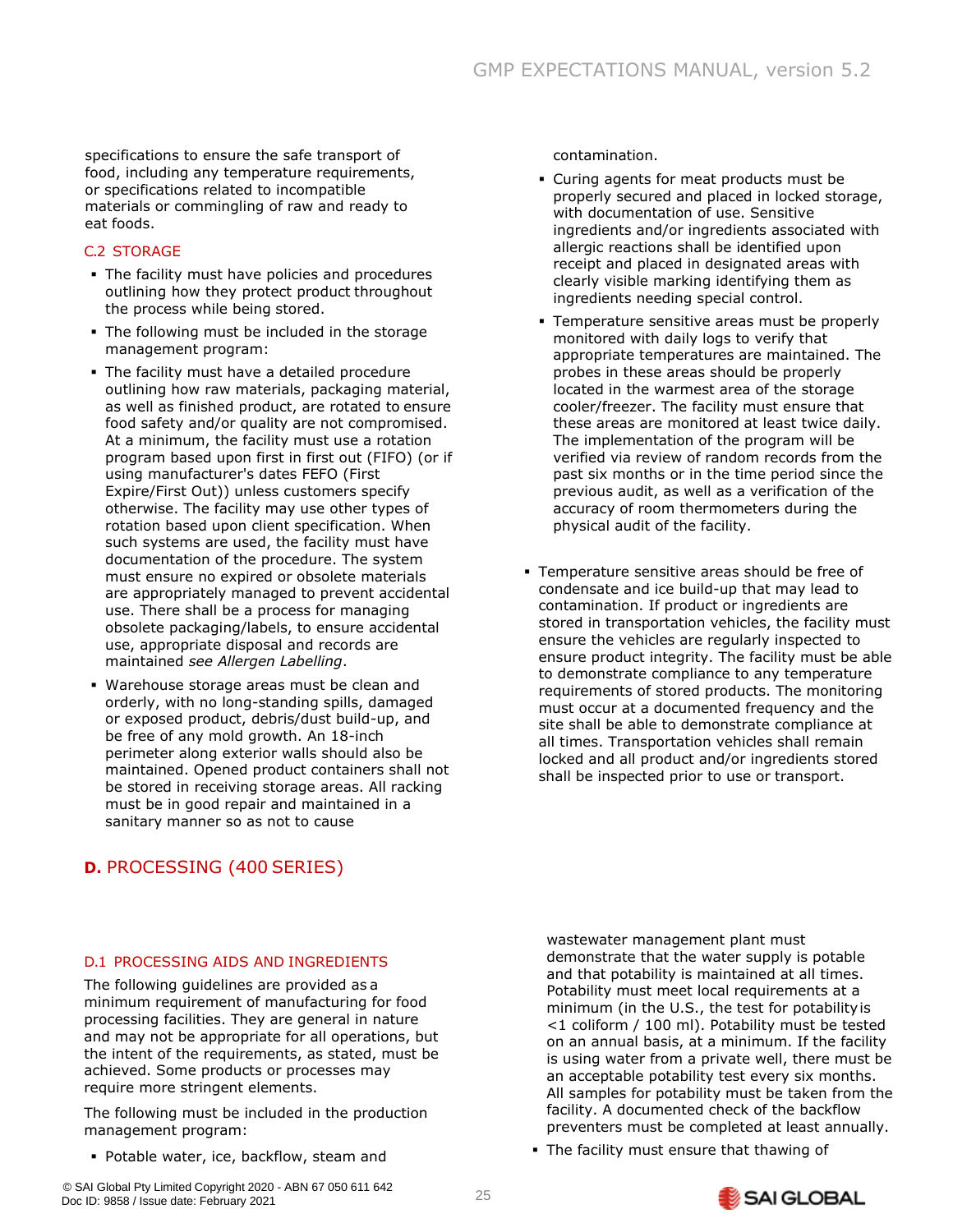product, when necessary, is performed in such a way that the conditions are controlled to prevent bacterial growth. The facility must have a documented process that is followed to ensure control and that the process is monitored. Records related to the thawing process must be maintained.

- As part of the overall receiving and storage programs, the facility must ensure that ingredients and raw materials are stored insuch a manner that contamination does not occur.
- **Control procedures must be in place to prevent** use of ingredients before approval and to ensure that non-conforming materials are not used. COAs must be reviewed and accepted, with signature, by a quality representative as part of the raw material positive release protocol.

#### D.2 SPECIFICATIONS

The following must be included in the product specification management program:

**• The facility must ensure that product** specifications are implemented at the

production location. The program must include all chemical, physical and microbiological parameters present in the facility's product specifications. The program must include the method of analysis, criteria, and corrective actions to be taken when criteria are not met. The program may also tie into the hold and release program, where applicable. The facility must ensure appropriate plant personnel have access to the latest specifications.

▪ Where COAs are part of the specification requirements as part of the overall

> includes bulk ingredients that may be used from bulk silos. The facility must be able to demonstrate the implementation of its program from any point in the process.

**• The facility must develop and implement a** lot coding procedure outlining how all production runs shall be identified with lot numbers that enable complete linkage from raw material receipt through final packaging. Traceability must be maintained to enable linkage back to the date of manufacture and location for all finished packages, regardless of whether product is involved in rework or later returned into stock after shipment. The facility must identify what constitutes a lot supplier approval process, the facility must have a documented process and schedule toensure raw materials and ingredients meet specifications prior to receipt.

**B** As part of an overall food safety and quality program, the facility must develop finished product specifications for all products being manufactured. These specifications must comply with local regulation at a minimum, as well as those specifications developed by the facility and customers. Finished product specification may include physical attributes (e.g., size/grade, color, net weight); microbiological attributes; chemical attributes; etc. The facility must ensure compliance with the program as well as trending related to nonconformance. Up-to-date documents must be made available to all relevant staff.

#### D.3 PRODUCT SAFETY

The facility must have procedures to effectively ensure product safety throughout the process. This includes the ability to trace specific lots of ingredients, packaging and finished products through the shipping and distribution channels. The facility must also prevent potential contamination and bacterial growth due to mishandling during processing.

The following must be included in the product safety management program:

**The facility must have ability to trace ingredient** or component product-in-process, carryover product and rework. Production records must identify rework or carryover usage in specific lots as well as specific lots capable of showing presence of specific rework. Plant must be able to trace ingredient lots to finished product. This

for its process.

**•** The facility must ensure the safety of the product throughout the manufacturing process from any potential contaminant due to incidental drips, use of non-food grade lubricants or chemicals, or foreign material (possibly due to improperly filtered air and/or steam). Any such incidental contaminants could lead to direct product contamination by dripping directly into product or onto food contact services. The facility must ensure that RTE operational areas are maintained separate and effectively isolated from other operations and traffic flows that could compromise thehigh level of sanitation and hygiene essential to RTE product integrity. Personnel access to High risk/RTE areas shall

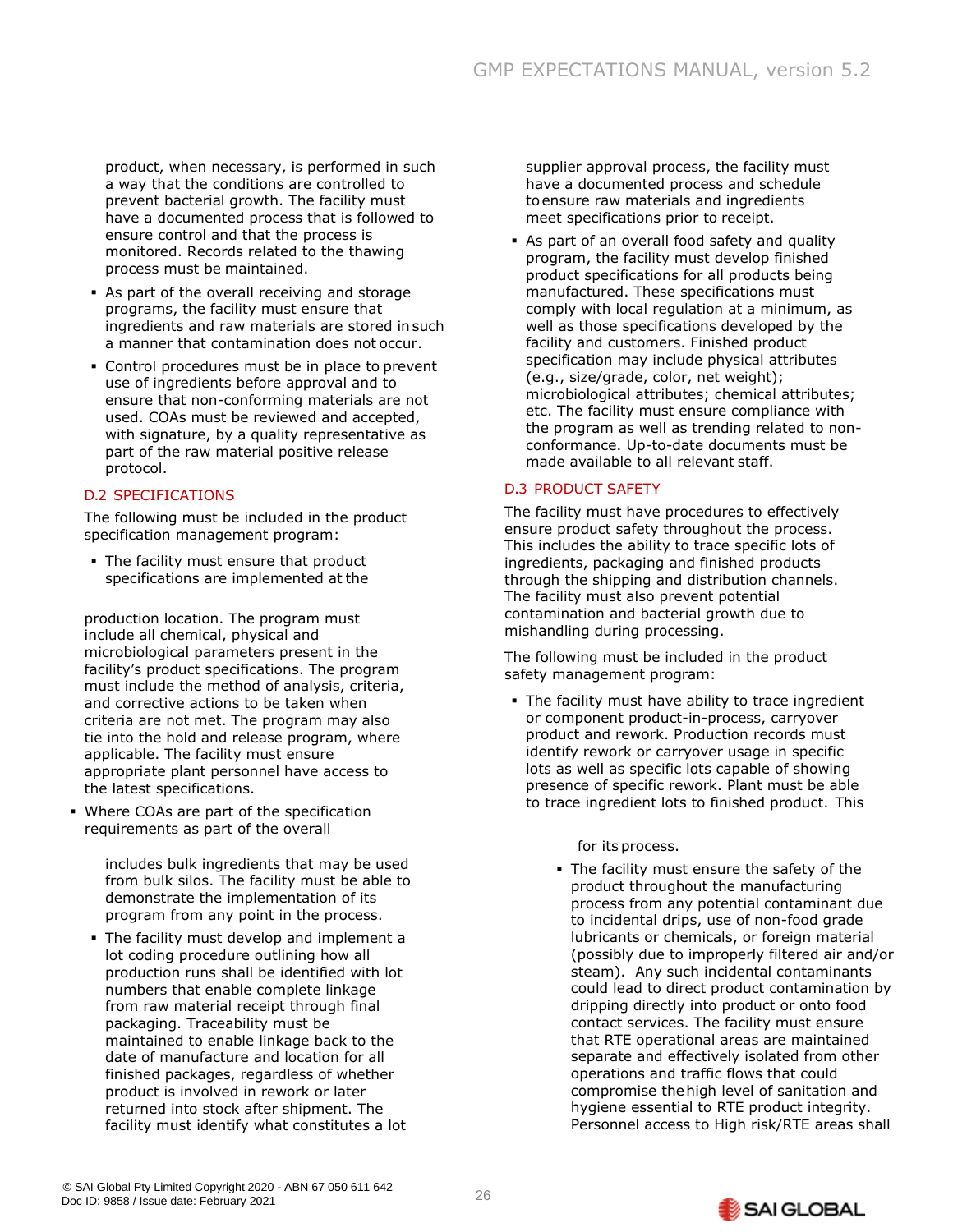include facilities for personnel to make appropriate outer garment changes and either change footwear or put on appropriate footwear coverings prior to entering the RTE area. Access routes for personnel and materials shall be free from exposure to raw processing areas or routes exposed to raw products. The facility must provide captive foot wear, use either, boot scrubbers, footbaths or floor foamers for the entrances into high risk/high care/RTE processing areas (i.e. processes that require a kill step, processes that handle high risk items, etc.). The facility must have a documented program that lists the sanitizer used and the strength of the sanitizer used, and a verification of effectiveness of the program.

- **The facility must ensure that all perishable** processing areas are equipped with a calibrated thermometer to facilitate temperature monitoring. The thermometer must be placed in the warmest area of the room and monitored often enough to maintain control (at least two times per day or during processing). The facility must have a procedure in place to ensure that temperature abuse will be prevented during processing.
- . The facility must be able to show how byproduct intended for use in animal food is controlled to prevent contamination. The food must be held under suitable conditions so that it does not become contaminated (e.g. at appropriate temperatures to prevent microbial growth if applicable). Procedures must be in place to ensure containers and equipment dedicated to this process are suitable, cleaned and properly maintained, as well as be protected from contamination from trash. Finally, animal feed must be properly identified and labelled, and shipping containers are subject to the same provisions as food intended for humans.
- The facility must develop a quality program addressing the specific points during the process that are critical to the quality of the finished product as identified by the facility itself or its clients. Where the program addresses the process points specifically critical to the client, the facility must ensure that it is in compliance and implementing and documenting corrective action when non- compliance occurs. All records related to the quality of the finished product specific to the facility's clients must be maintained and available for review.

#### D.4 PROCESS CONTROL

The facility must have written policies and procedures specifying the operational control practices required to ensure that the manufacturing process operates in control on a continuing basis. A formal program is essential to ensuring that the products are produced in accordance with specifications, that they meet quality requirements of the customer, and that they are produced under conditions that promote safe food products. Operating records must be available to verify conformance to these policies.

The following must be included in the process control management program:

- Manufacturing processes that have measurable elements that are important to the quality or consistent production of food or packaging must have documented process targets. Such programs could include Statistical Process Control (SPC) or similar programs that provide operators and management with records of performance (e.g., dwell time, temperature, line or belt speed, pressure, count, weight). It is essential for the client and/or facility to develop specifications that define acceptable product attributes. Each specification must be maintained and tracked under a defined quality assurance program.
- **·** In addition to specification compliance, there must be procedures for assuring control of product formulations. Records must be available demonstrating compliance to all manufacturing and finished product specifications including customerspecifications. Corrective actions, as well as input into the facility's continuous improvement program, must be performed relative to the specification compliance.

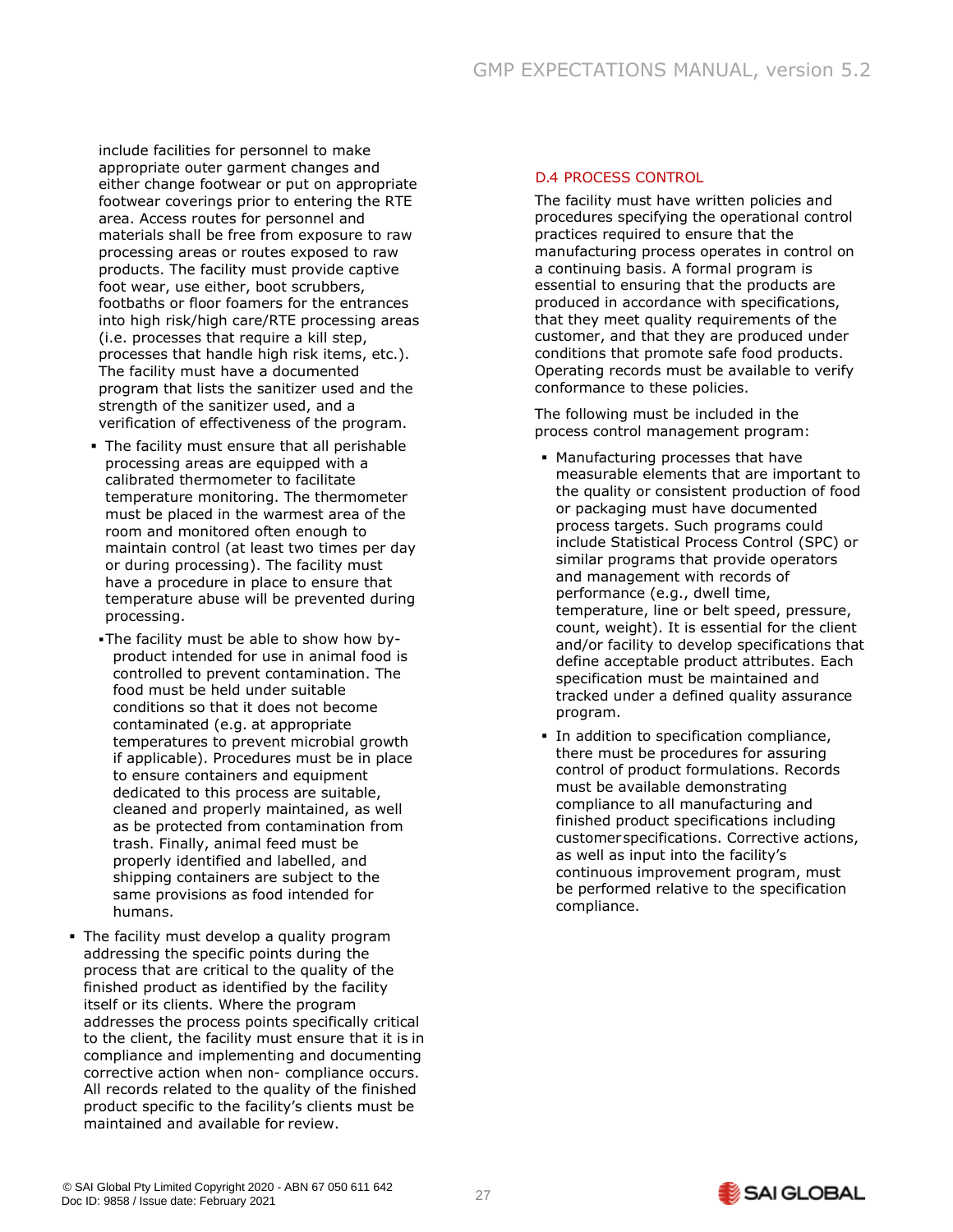# <span id="page-28-0"></span>**E. GROUNDS, FACILITY AND EQUIPMENT (500 SERIES)**

The construction of the grounds, facility, and equipment must be such that it facilitates the production of wholesome product and that it meets the standard and regulatory food safety and quality requirements. The following must be included in the grounds, facility and equipment management program:

#### **E.1 PLANT GROUNDS**

- Exterior of plant and grounds must be constructed to minimize dust and be freeof standing water.
- **.** The facility must ensure that all on-site trash disposals areas are maintained so as not to become a source of pest harbourage or potential contamination. Doors and lids to all disposal units must be kept closed between uses. The facility must ensure that the removal of all waste is adequate to prevent unnecessarybuild up that may lead to pest harbourage, odor, and potential contamination. The facility must ensure that all disposal units and areas are included on the master cleaning schedule.
- **The facility must ensure that all equipment** stored on the exterior of thefacility is done so in a manner whereby it does not become a potential source of pest harbourage and/or contamination to the finished product. This would include capped hose ends and storage away from plant buildings.

#### E.2 FACILITY

- **· High Risk/RTE.** The air with in the high risk/RTE room must not pose a contamination risk, positive pressure should be maintained relative to surrounding areas and the testing frequency established.
- **High Risk/RTE** Air used for direct processing and or comes in to contact with product or food contact surfaces shall not be a source of contamination as confirmed by testing air for contaminants, filters shall be changed at a describe frequency.
- **. High Risk/RTE** There shall be a process in place to control condensation during processing and after sanitation activities are completed.
- Ceiling surfaces, as well as other overhead equipment, must be clean, in good repair, free of flaking paint, rust, holes or unsealed openings, or other conditions that could result in product contamination. Ceiling panels, framework and supports must be properly secured with no missing or damaged parts. Ceiling penetrations for

pipes, conveyors, wiring, etc., must be sealed to prevent harbourage, ceiling leaks and contamination. There shall be no evidence of water leaks on ceilings. Ceilings shall be constructed of a smooth, nonporous, non-absorbent and easily cleanable material. Insulation materials used overhead shall be in good repair, smooth, non- absorbent and easily cleanable. Joint areas must be sealed.

- Walls shall be of a smooth, non-toxic and easily cleanable construction. They shall be freefrom cracks, holes and crevices that would inhibit cleaning or provide harbourage for soils and pests. They shall be free of dust, dirt, product accumulation and flaking paint. Walls shall be sealed and covered at wall/floor juncture. Wall coverings must not be attached with exposed nails, staples or screws. Openings in walls where pipes, equipment or conveyors pass must be sealed. Windows must be closed if outside conditions exist that may expose the plant to airborne contamination. Ledges shall be sloped to avoid storage and prevent accumulation of debris. All windows shall be maintained in a clean and sound condition, with no broken panes, and must be screened when open.
- Catwalks and other walkways over or adjacent to product zones must be designed to prevent product contamination. "Toe boards or rails" are not acceptable as solid side plates (at least four inches/100 mm in height must be in place). Processing line protection shields shall be knee high.
- All lighting shall be completely enclosed in protective shields or manufactured with shatterproof materials to prevent glass contamination of product. This applies to all operating areas, warehouses, and packaging, receiving and shipping docks, and storage areas. All lights must be protected, including emergency lights, forklift lights, and adjustable trailer lights on the dock. Light fixtures shall be maintained clean and free of cracks, dust or other materials that could cause

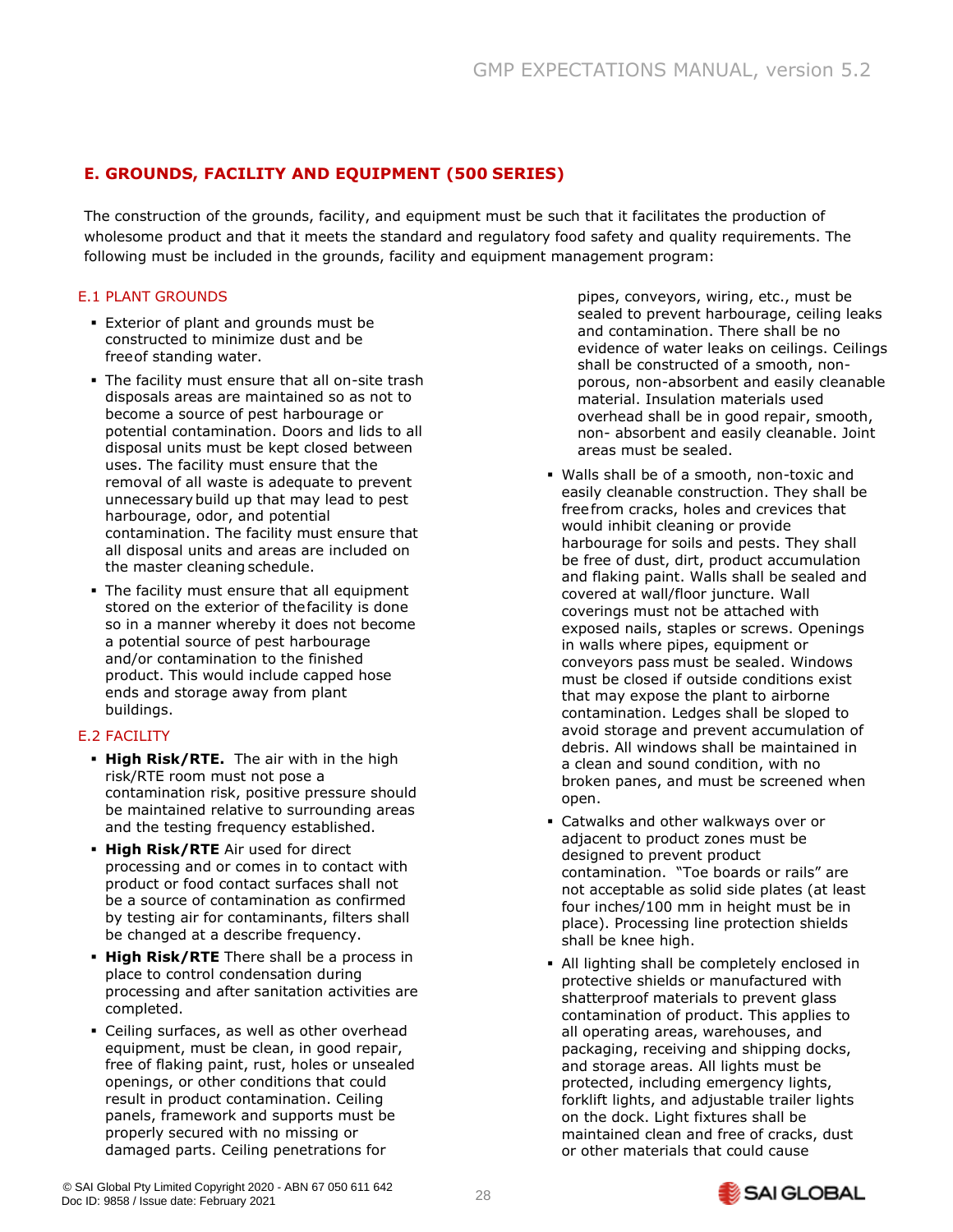contamination. Protective covers in processing areas shall be kept free of any evidence of moisture accumulation inside the covers. General plant lighting shall be a minimum of 30-foot candles (100 lux and 200 lux in those areas used for inspection).

- **Equipment shall be designed to preclude** or divert condensate away from product and product contact surfaces. Adequate heating, ventilation or refrigeration shall be provided in all areas to maintain proper environmental and
	- sanitary conditions for ingredients, finished product, and equipment and packaging materials. All systems must be clean, properly functioning and designed in such a manner to prevent product contamination from condensation, mold, bacteria, insects, dust or odours. Heating and ventilation must be balanced to prevent condensation on walls or ceilings in product areas.
	- **EXECT:** Locker rooms shall be adequately sized, well lit, clean and orderly. Lockers shall be available for storing personal clothing items. Food and equipment or utensils shall not be stored in locker rooms. A routine lockercleaning schedule shall be maintained. Locker tops shall be sloped to prevent accumulation of trash and to facilitate cleaning. Adequate and convenient hand washing facilities must be provided in or adjacent to locker rooms, in toilet facilities, and at entrances to work areas. In RTE areas and in areas where product is exposed or handled by employees, hand wash and/or sanitizing stations must be convenient to the employee workstations. Signs in appropriate languages, or graphics, shall be clearly posted in locker rooms.
	- **Toilet facilities must be available in locker** rooms or convenient to operational areas if located distant from the locker rooms. They shall be well ventilated, well lit, clean and orderly. Covered receptacles must be present in the female facilities. Doors to toilet facilities shall be self-closing and must not open directly into processing, ingredient or packaging areas. Adequate and convenient hand washing facilities must be provided in locker rooms and toilet facilities.
	- **The hand washing stations must deliver** tempered water (90 - 105° F or 32 - 41° C) within 20 seconds. Additionally there must be an adequate supply of hand soap and/or sanitizing agent. Single service towels shall be available with convenient

disposal at each station. Additional sanitizing stations may be required near workstations in RTE areas.

**• The facility must have an identification** system for potable and non-potable water lines and current schematics. Dead ends on potable water lines must be eliminated. Hose drops must not be submerged in water reservoirs. If there is a chance that back siphoning could occur, hose drops must have back flow prevention devices installed (high pressure lines [>80 psi] do not need backflow protection). Back flow prevention devices must be checked annually.

Hoses must not be left on the floor or in tanks. Hose nozzles must not be allowed to come in contact with the facility floor.

- Floors must be well drained, smooth, and easy to clean, with no aggregate exposed and no cracks, holes or broken areas. Drains must have traps and drain covers must be maintained in place. Drains must be free from odours. Standing water must not be evident in processing or warehouse areas.
- **The facility must ensure that battery** charging areas used for transport vehicles do not pose a potential threat to stored raw material, packaging material, or finished product. The facility must ensure that procedures are in place to address any emergency that may arise and that any potentially affected product is held for further disposition.

#### E.3 EQUIPMENT

▪ Processing, packaging and storage equipment shall be designed, installed and maintained in such a manner as to produce a safe, wholesome and quality product. Equipment must be designed and maintained to provide easy access, disassembly and reassembly for thorough cleaning, sanitizing and inspection. Equipment must be of smooth, impervious, non-toxic, non-absorbent and corrosionresistant material where it has direct product contact. Conveyor belts for product contact shall be of impervious, non-absorbent material. Fibre-backed or sandwiched belts shall not be used for product contact conveyors. Belts shall be maintained in good condition with no holes, cuts, frayed edges or damage that render the belt difficult to clean or present a foreign material hazard. Product contact surfaces, such as conveyor belts, shall not

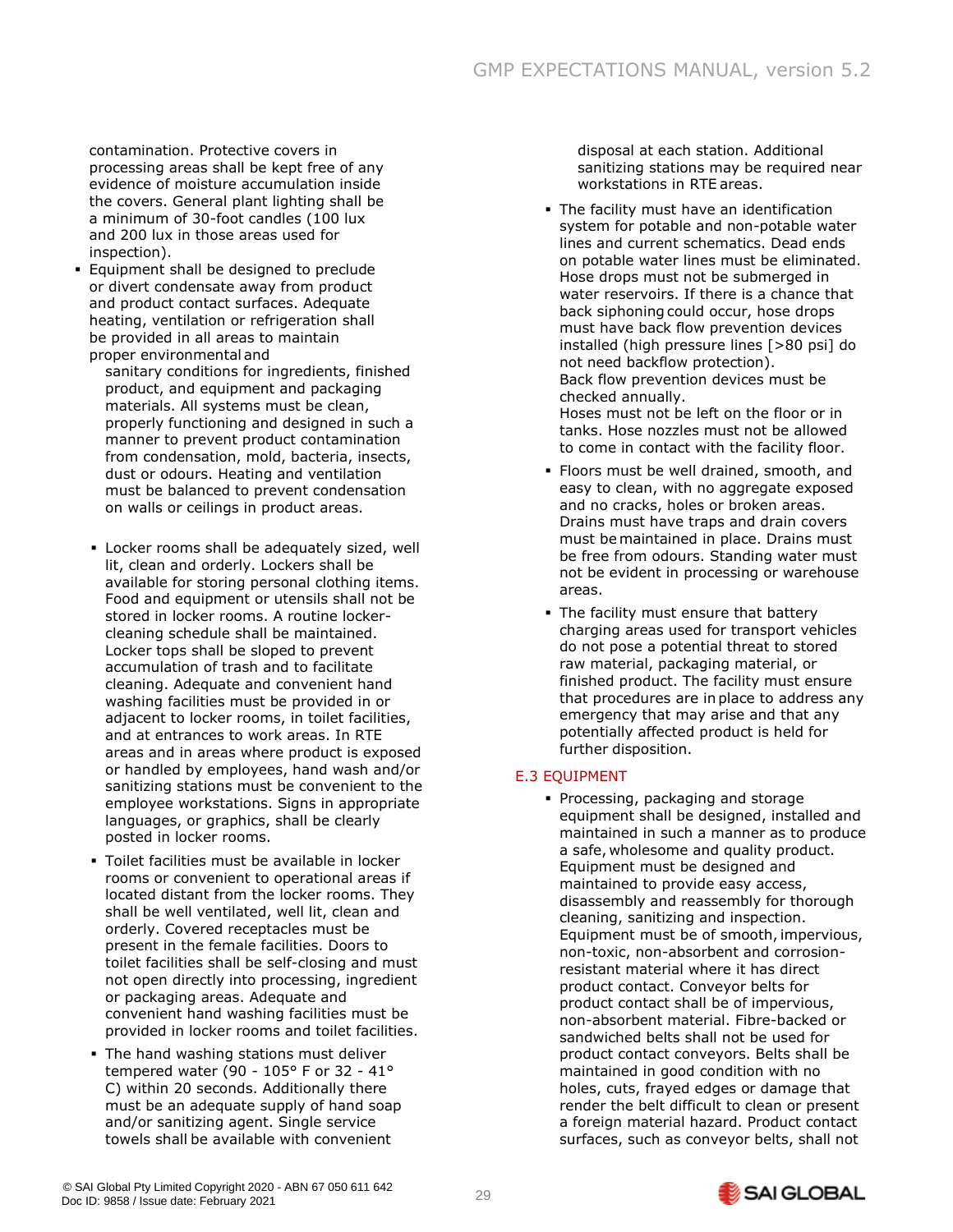be closer than 18 inches to the floor or shall be effectively protected from contamination during operations. Equipment must be free of cracks and

- All utensils, tools and food containers must be designed for that purpose and constructed of food grade materials. The facility must not reuse containers previously used to hold raw materials, ingredients, or other food products. Equipment previously used for any type of chemical or other non-food ingredient must not be reused during the process. Equipment previously used for food products can be used as long as they are adequately cleaned, sanitized, and they do not pose a risk to products.
	- Non-foods-grade materials such as wire, tape, and string, plastic or cardboard shall not be used for temporary repair.
	- The facility must ensure that all transport equipment is in good repair such that it does not pose potential contamination to the product due to dripping fluids, damaged lights and/or brittle plastic, rough welds on trolleys, over lubrication, foreign material due to torn seats, etc.

non-continuous or rough welds where product may become embedded and make cleaning difficult.

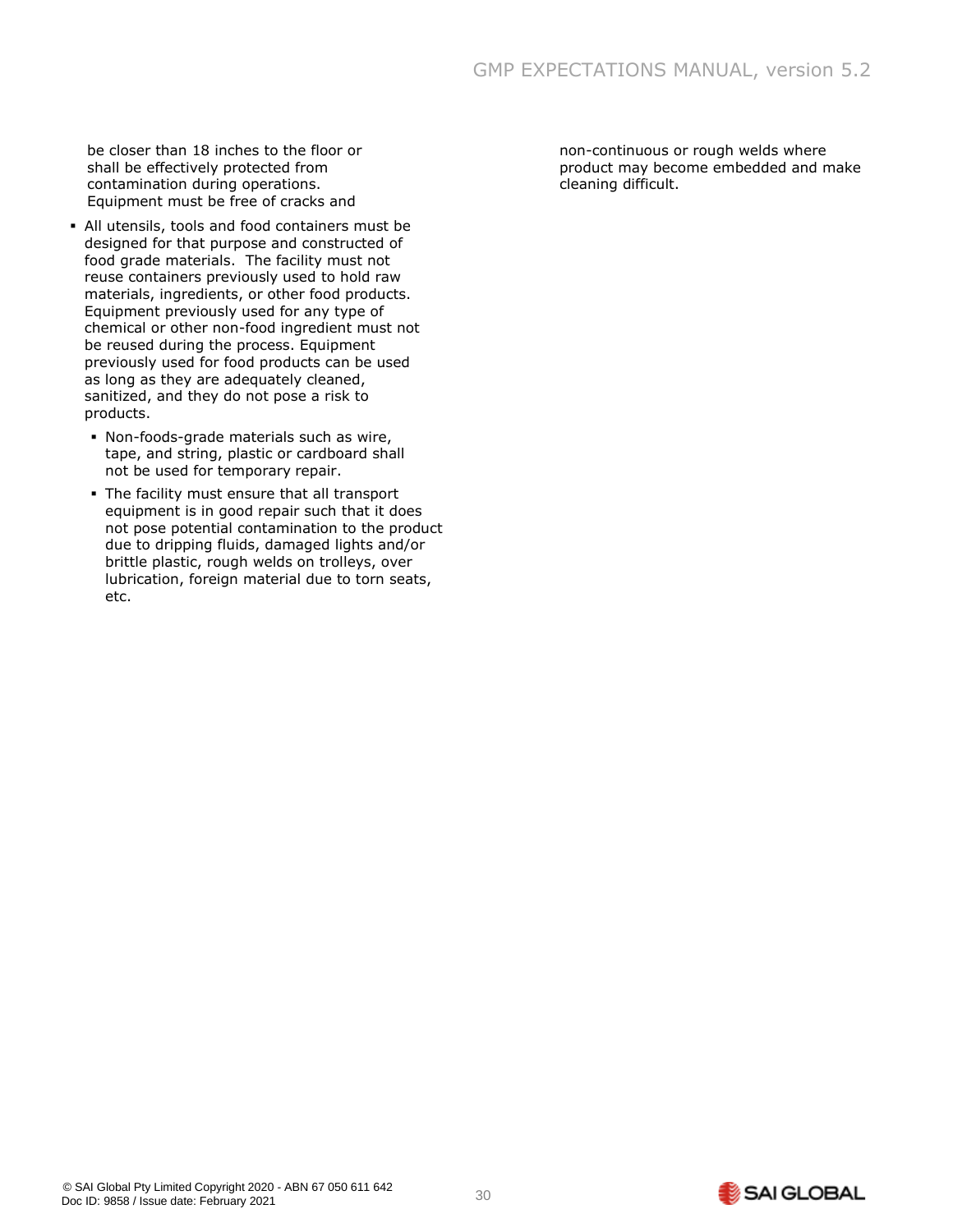# <span id="page-31-0"></span>**F. PEST MANAGEMENT (600 SERIES)**

It is required that all food processing, storage and distribution facilities operate under the authority of a licensed pest management contractor. Typically they are individuals from outside the company. They must have a proper license, certification and insurance. They shall be expected to provide aggressive support to the plant pest management, housekeeping and sanitation programs especially as they relate to potential pest harbourages and conditions that compromise the evaluation of pest control. Since they are trained experts in recognizing and evaluating conditions that contribute to potential pest development such as sanitation, housekeeping, properly sealed doors and windows, perimeter accessibility and outside grounds conditions, it is expected that they will include observation comments on these situations in their activity reports with appropriate recommendations**.** Any comments on the activity reports must have a documented response and corrective action if appropriate.

If pest management is internal, the same level of expertise must be provided. Likewise, the same aggressive approach to the above areas of concern must be required with documented activity reports and responses.

#### F.1THE PEST MANAGEMENT PROGRAM

The following must be included in the pest management program:

- A written detailed pest management policy and program must be available. The policy shall outline and describe all procedures required to ensure that activities conducted by the Pest Management Provider (PMP) and trained employees are carried out in accordance with the prescribed policy. A plant-specific pest management manual shall be current and updated at least annually. Management of the pest management program shall be assigned to a qualified and trained company employee. The policy shall identify forms used by the PMP. The activity/action reports shall document what chemicals are used, if any, where, why, and with relevant observations of activity. Site maps for traps, glue boards and bait stations shall be reviewed regularly, dated and initialled by the person having responsibility for the program.
- **·** The pest management provider must have a current business license and operating insurance. In addition, a PMP applicator's license and letter of insurance must be on file along with appropriate SDS/MSDS for all chemicals used and copies of product labels describing how and where the pesticide can be used and against what pest target. Company employees engaged as PMPs must have proof of appropriate training and licensing as required by state or local regulations. Training of company employees can be by the PMP or other qualified experts. Forms used by the PMP and the company personnel shall be the same for uniformity.
- **The PMP shall conduct inspections, as** needed, based on history of pest activity.

PMP activity reports must indicate specific sites of activity, type of activity and recommended corrective action. Subsequent reports shall indicate the efficacy of those actions. If electronic scanners are used to check bait stations or traps, the tag or barcode must be inside the station or trap. Interior rodent traps must be monitored on a weekly basis and exterior stations monitored monthly at a minimum.

- The PMP must ensure that equipment used in servicing the facility does not pose a threat to the food safety of the product. Only mechanical traps or glue boards may be used inside the facility. No bait stations are permitted inside the plant or warehouse. If zapping or electrocution-type Insect Light Traps (ILTs) are in use, they must be placed so that they do not become a possible contamination hazard to product (especially where exposed product is stored and/or repackaging occurs). If used in the aforementioned areas, these ILTs must be a minimum of 15 feet away from exposed product areas and/or equipment.
	- **.** Trap locations shall be recommended by the PMP based on potential access points and knowledge of pest habits. Exterior opening doorways must have traps on both the left and right sides of the opening inside the doorway. Bait stations used outside shall be placed based on habitat and potential access. They shall be positioned to
	- **prevent the intrusion of casual water and rain** and firmly secured to prevent removal from the assigned position or opened by unauthorized personnel. Bait shall be secured within the bait station to prevent removal from the station. Bagged or other unsecured baits shall not be used.
	- **.** The facility must ensure that interior traps are

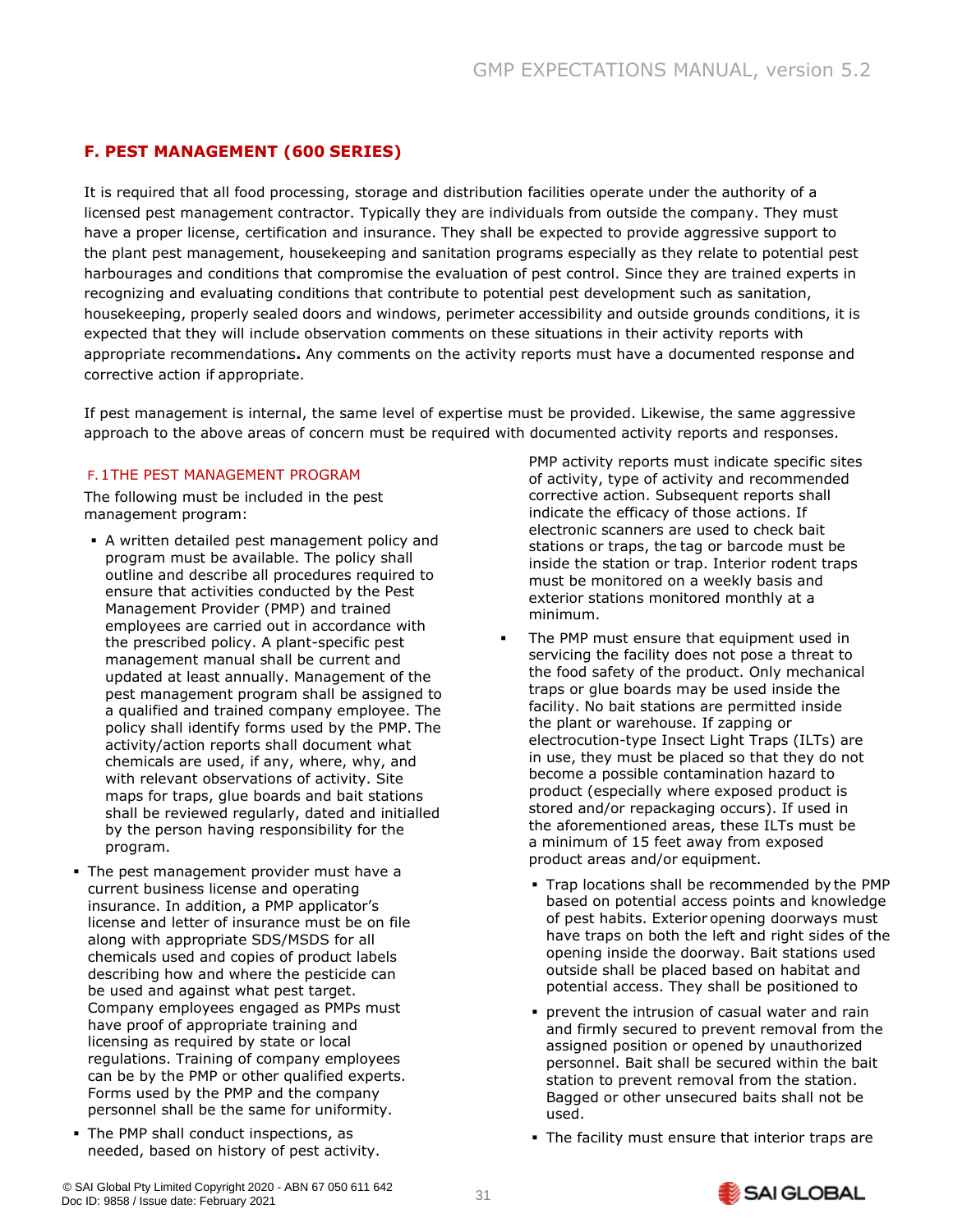properly maintained in sanitary condition, good repair and in the appropriate position per the schematic site map. All rodent devices must be placed directly against the wall to ensure that they work properly. ILTs must be plugged in and bulbs must be operational. ILT bulbs must be shatterproof and replaced on an annual basis, at a minimum (documentation must be present). Exterior stations must be kept clean, stocked with fresh bait, anchored to the ground, free of damage, and tamperproof (i.e., locked).

- As a demonstration of the successful implementation of the program, the facility must be free of pest activity to prevent possible product contamination. If live activity associated with pathogen-carrying pests (e.g., rodents, birds, cockroaches) is observed, it is a critical violation and will result in failure of the audit. The facility must be free of any evidence that suggests that there are pest issues present (e.g., rodent droppings, insect carcasses). Any sign of decomposed rodents in the facility (be it in a trap or in the facility) is not permitted and shows a major deficiency in the pest management program.
- **PMP activity reports must indicate specific sites** of activity, type of activity and recommended corrective action. Subsequent reports shall indicate effectiveness of those actions. Responsible plant personnel, noting PMP observations and comments, shall sign activity reports. There shall be a documented management response to all recommendations included on the activity report.
- **E** Building structure must be sound with no holes, unscreened exterior openings, broken windows, etc. that may allow pest entry into the facility. All entrances, including employee doors, shipping and receiving dock areas shall have appropriate protection to prevent the entrance of flying, crawling or running pests.
- **The facility must ensure that any pesticides** housed on the premises are stored appropriately. All pesticides must be stored segregated and secured from all other chemicals. These pesticides must be properly labelled and used in such a way that they do not pose a threat to food or food packaging.

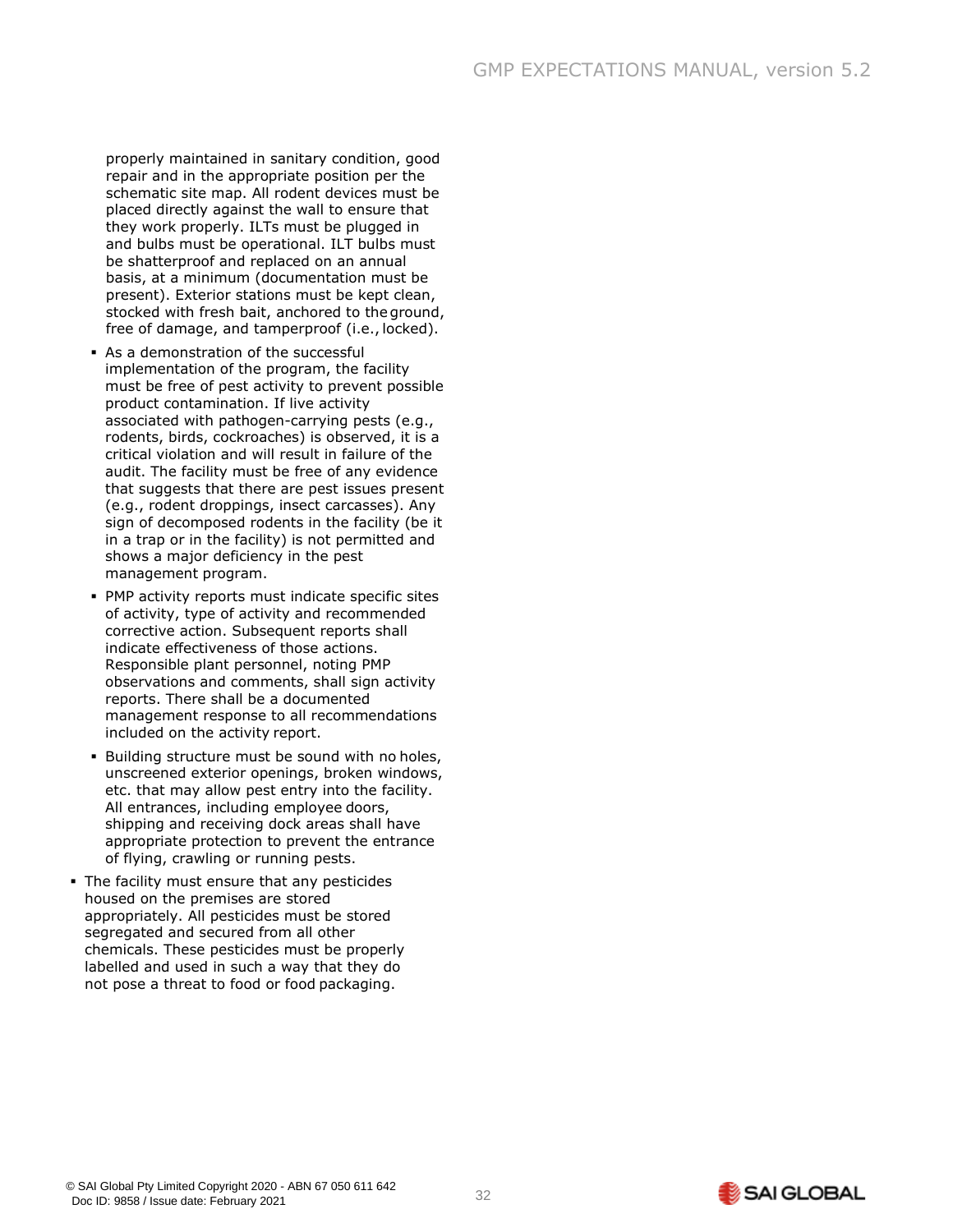# <span id="page-33-0"></span>**G. EMPLOYEE HYGIENE PRACTICES (700 SERIES)**

Facility employees must observe the strictest of personal hygiene practices as outlined in the Code of Federal Regulations, Section 21, Part 117, Current Good Manufacturing Practices for food plants. This regulation establishes the minimum requirements for basic food handling, but many food products, such as RTE products, require more stringent practices. The goal of high quality and long shelf life products also dictates adherence to a stricter standard. Consequently, a specific, documented, detailed and closely monitored management program is expected to cover this vital area of wholesome food production. The following must be included in the employee hygiene management program:

#### G.1 THE EMPLOYEE GMP PROGRAM

- **The facility must have a plant-specific,** documented GMP training program for all employees. All new employees (e.g., seasonal, part-time, contract) must be provided initial training covering basic GMPs and specific plant policies regarding sanitation, housekeeping and personal hygiene. The program should specifically cover: good manufacturing requirements and regulatory basics, personal dress, hand sanitation and grooming requirements, plant sanitation policies and procedures, food safety (HACCP/FSP) and quality control policies, and product tampering awareness and consequences. Training shall be conducted in an effective manner and be in the appropriate language. Follow-up, continuing refresher training shall be provided annually, at a minimum. Special training to address operational deficiencies must be provided as required.
- **The facility must encourage adherence to GMPs** via the posting of appropriate signage in those areas where compliance is required.
- GMP self-inspections shall be scheduled routinely by responsible first line supervision and verified on a random basis by management. These audits shall be documented with corrective actions attached. Frequency and verification shall be based onthe need to ensure effective control; a monthly frequency is recommended, at a minimum. Audits results and corrective actions shall be reviewed and signed by management to ensure timely responses to deficiencies and needed corrective actions. Follow-up audit activities for deficiencies and repeat items shall record the effectiveness of the corrective actions taken. Repeat issues must receive top management priority to ensure a timely corrective action.

#### G.2 EMPLOYEE HYGIENE PROGRAM **IMPLEMENTATION**

- **•** The facility must ensure that employees are in compliance with the written GMP program.
- **Employees working in production areas must** not wear fake fingernails, fingernail polish, jewellery, rings (with the exception of a plain wedding band where permitted by the facility), watches, or visible piercings, etc. Outside pockets above the waist on smocks, shirts or coats shall not carry any items (pens, combs, pencils, thermometers, etc.) while in the operations areas. Alternatively, these pockets should be sewn shut.
- **Fine mesh nets or other effective hair restraints** for head and facial hair must be required in all production, processing and warehouse areas by all employees (e.g., visitors, contractors, tours, management not involved in the process).
- **.** The plant must provide, and the employees must use means to avoid contamination of their outer clothing when using the toilet facilities. Coat hooks are generally made available for employees to hang their outer garments outside the toilet facilities. The plant must provide, and the employees must use means to avoid contamination of their outer clothing when using the toilet facilities. Coat hooks are generally made available for employees to hang their outer garments outside the toilet facilities. The facility must ensure that dedicated distinctively colored outer clothing, must be provided for individuals entering or working in the high risk/RTE area. The facility must ensure that all employees adhere to the use of separate outer clothing in these cases and the results should be documented.
- **Eating, drinking or using tobacco products isnot** permitted except in designated areas. This must be enforced by the facility. Any exception to drinking in production areas must be clearly outlined and monitored by the facility.

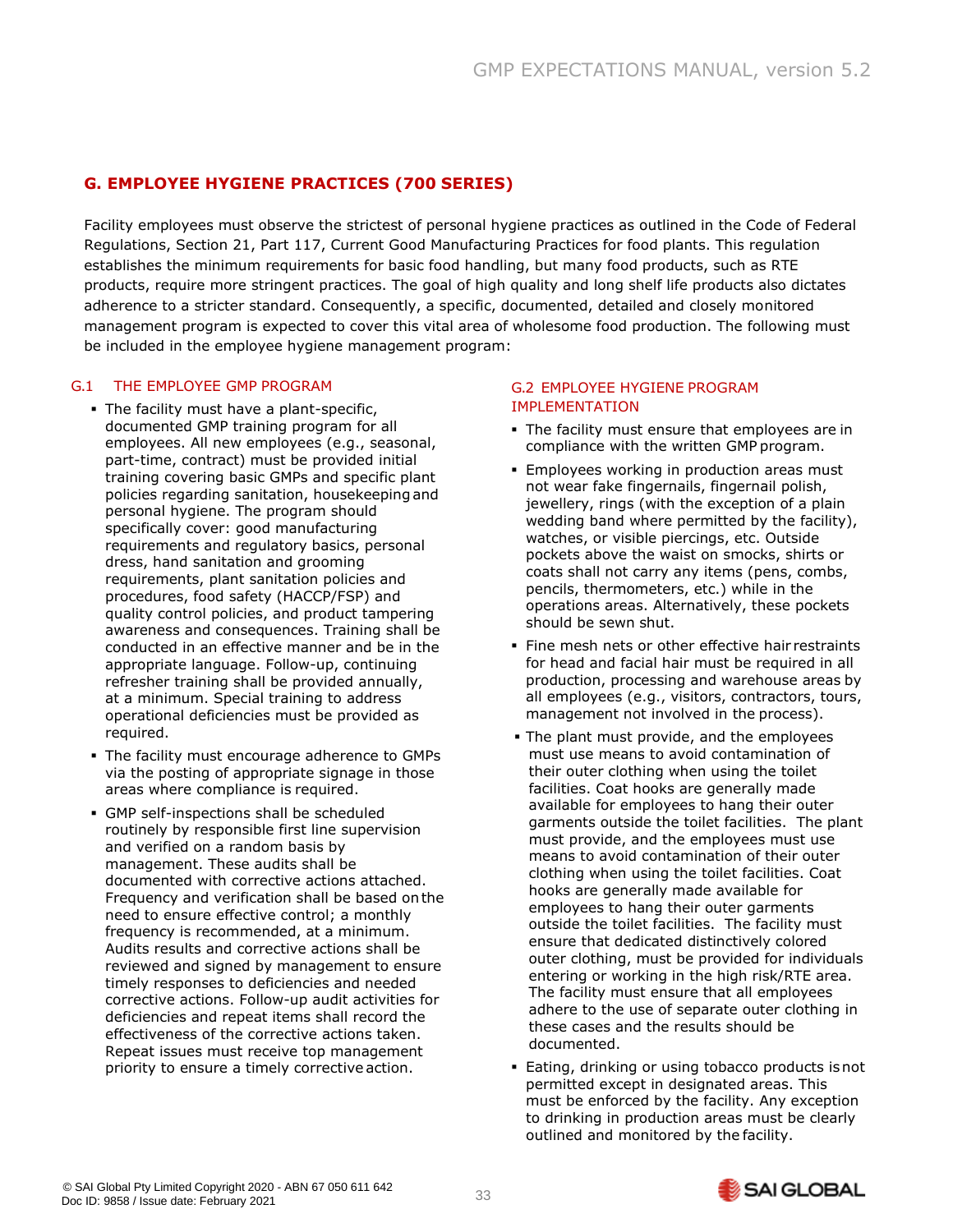- Locker rooms shall be adequately sized, well lit, clean and orderly. Lockers shall be available for storing personal clothing items. Food and equipment or utensils shall not be stored in locker rooms. A monthly routine lockercleaning schedule shall be maintained.
- Cafeterias should have available appropriate heating, cooling, and storage facilities such that employees can properly store food away from locker rooms.
- **Entrances to high-risk RTE areas shall include a** means to sanitize footwear including: boot scrubbers foamers, footbaths, powdered sanitizer, etc. Hand washing facilities must be "hands-free" activated so that hand contact is not requiredto turn water on or off in high-risk RTE areas.
- **.** Hand wash stations must have adequate room to accommodate the number of personnel in the area to prevent delays that may discourage proper hand washing procedures. The facility must have a process in place to verify compliance to this standard upon entry into processing areas and after breaks. The hand washing stations must deliver tempered water (90-105°F or 32-41°C) within 20 seconds. Additionally there must be an adequate supply of hand sanitizing soap and/or sanitizing agent. Single-service towels shall be available with convenient disposal at each station.

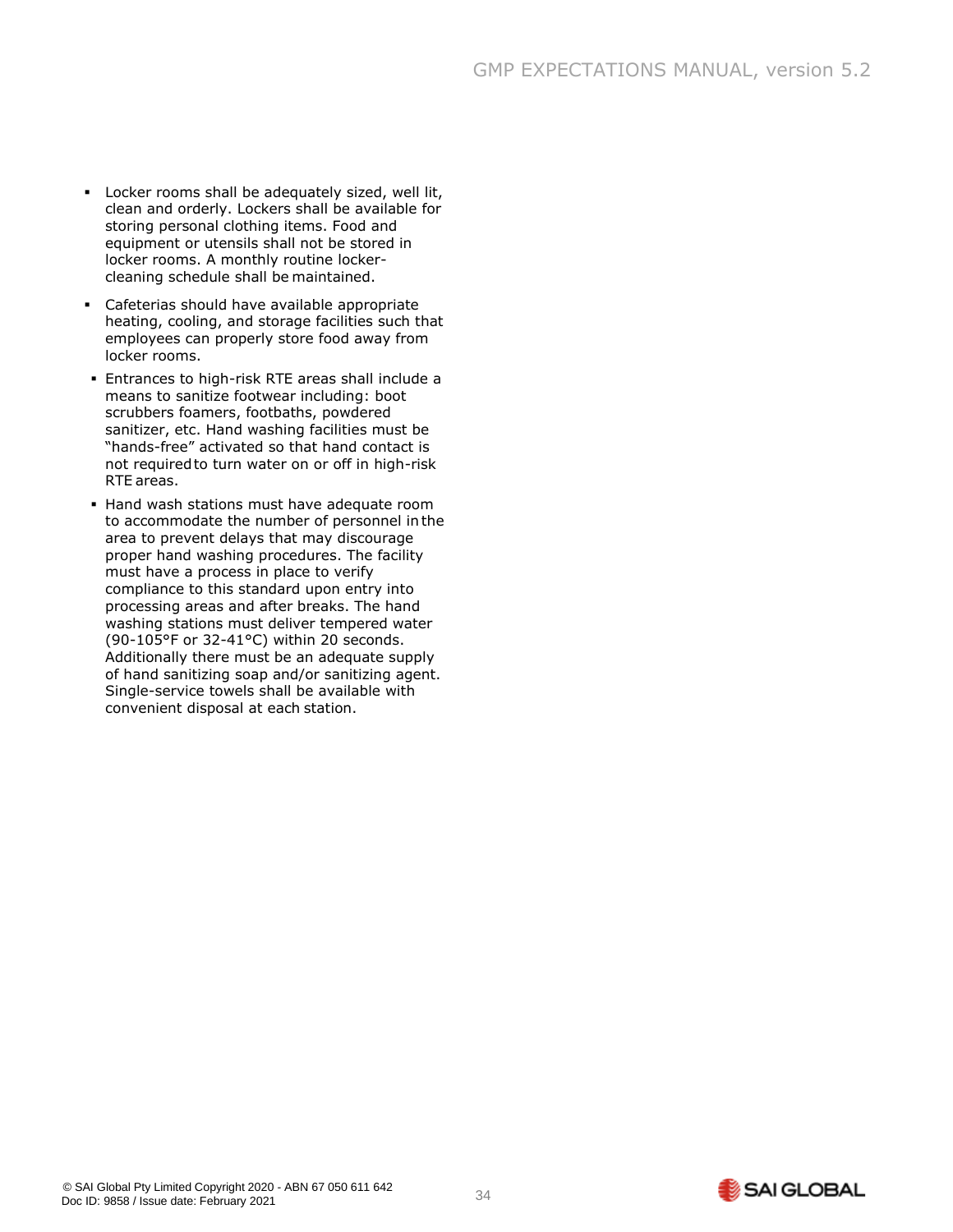# <span id="page-35-0"></span>**H. FOOD DEFENSE (800 SERIES)**

Food processing facilities must develop specific procedures to secure their product, to deter and to prevent intentional contamination, and will have protocols in place to quickly and accurately identify, respond to and contain threats or acts of intentional contamination.

The following must be included in the food defence management program:

#### H.1 THE FOOD DEFENSE PROGRAM

- The facility must develop a food defense program outlining the site's food defense procedures and strategies. The program must include clearly defined roles and responsibilities of those individuals responsible for maintaining the program and addressing access to the facility, visitors, raw materials, security inspections, employee identification and other appropriate food defence requirements per local regulation. The program must be communicated throughout the organization and reviewed on an annual basis, and or when an incident occurs or when changes are required.
- **.** The facility must ensure that background screening checks on employee candidates are performed. This requirement will include all levels of employees.
- **•** The facility must ensure that there is a system in place to record, track and provide identification and appropriate restricted access of all people, including employees, visitorsand contractors 24 hours per day, seven days per week. There must be a program in place to reclaim access cards/keys/computers/etc. from terminated employees, or otherwise be able to demonstrate how access to the facility is revoked.
- **The facility's program must include the** requirement to provide identification and require sign-in by all contractors and visitors prior to entering the facility. The program must also include that the visitor and/or contractor be escorted at all times while on the premises. In the event that a visitor and/or contractor are allowed to enter and work on the premises unescorted, a documented screening procedure must be in place.
- **The facility must have a documented procedure** in place that addresses the protection, monitoring, of raw material ingredients and products during receiving, bulk storage, blending, processing and packaging. The procedure must ensure that all incoming goods are inspected to ensure packaging integrity. This should also include bulk delivery systems. Once product is finished, this will also include outbound security.

#### H.2 FOOD DEFENSE IMPLEMENTATION

- The Food Défense Team shall conduct a documented threat assessment and shall include interior and exterior threats, and to identify vulnerabilities for potential risks to products, from a deliberate source to cause product contamination. Mitigation strategies must be developed for each vulnerability identified to prevent or mitigate the risk.
- **The facility must implement routine assessment** of the food defence program. This will include all physical areas such as verification of restricted areas, possible evidence of tampering at any point in the process (tamper-evident packaging), etc.
- **· The facility must demonstrate that the** restricted access policy is properly implemented; thus, doors entering the facility that should be secured must be verified as such. If doors are not secured into the facility, staff (e.g., receptionist) should monitor them continuously. In the event that closed circuit cameras and security guards and/or gates are used, the correct use must be verified and documented.
- **.** In the event that the facility uses water treatment, bulk delivery and/or storage systems, these must be verified as secure between uses. In addition the facility must properly protect any equipment stored for future use as well as ensure that this equipment will not be subject to contamination. In the event the facility does not fence the perimeter of the grounds, the facility must ensure all equipment is protected via alternative methods (e.g., the use of caps and/or locks).
- As part of the receiving and food defence programs, documentation that incoming raw materials are received in a secure manner (via seal and/or lock) is necessary. Documentation of proper implementation must be maintained. In addition, all outbound product must be secured.
- **.** The facility must be able to demonstrate that all loading and unloading of product is properly supervised to ensure security. All bulk hoses and ports to the facility must be secured when not in use.

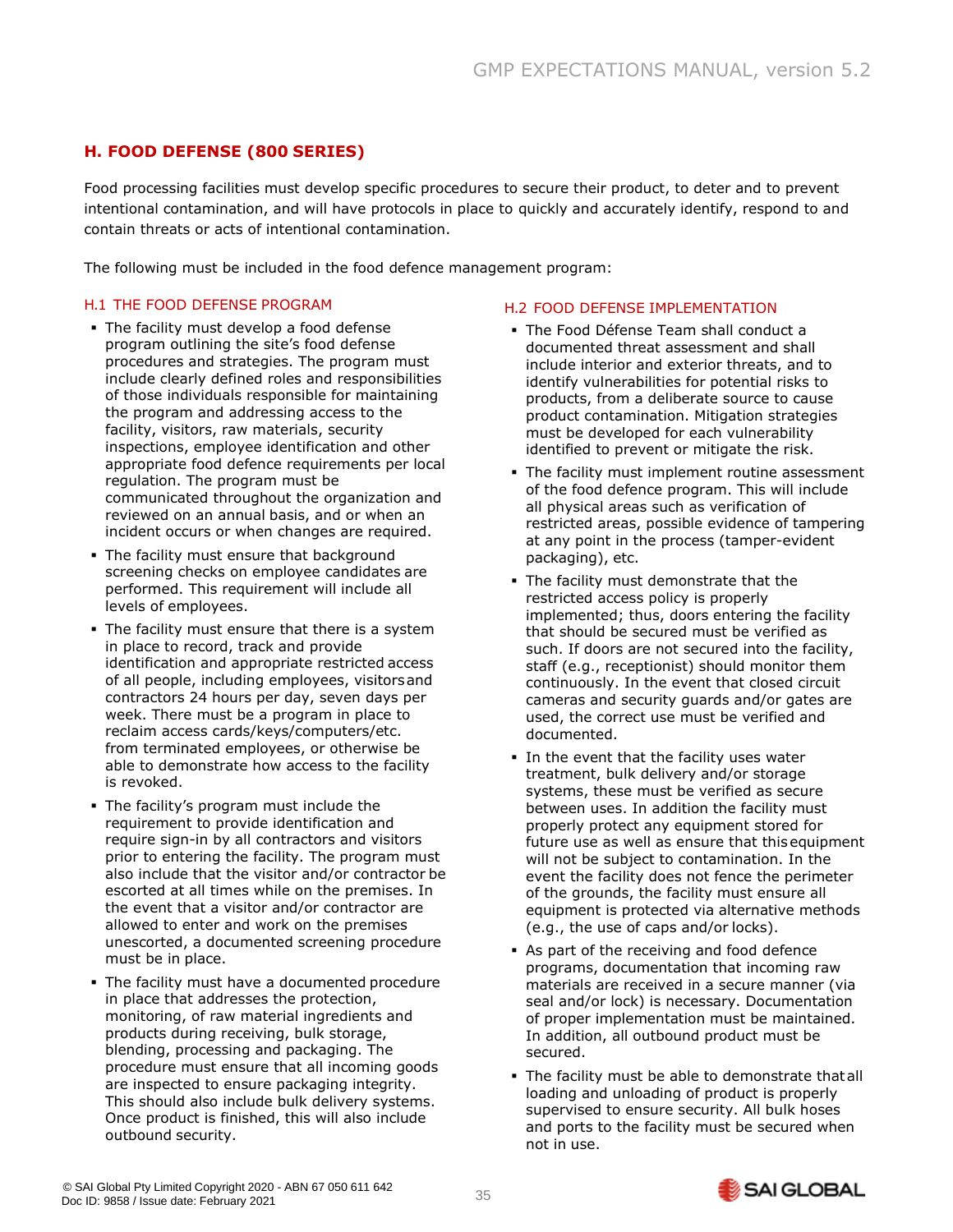#### **H.3 Crisis Management**

- The Management team shall ensure a detailed Crisis Management program is in place to effectively manage the impact in the event of a crisis such as natural disaster, emergency situations, civil unrest, including disruption of services or resources to ensure product safety, quality and legality. There shall be a documented inspection/verification of the equipment, materials and finished products, that may have been affected, including authorization for release. The facility must develop and implement a business continuity plan in the event of an interruption, and where possible have approved sub-contractors and back-up suppliers.
- **The effectiveness of the crisis management** Program shall be conducted at least annually, using the worst-case scenarios, and corrective actions are to be implemented based on the outcome of the mock crisis management exercise.

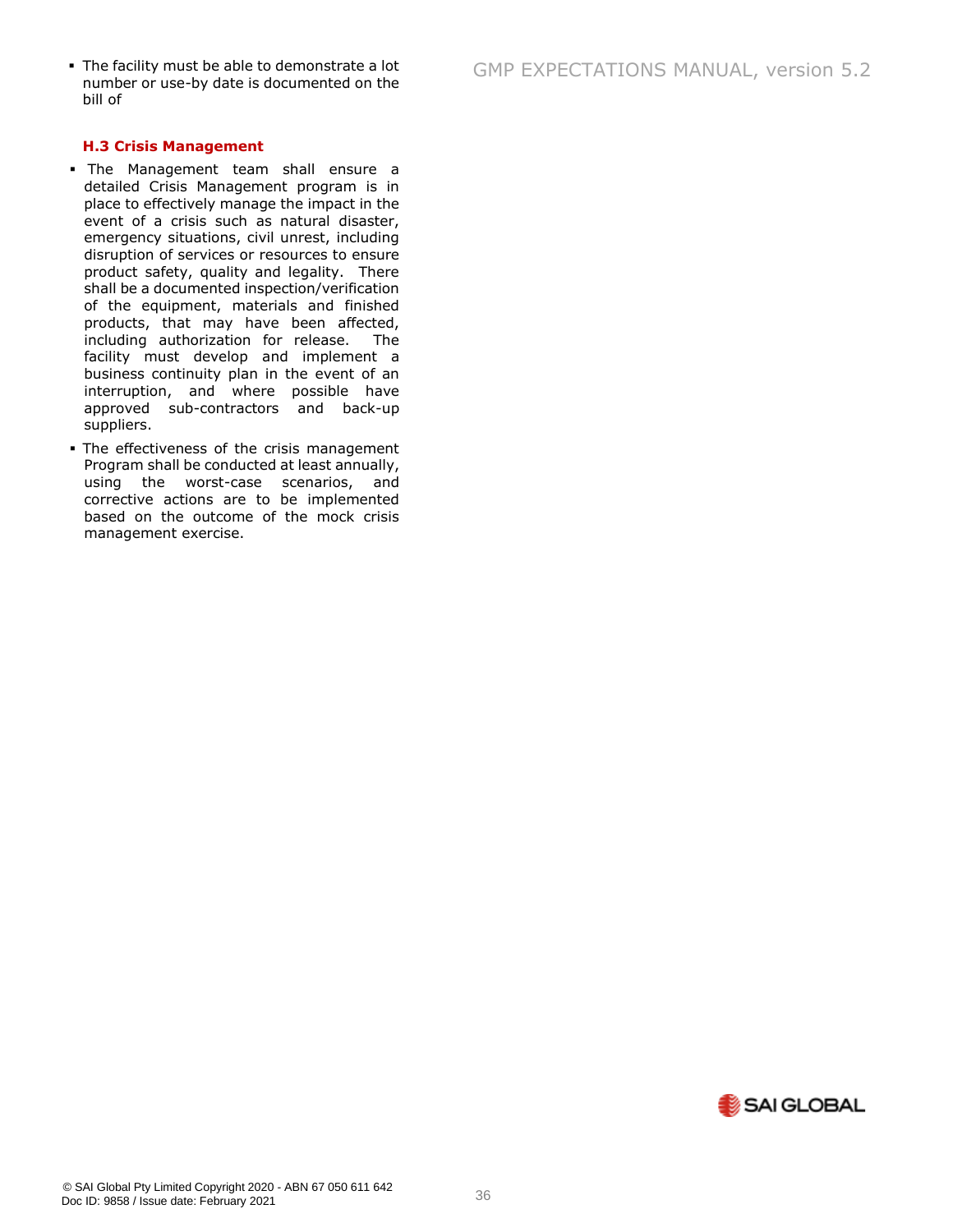# <span id="page-37-0"></span>**I. SANITATION (900 SERIES)**

Food processing facilities must develop specific procedures to maintain sanitation. The effective management of sanitation, housekeeping and hygiene is a critical element requiring the involvement and cooperation of all operating departments and support groups. A comprehensive sanitation program requires specific policies covering requirements and expectations, training to communicate those requirements with management, support, and follow-up to ensure that the requirements are properly met and that all sanitary standards are fully enforced.

The following must be included in the sanitation management program:

#### I.1 THE SANITATION PROGRAM

- **The facility must have a documented SSOPfor** food processing equipment that specifies and defines a detailed schedule (including frequency) for all areas of the facility (both interior and exterior).
- **The facility's standard cleaning methods for** individual pieces of equipment and facility structures must include the level of disassembly required for cleaning and responsibility for each task, chemicals, cleaners and sanitizers used in cleaning with verification of chemical strengths and water temperature (water temperature requirement is >140°F (60°C) for cleaning unless otherwise recommended in writing by chemical supplier).
- **•** The facility must develop a verification procedure for the sanitation program that is relevant to the risk of the process. At minimum, management must use a preoperational checklist to verify the plant and equipment are clean and sanitary. All equipment, containers, utensils, walls, floors, ceilings, light fixtures, miscellaneous overhead structures, etc., shall be evaluated for visual cleanliness**.** Deficiencies noted and corrective actions taken must be documented. In addition to the pre-operational inspection, Adenosine triphosphate (ATP) measurements are based on the detection of ATP by bioluminescence and can be the initial method of choice inmonitoring cleaning efficiency. It is a rapid measurement of the actual hygiene status of a sampled surface, allowing fast initiation of corrective actions in the case of inadequate cleaning. ATP measurement, however, should not completely replace traditional techniques (e.g., swabbing), and should be integrated with traditional cultural techniques as part of a coherent surface

cleanliness monitoring system. Although manufacturers of ATP measuring devices give general guidance on acceptable ranges for routine hygiene controls, internal standards have to be set for the given processing environments. If the facility is producing RTE product, the verification program must include food contact swabbing. The development of the program must include a baseline study and validation. The facility must retain all records related to the verification of the sanitation program.

▪ Facilities that manufacture or handle microbiologically sensitive product must have implemented a program for Pathogen Environmental Monitoring (PEM). This program shall enable the detection of pathogens, harbourage areas, and organisms that indicate potential presence of pathogens in the processing environment. It should also verify the effectiveness of controls for preventing cross-contamination, including sanitation, GMPs, preventive maintenance, and plant traffic controls. The program will outline the location of sampling activities as well as frequency of sampling. The facility must identify pass/fail criteria as part of the program that ties into the facility's corrective action program. In addition, if food contact surfaces and/or finished products are tested, the program must describe how the product is controlled during the test and its disposition in the event of a failure. All records related to the program will be retained.

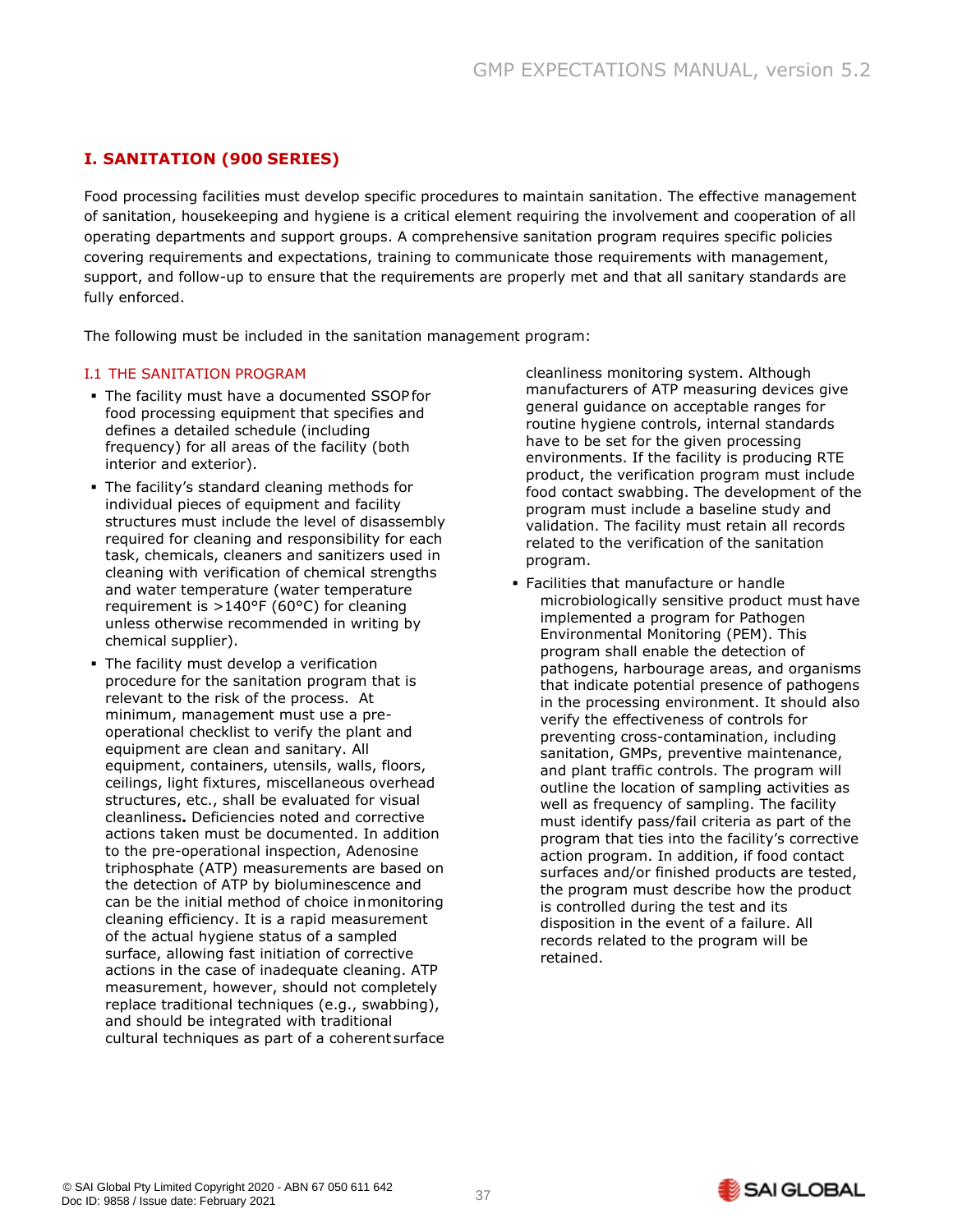# <span id="page-38-0"></span>**Packaging Appendix**

This appendix is to be used by those facilities that solely produce packaging materials and food is not on site in the production or storage areas. It should be pointed out that all reference to food and ingredients is to be understood as food products which would include packaging materials as finished products and ingredients used for packaging materials.

This audit has the ability for items to be scored as "Not Applicable" in the event that the process is not present on site or not required for the process that is present. In many cases this will be assessed by the auditor as being required or not, but below is a list of items in the audit that are generally considered as Not Applicable for packaging facilities:

| Item(s)  | <b>Department</b>                      | <b>Category</b>                       | <b>Reasoning</b>                                                                                                                                                                                                                                                                                                                                                               |
|----------|----------------------------------------|---------------------------------------|--------------------------------------------------------------------------------------------------------------------------------------------------------------------------------------------------------------------------------------------------------------------------------------------------------------------------------------------------------------------------------|
| 128      | Food Safety                            | Allergen<br>Control                   | Allergens are not typically a concern in packaging<br>facilities as they are generally not involved in the<br>manufacture of packaging materials. There are<br>some instances where sulphites and other<br>allergenic materials could be used in the<br>production of packaging materials and in the<br>printing inks. In those cases, these questions<br>would be applicable. |
| 141      | Food Safety                            | Regulatory<br>Compliance              | Country of Origin tracking would not be<br>applicable for packaging materials as these<br>products are not covered in the COOL<br>requirements at this time.                                                                                                                                                                                                                   |
| 204, 205 | Pre-requisite<br>Programs              | Good<br>Laboratory<br>Practice        | Pathogenic testing is rarely conducted on<br>packaging materials and rarely held for this<br>testing.                                                                                                                                                                                                                                                                          |
| 303      | Receiving,<br>Storage, and<br>Shipping | Receiving and<br>Shipping             | Temperature control is rarely required for<br>packaging material products. There are some<br>cases where this could be applicable, but typically<br>this is not a concern in a packaging<br>manufacturing facility.                                                                                                                                                            |
| 314      | Receiving,<br>Storage, and<br>Shipping | Storage                               | See above                                                                                                                                                                                                                                                                                                                                                                      |
| 401      | Processing                             | Processing Aids<br>and<br>Ingredients | Frozen goods are not used in packaging facilities<br>and a thawing program is not required. This<br>question deals with microbial concerns during<br>thawing and would not be a concern for<br>packaging facilities.                                                                                                                                                           |
| 408, 409 | Processing                             | Product Safety                        | Packaging material plants are not considered high<br>risk and would not be required to have distinctive<br>product flow to avoid cross contamination or use<br>foot foamers/foot bathes. Item 408 could be<br>considered applicable if the flow of products does<br>pose a risk to products, but this is not typically<br>an issue for packaging plants.                       |
| 410      | Processing                             | Product Safety                        | As with 303 and 314; packaging materials are<br>typically exempt for temperature control<br>requirements.                                                                                                                                                                                                                                                                      |

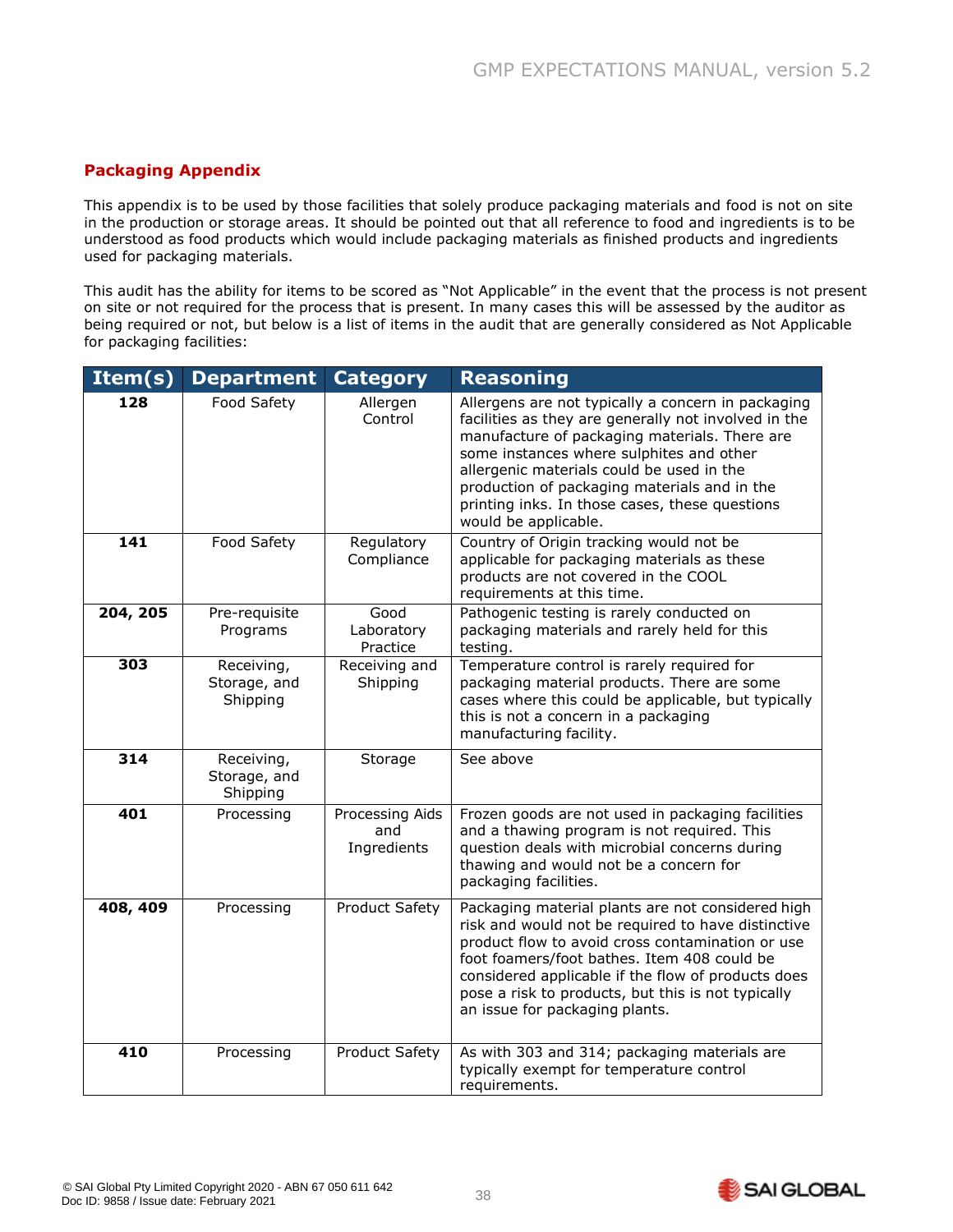Additionally, there will be some items in the audit that will be evaluated only partially as all of the requirements listed for these items would not be applicable. Below is an example of the items that may be partially audited.

| Item(s) | <b>Department</b>                      | <b>Category</b>                       | <b>Reasoning</b>                                                                                                                                                                                                                                                                                            |
|---------|----------------------------------------|---------------------------------------|-------------------------------------------------------------------------------------------------------------------------------------------------------------------------------------------------------------------------------------------------------------------------------------------------------------|
| 101-104 | Food Safety                            | <b>HACCP</b>                          | Typically at packaging facilities there are no CCPs<br>within the facility's HACCP system. The<br>requirement for the HACCP preliminary steps and<br>the completion of a hazard analysis would still be<br>required.                                                                                        |
| 230     | Pre-requisite<br>Programs              | Supplier<br>Management                | Biological requirements would not be expected to<br>be present for packaging raw materials unless<br>required by a customer for mold and yeast<br>spores.<br>Chemical and physical requirements would still be<br>expected to be present and specified as to<br>allergens in printing inks or heavy metals. |
| 305     | Receiving,<br>Storage, and<br>Shipping | Receiving and<br>Shipping             | The temperature requirement for shipping<br>products would not be expected to be present as<br>the majority of packaging materials are shipped<br>in ambient conditions. In the event temperature<br>control is required; this would be considered<br>applicable.                                           |
| 401     | Processing                             | Processing Aids<br>and<br>Ingredients | Water testing would be expected to be present if<br>it is used for cleaning purposes. If cleaning is<br>strictly done with the use of chemicals or dry<br>cleaning this would not be applicable.                                                                                                            |
| 502     | Grounds, Facility<br>and Equipment     | <b>Plant Grounds</b>                  | Although the question pertains to food waste, it is<br>still expected that waste containers for personnel<br>food wastes are maintained in appropriate<br>condition and do not pose a pest harbourage or<br>attraction risk.                                                                                |
| 508     | Grounds, Facility<br>and Equipment     | Facility                              | Although this question pertains to cooking<br>operations, there are packaging facilities that<br>generate a lot of heat and steam. It is still<br>expected that this is properly removed and<br>condensation is not a risk to the facility.                                                                 |
| 511     | Grounds, Facility<br>and Equipment     | Facility                              | The high-risk requirements of hands-free<br>equipment would not be considered to be<br>required for packaging material facilities.                                                                                                                                                                          |
| 516     | Grounds, Facility<br>and Equipment     | Equipment                             | This question would also pertain to the use of<br>finished packaging materials for unintended uses<br>in the production facility (i.e. using manufactured<br>cups to hold pens at desks).                                                                                                                   |
| 805     | Food Defense                           | Food Defense<br>Observations          | Depending on the type of packaging materials<br>that are produced, it may not be necessary or<br>practical for tamper evident packaging to be<br>used. The auditor will have to determine if this<br>would be necessary depending on the next<br>customer and the end use of the product.                   |

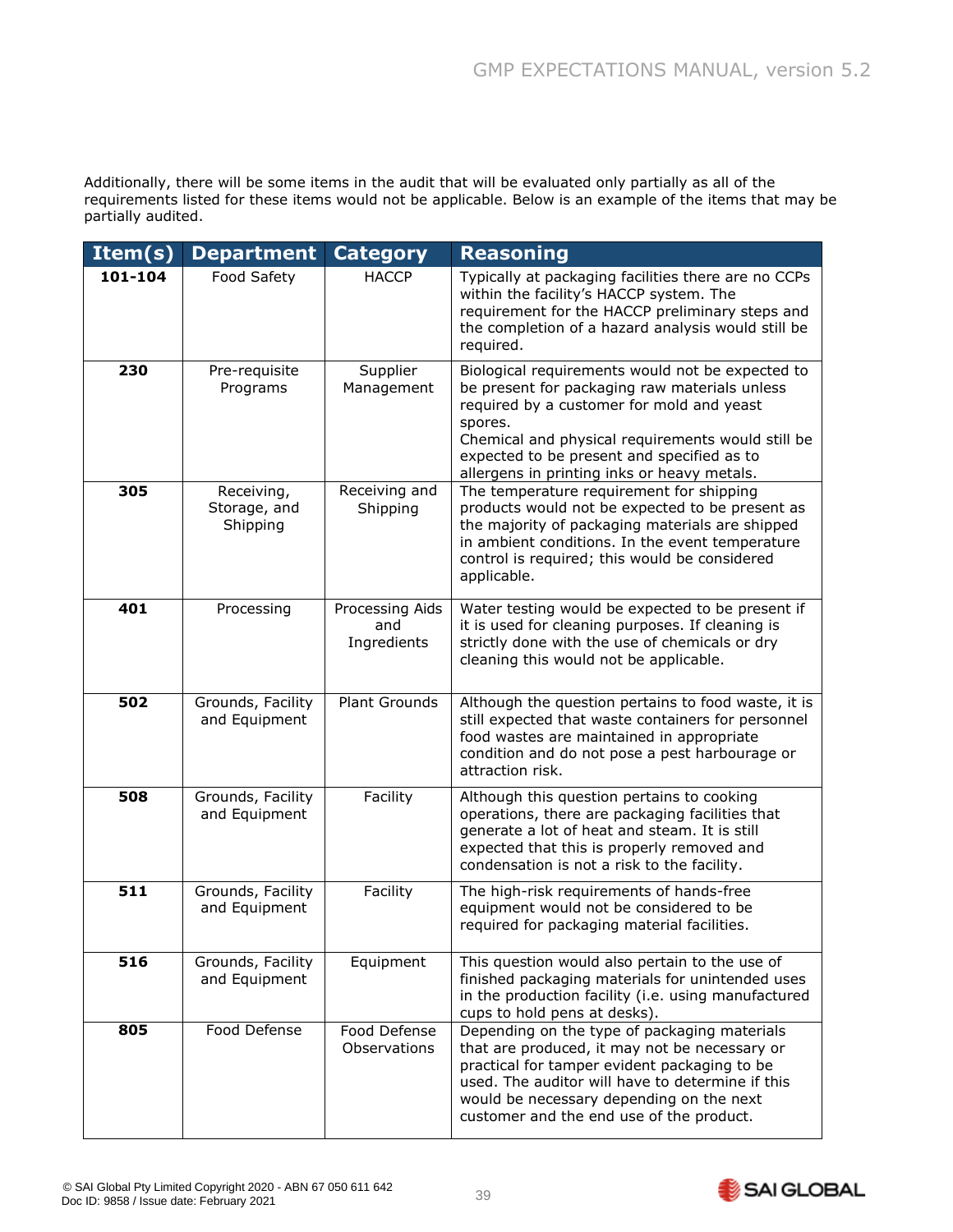Again, this appendix is a guideline as what would be required during the audit and cannot be considered a "one size fits all" solution for all food contact packaging manufacturing facilities. The ultimate decision if an item is applicable to the facility being audited is on the auditor who will use information gathered during the audit to determine if it is applicable or not.

FSMA does not apply to Domestic packaging manufacturers but does to foreign facilities supplying to the US market.

It is strongly encouraged, but not required, that a facility conduct a risk analysis for all those items that they feel are not applicable and this is presented to an auditor in the event they are questioned why a particular requirement was not implemented.

# **Remote Audit Appendix**

SAI Global now offers a remote option for sites who are unable to have an onsite audit due to extraordinary events that have resulted in travel or site policy restrictions in some regions.

By utilizing protocols defined in the International Accreditation Forum (IAF) Mandatory Document: Use of Information and Communication Technology (ICT) for Auditing and Assessment Purposes<sup>1</sup>, SAI Global has developed a procedure for conducting remote GMP audits.

IAF defines the use of ICT as the use of technology for gathering, storing, retrieving, processing, analysing, and transmitting information. ICT includes software and hardware such as smartphones, handheld devices, laptop computers, desktop computers, drones, video cameras, wearable technology, and others for auditing remotely.

By completing a brief feasibility checklist and verifying ICT capabilities, a site may be approved for an audit to be conducted remotely.

SAI Global has developed a checklist that would enable an auditor to work with the site to verify portions of the audit that consist of document review and visual observation of processes using ICT. It is important to identify these questions on the checklist and confirm the site's feasibility of satisfying the audit question by these methods. In the event where limitations are found using ICT to observe a process within the facility, an onsite audit may be warranted.

The scope of the audit does require live video feed to observe multiple areas. Other forms of visual observation may be used as well to demonstrate compliance. If the ICT in use for the audit is not adequate to complete the requirements of the checklist then the audit may pause and restart to correct. Without adequate ICT the audit may not be a remote audit.

If a site is interested and does have the ICT capabilities to participate in a remote audit, the organization has developed helpful tools to effectively, and efficiently support the remote audit process.

| Confidentiality | Confidentiality, Security & Data Protection (CSDP):                           |
|-----------------|-------------------------------------------------------------------------------|
|                 | As written in part 8 of SAI's Terms and Conditions for Certification,         |
|                 | Assessment Services and TradeMark Licence, 'SAI Global must ensure that       |
|                 | its employees, agents and contractors treat as confidential, and do not       |
|                 | disclose to any other third person without the prior written consent of the   |
|                 | Client, any proprietary or confidential information belonging to the Client   |
|                 | with which SAI Global becomes acquainted during the term of the Contract      |
|                 | except that, where SAI Global considers it appropriate, SAI Global may        |
|                 | disclose the Client's identity and the nature, status, scope or effect of the |

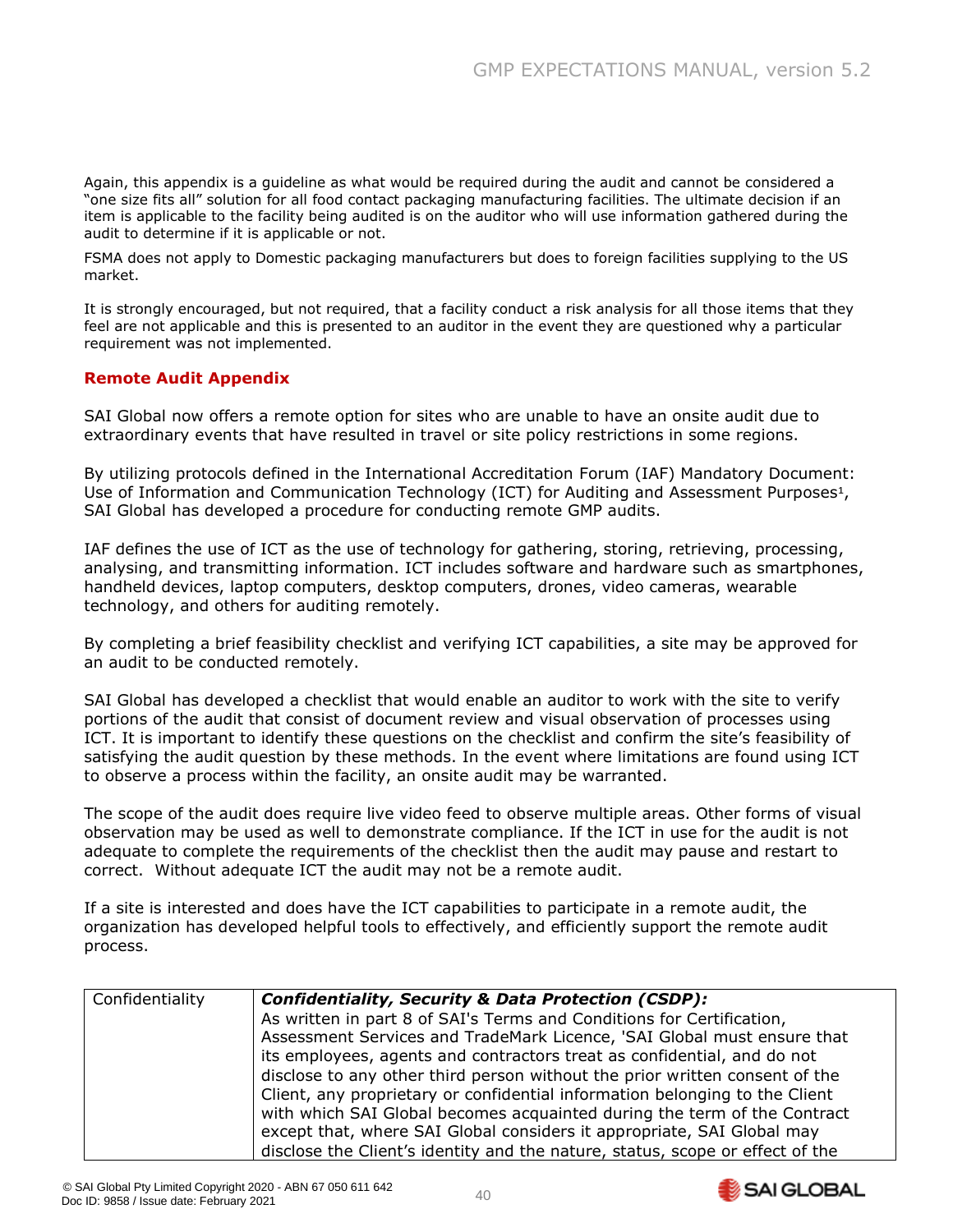|                                        | Client's Certification'                                                                                                                                                                                                                                                                                                                                                                                                                                                                                                                                                                                                                                                                                                                                                                         |
|----------------------------------------|-------------------------------------------------------------------------------------------------------------------------------------------------------------------------------------------------------------------------------------------------------------------------------------------------------------------------------------------------------------------------------------------------------------------------------------------------------------------------------------------------------------------------------------------------------------------------------------------------------------------------------------------------------------------------------------------------------------------------------------------------------------------------------------------------|
| Feasibility                            | The remote audit depends on the feasibility of functioning ICT (Team,<br>Webex, Google, etc.) The remote audit should be conducted in a quiet<br>environment to avoid background noise and interference. A representative<br>from SAI Global will verify the feasibility and methodology of the use of ICT<br>platform(s) that will be used during the remote audit. The site should<br>confirm with the auditor a contingency plan in the event that the agreed<br>ICT platform is not functional the day of the audit.                                                                                                                                                                                                                                                                        |
| Duration                               | The audit day will follow the similar structure to an on-site audit; however,<br>there may be times where the site and the auditor agree to take increased<br>breaks to review documentation, and collectively decide a time to continue<br>with the audit throughout the audit day.                                                                                                                                                                                                                                                                                                                                                                                                                                                                                                            |
| Scope                                  | The Scope for the Remote audit will be the same as an on-site audit:<br>auditing documents, policies, procedures, and records of the audit<br>requirements. The remote audit will also include conducting a trace activity<br>(traceability exercise) and a live video walk through the facility, including<br>both internal and external perimeter (premises). The live video walk will<br>consist of but is not limited to, looking at the product being made (product<br>manufacturing), process forms, facilities lunchroom, restrooms, locker<br>rooms, ingredient/packaging/finished goods storage, incoming goods,<br>outgoing goods (shipping/receiving of goods), chemical storage,<br>maintenance workshop, external perimeter, site security and inspecting<br>inside bait stations. |
| Pre-Audit                              | The site and the auditor will complete an ICT Feasibility Checklist. This<br>establishes the method of ICT Communication that will be used for the<br>remote audit. The auditor and the site will 'test' the ICT method prior to<br>the audit to ensure proper functionality.                                                                                                                                                                                                                                                                                                                                                                                                                                                                                                                   |
| Document<br>Preparation                | The documents and records required by the audit will be requested by the<br>auditor. Records will be sampled specifically at the auditor's request.<br>Organizing a method of display for all materials to be electronic upon<br>request is essential and critical for audit success. Work with the assigned<br>auditor on how to accomplish this critical task. Documents can be sent<br>prior to the audit or displayed during the audit.                                                                                                                                                                                                                                                                                                                                                     |
| <b>Essential Staff</b><br>Availability | Ensure that essential team members and their schedules are accounted for<br>when working with the auditor during the feasibility and audit planning<br>process. The auditor may want to interview relevant team members as it<br>relates to the audit category or question.                                                                                                                                                                                                                                                                                                                                                                                                                                                                                                                     |
| Opening<br>Meeting                     | In addition to the expected opening meeting content (confirmation of<br>scope, clarification of activities in the plant, review of audit plan, etc), the<br>auditor and site will organize interviews for the key personnel. The auditor<br>and the site may plan check in times during the course of the day to<br>ensure proper audit progress is being made in accordance with the audit<br>duration.                                                                                                                                                                                                                                                                                                                                                                                        |
| Closing<br>Meeting                     | Attendees at the closing meeting have an opportunity to ask questions or<br>seek further clarification. Once the audit has been closed, no additional<br>documents or evidence will be accepted or reviewed. If documents,<br>procedures, policies, or records were not available during the pre-allocated<br>audit duration, any potential gaps raised would result in remarks of non-<br>conformances.                                                                                                                                                                                                                                                                                                                                                                                        |
| Post Audit                             | Any post audit processes are not affected by the audit being remote, and<br>the site should anticipate report and certificate in the same manner as the<br>audit being performed onsite.                                                                                                                                                                                                                                                                                                                                                                                                                                                                                                                                                                                                        |